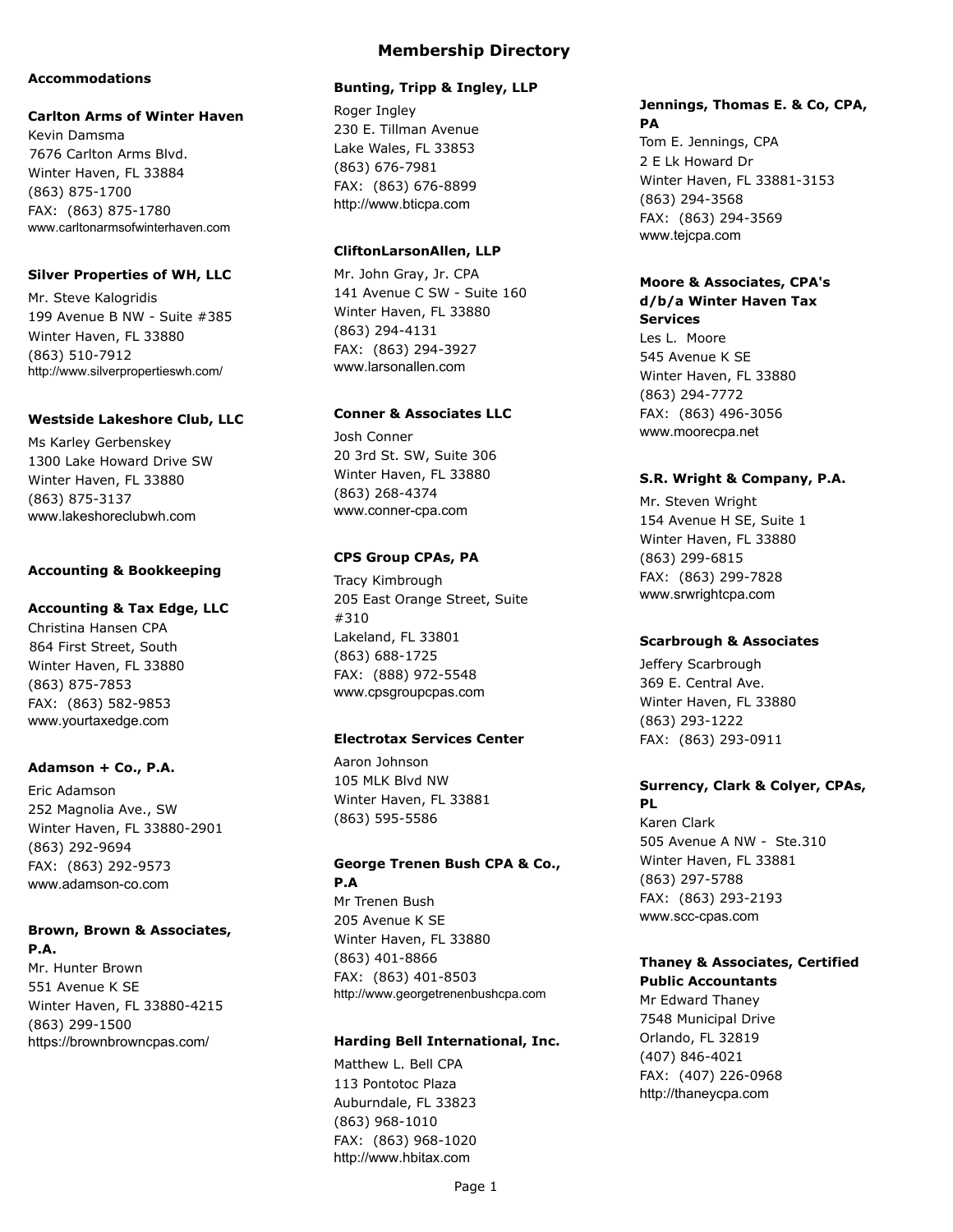## **Thornton, Townsend & Company, LLLP** Ellen Thornton

185 Avenue D NW Winter Haven, FL 33881-4151 (863) 259-1505

### **Wiggins, Smit, Burby, Reineke & Company, P.A.**

Mr Turner Wiggins 30 4th St SW Winter Haven, FL 33880-2910 (863) 299-8084 FAX: (863) 299-8104 http://www.cpa-winterhaven.com/

### **Advertising, Marketing, Business Development & Promotions**

### **ASAP Prints**

Nikki Smith 1606 Havendale Blvd NW Winter Haven, FL 33881-1420 (863) 291-6807 www.asapone.com

## **Black Oak Creative**

Mr Steve Bates 332 Avenue B SW - Suite 100 Winter Haven, FL 33880 http://www.blackoakcreative.com

### **Central Florida Media Group**

Mr. Nelson Kirkland 56 4th Street NW - Suite 100 Winter Haven, FL 33881 (863) 248-7537 FAX: (863) 582-9747 www.centralfloridamediagroup.com

### **Charter - Spectrum Business**

Kate Wallace 4145 S Falkenburg Road Riverview, FL 33578 (855) 222-0102 FAX: (863) 965-0545 http://www.spectrum.com

### **CNP Agency**

Alex Nikdel 72 4th St NW Winter Haven, FL 33881-4650 (863) 299-9980 FAX: (863) 297-9061 www.cnpagency.com

### **Fundraising University**

Scott Moore

Winter Haven, FL 33884 (863) 224-6342 fundraisingu.net

### **Good Intents Marketing LLC**

Ms Stephanie Hoskins 1309 Brighton Way Lakeland, FL 33813 (863) 259-9990 http://www.good-intents.com

### **Key Design & Media**

Keisha Pyzynski 245 W Central Ave, Suite 100 Winter Haven, FL 33880 (863) 280-6118 http://www.keydesignmedia.com/

### **Leadership Consultants**

Dr. Martha Santiago

Winter Haven, FL 33884 (863) 651-3002

### **Ligon Marketing**

Ms Cora Ligon 4404 S Florida Avenue - Suite 11 Lakeland, FL 33813 (863) 838-5475 https://ligonmarketing.com/

## **NERSA Leadership Consulting, LLC** Ms. Nalicia Stevenson Addo 122 E Main Street - #297

Lakeland, FL 33801 (229) 291-3434 http://www.NERSALC.com

### **Partner Marketing**

Wayne & Julie Stults 4930 Dundee Road Winter Haven, FL 33884 (863) 295-9118 FAX: (863) 295-9116 www.partner-marketing.com

### **Pilgrim Associate & Vistage Florida**

Mr Richard Pellegrini 667 Grasslands Village Circle Lakeland, FL 33803 (863) 603-7008 FAX: (863) 603-7118 http://www.pilgrimassociates.com

### **Solid Rock Consulting, LLC**

Juanita Coley 150 3rd Street NW Ste 200 Winter Haven, FL 33880 (863) 656-1152 FAX: (863) 656-1153 http://www.solidrockco.net

### **Spectrum Reach**

Lizzy Olmstead 1004 US-92 W Auburndale, FL 33823 (727) 214-3099 http://www.spectrumreach.com

### **Thryv**

Melissa Wing

Auburndale, FL 33823 (305) 798-4506 https://emp.thryv.com/site/melissawing

### **View Florida LLC**

Ashley Schroeder 7052 Highlands Creek Ave Lakeland, FL 33813 (863) 308-2400 http://viewoutdoor.com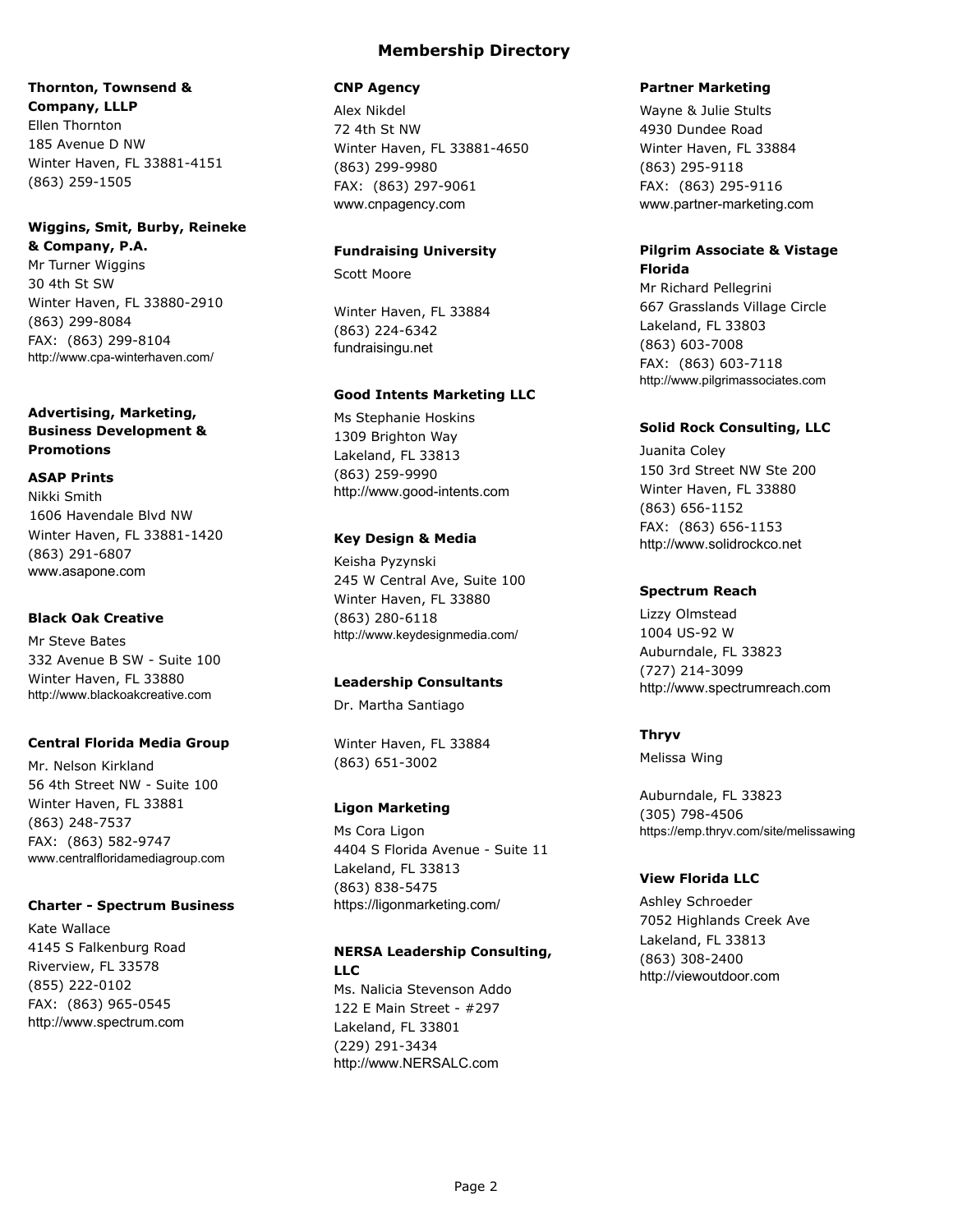#### **Air Conditioning & Heating**

#### **Anchored A/C and Heating**

Justin Keyt 2614 Avenue G NW Winter Haven, FL 33880 (863) 618-5355 FAX: (863) 662-3767 www.anchoredac.com

#### **Florida Air Express**

Jaime Mott 111 Industrial Blvd Winter Haven, FL 33880 (863) 229-0137 https://www.floridaairexpress.com/

#### **Kommercial Refrigeration, Inc.**

Mr Seth Waldman 3395 Cypress Gardens Rd. Winter Haven, FL 33884-9773 (863) 299-3000 FAX: (863) 293-6344 www.Kommercialrefrigeration.com

### **Modern Services - A Beck Company**

Mr. Matthew S. Yentes 5520 Division Drive Fort Myers, FL 33905 (863) 445-9666 FAX: (239) 694-5106 http://www.modernservice.com

## **Refrigeration & Electric**

**Service, Inc** Lee Rankin 435 6th St SW Winter Haven, FL 33880-3316 (863) 293-2145 FAX: (863) 299-1018 http://www.rescowh.com

#### **Springer Brothers Air Conditioning & Heating, LLC**

Mr. Joe Springer 412 Dixie Hwy Auburndale, FL 33823-2809 (863) 967-0449 FAX: (863) 968-0429 http://springerbros.net

### **Membership Directory**

#### **Animal Services**

**All4Dogwear** Jennifer Romberger

Winter Haven, FL 33884 (863) 326-0766 etsy.com/shop/all4dogwear

## **Humane Society of Polk**

**County, Inc.** Lisa H Baker 3195 Dundee Road Winter Haven, FL 33884 (863) 324-5227 www.humanesocietyofpolkcounty.org

#### **Orchid Springs Animal Hospital**

Mitsie Vargas, D.V.M. 615 Overlook Drive Winter Haven, FL 33884 (863) 324-6964 FAX: (863) 326-6377 www.osahvets.com

### **Paw Printz, Inc.**

Megan Mabe 701 6th Street SW Winter Haven, FL 33880 (863) 268-8183 https://www.pawprintzofwh.com/

#### **Veterinary Healthcare Associates, Inc.**

Loren Nations, D.V.M. 3025 Dundee Rd. Winter Haven, FL 33884 (863) 324-3340 FAX: (863) 325-8658 www.vhavets.com

#### **Architect, Engineer, Surveyor, Planners**

#### **A-C-T Environmental &**

**Infrastructure, Inc.** Jeff Kincart 1875 West Main Street Bartow, FL 33830 (863) 299-4042 FAX: (863) 533-1991 www.a-c-t.com

#### **Baslee Engineering Solutions, Inc.**

Troy T. Whitfield, P.E. 225 Avenue D NW Winter Haven, FL 33881 (863) 875-2223 http://www.besinceng.com

#### **C&K Architects / Interiors, Inc.**

Bryan Karsky 280 W Central Avenue Winter Haven, FL 33880 (863) 577-2054 FAX: (813) 884-0700 www.ck-arch.com

## **Carter and Kaye Engineering,**

**LLC** Mr. David Carter, P.E. 137 5th St NW Winter Haven, FL 33881-4644 (863) 294-6965 FAX: (863) 294-7460 https://www.carterkaye.com/

#### **Chastain-Skillman, Inc**

Mr Jay Chastain 331 W Central Avenue - Suite 241 Winter Haven, FL 33881 (863) 875-6986 FAX: (863) 647-3806 www.chastainskillman.com

#### **Jones Edmunds**

Ms Patrice Fletcher 141 5th Street NW - Suite 200 Winter Haven, FL 33881 (863) 293-3332 FAX: (352) 377-3166 http://www.jonesedmunds.com

#### **Nettle Creek Interior Design/T. Candace Holladay, A.S.I.D., LEED AP**

Ms. Candace Holladay, A.S.I.D., LEED AP 107 Burns Lane, S.E. Winter Haven, FL 33884 (863) 326-1756 FAX: (863) 324-6496 http://www.thenettlecreek.com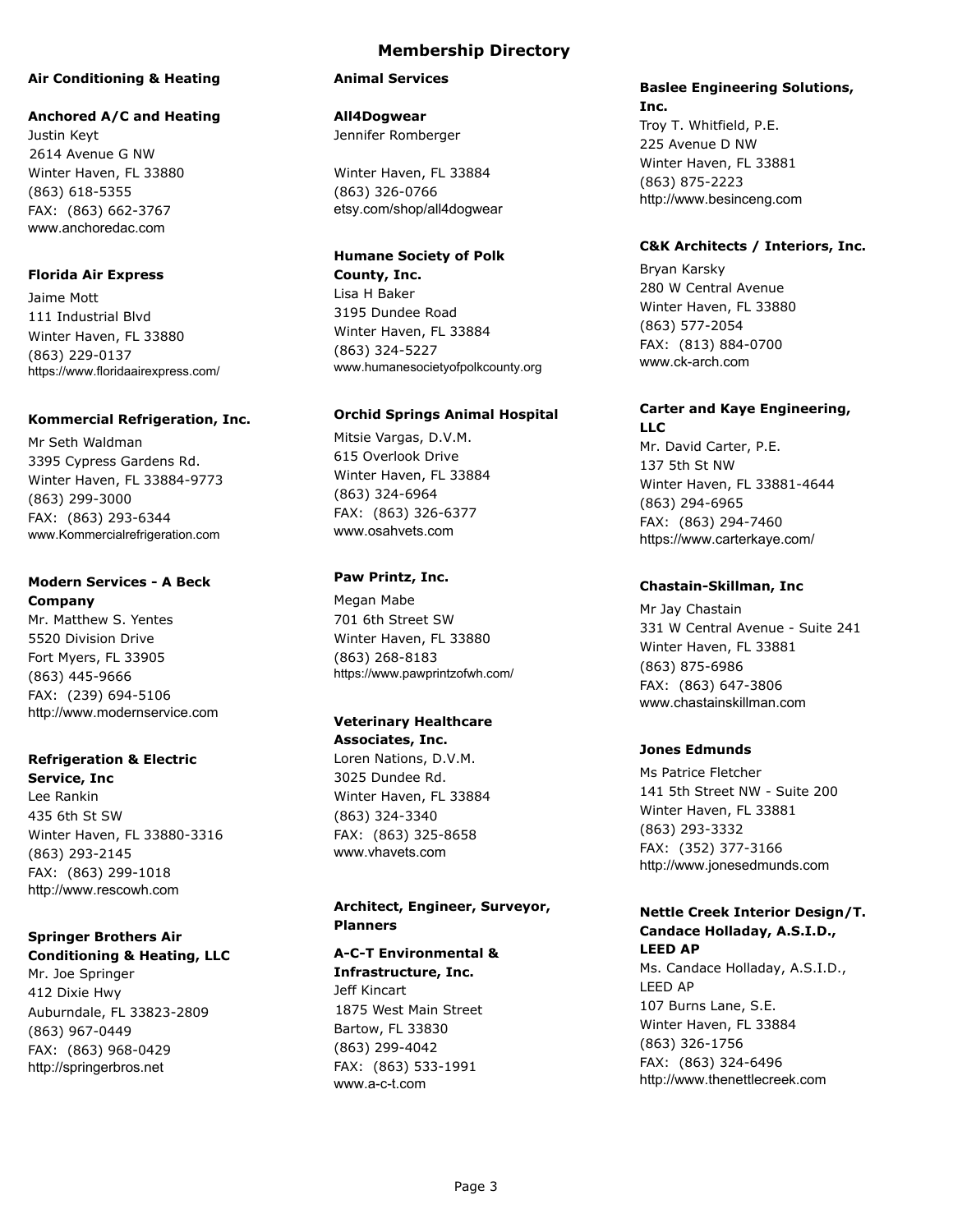#### **Pennoni**

Brian Diehl 401 Third Street SW Winter Haven, FL 33880 (863) 324-1112 FAX: (863) 294-6185 www.pennoni.com

#### **Rayl Engineering & Surveying, LLC**

Alan Rayl 810 E. Main Street Bartow, FL 33830 (863) 537-7901 www.raylengineering.com

#### **Straughn Trout Architects, LLC**

Mr. Tim Hoeft 2005 E. Edgewood Drive Lakeland, FL 33803 (863) 665-6205 FAX: (863) 665-6206 http://www.straughntrout.com

#### **The Lunz Group**

Bradley Lunz 58 Lake Morton Drive Lakeland, FL 33801 (863) 682-1882 http://www.lunz.com

#### **Automotive**

#### **A & E Auto Body, Inc.**

Michael & Vicki Arrington 12002 Hwy. 17, N. Eagle Lake, FL 33839 (863) 298-0596 FAX: (863) 293-4626 aandeautobodyinc.com

## **Alfa Romeo FIAT of Winter**

**Haven** Mr. Mike Mahalak 190 Avenue K SW Winter Haven, FL 33880 (863) 595-2135 FAX: (863) 595-2172 www.FIATofwinterhaven.com

## **Membership Directory**

#### **Arrington's Body Shop, Inc.**

Kathy Arrington 301 6th Street, SW Winter Haven, FL 33880 (863) 293-4192 FAX: (863) 299-4288 http://www.arringtonsbodyshop.com/

### **Bartow Ford**

Amy Sumerlin 2800 US Hwy 98 N Bartow, FL 33830 (800) 533-0425 FAX: (863) 533-8485 www.bartowford.com

#### **Budget Auto Parts**

Brad Rutherford 324 Recker Hwy Auburndale, FL 33823-4034 (863) 967-0694 FAX: (863) 967-2082 www.budgetfl.com

#### **Central Buick, GMC, Inc.**

Allan Mervis 1555 1st St S Winter Haven, FL 33880-4307 (863) 299-1221 FAX: (863) 299-6485 www.centralbuickgmctruck.com

### **Chevrolet Center**

Dan Ruttenbur 101 Cypress Gardens Blvd SW Winter Haven, FL 33880 (863) 294-7371 FAX: (863) 294-1719 http://www.chevroletcenter.com

#### **Crash Depot LLC**

Chance Smith 523 Recker Hwy Auburndale, FL 33823 (863) 967-4959 FAX: (863) 967-4806 http://www.Crashdepotusa.com

### **Cypress Tire Co, Inc**

Mr. Ernie Miranda 2010 8th Street NW Winter Haven, FL 33881-1328 (863) 294-3161 FAX: (863) 294-8131 https://www.cypresstireautorepair.com/

#### **Dodge Chrysler Jeep Ram of Winter Haven**

Mr. Mike Mahalak 299 Cypress Gardens Blvd Winter Haven, FL 33880 (863) 299-1243 FAX: (863) 299-6796 https://www.dodgeofwinterhaven.net/

### **Dyer Kia**

Patty Dlugokecki 23280 Highway 27 N Lake Wales, FL 33859 (863) 430-3846 FAX: (863) 676-5827 http://dyerkialakewales.com

#### **Hill Nissan**

Mr. Tim Hill 6401 Cypress Gardens Blvd Winter Haven, FL 33884 (863) 299-2161 FAX: (863) 293-6467 www.hillnissan.com

## **Jarrett Gordon Ford Lincoln of**

**Winter Haven** Brian Jarrett 3015 US Hwy 17 Winter Haven, FL 33881 (863) 294-3571 FAX: (863) 294-8065 www.jarrettgordonfordwinterhaven.com

#### **Johnny's Automotive**

Sahra Donohue 5100 Dundee Road Winter Haven, FL 33884 (863) 949-2995 https://www.johnnysautomotivellc.com/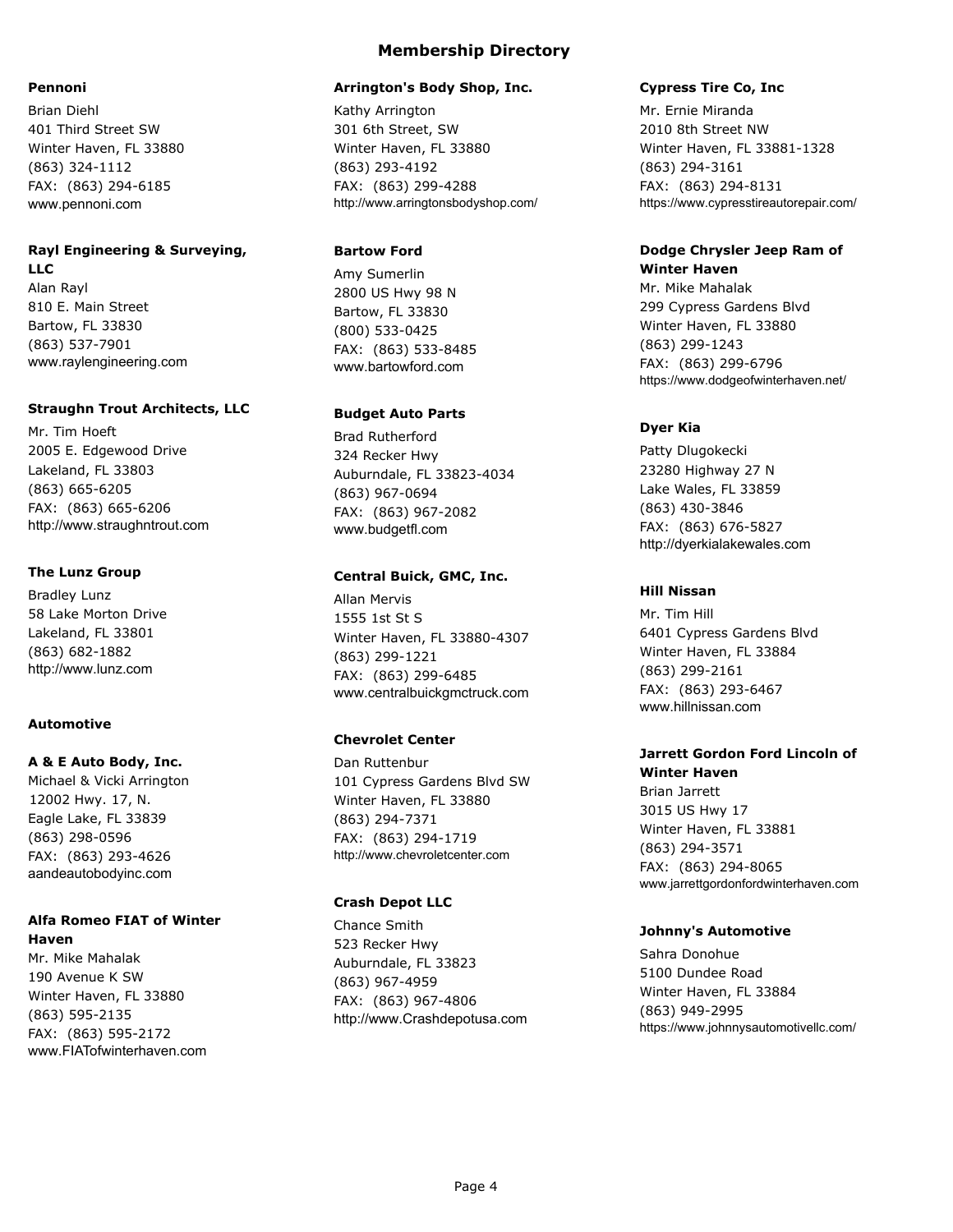#### **Legion Tag Agency**

MaryEllen Corbitt 300 Ave M NW, Ste. A Winter Haven, FL 33881-2406 (863) 293-5551 FAX: (863) 299-3120 https://americanlegionpost8.org/tag-agency/

#### **Pat's NuStar Car Wash**

Mr. Patrick Murray 619 Cypress Gardens Blvd SE Winter Haven, FL 33880-4458 (863) 293-9274 FAX: (863) 293-4953 https://www.facebook.com/pages/Pats-Nustar-Car -Wash/116679418392888?pnref=lhc&rf=2090742 39103107

#### **Red Hoagland Hyundai, Inc.**

George Hoagland 6375 Cypress Gardens Blvd. Winter Haven, FL 33884 (863) 377-6999 FAX: (863) 326-6995 www.redhoagland.com

#### **Stewart Auto Repair, Inc.**

David Stewart 1990 42nd St., NW Winter Haven, FL 33881 (863) 965-2526 FAX: (863) 965-0075 www.stewartautorepair.com

#### **Tires Unlimited**

Mr. Shane Baz 500 Ave D NW Winter Haven, FL 33881-4620 (863) 294-4261 FAX: (863) 294-4264 www.tiresunlimitedflorida.com

### **Tuffy Tire and Auto Service of Winter Haven**

Jionel "Jay" Fernandez 6906 Cypress Gardens Boulevard Winter Haven, FL 33884 (863) 318-8339 www.tuffywinterhaven.com

### **Membership Directory**

#### **Winter Haven Honda**

Joe Wagner 6395 Cypress Gardens Blvd. Winter Haven, FL 33884 863-508-2400 FAX: 0 www.winterhavenhonda.com

#### **Aviation**

#### **DME Services of North Florida**

Ms JoAnne Alcorn 3000 21st Street NW Bldg 10 Winter Haven, FL 33881 (863) 280-6988 FAX: (863) 583-0497 http://www.dme-services.com

#### **Jack Brown's Seaplane Base**

Ben and Alison Shipps 2704 Hwy 92 West Winter Haven, FL 33881 (863) 956-2243 FAX: (863) 956-3242 www.brownsseaplane.com

### **Beauty**

#### **Cutting Edge Hair Salon**

Melanie Brown Culpepper 1107 3rd Street SW - Suite 5 Winter Haven, FL 33880 (863) 299-6537 facebook.com/hairsalon.cuttingedge

### **Florida Dermatology & Skin**

**Cancer Centers** Kathy Formella 1450 6th Street SE Winter Haven, FL 33880 (863) 293-2147 FAX: (863) 294-2767 http://www.fldscc.com

#### **KayMae Salon & Spa**

Heather Gilileo 360 Cypress Gardens Blvd Winter Haven, FL 33880 (863) 956-7070 https://kaymae-salon-spa.business.site/?utm\_sou rce=gmb&utm\_medium=referral

#### **Kim Nicole Luxury Wigs LLC**

Salandrae Kinsler-Dawson 217 Ave O SW Winter Haven, FL 33880 (863) 288-0474 www.kimnicolelux.com

### **Krizia's Skin Care & Lashes**

Krizia Tyson 4100 Spirit Lake Road, Suite 2 Winter Haven, FL 33880 (863) 288-5618 www.kriziaskincare.com

#### **Lucky Nails & Spa**

Ms Tricia T. Nguyen 130 SE Plaza Roadway Winter Haven, FL 33880 (863) 291-0900 https://luckynailswinterhaven.com/

### **Skinfinity Tattoo Company, Inc**

Heather Mouser-Fields 5664 Cypress Gardens Blvd Winter Haven, FL 33884 (863) 401-8288 http://skinfinitytattoocompany.com

### **Spa Haven**

Megan Gillis 634 First Street S Winter Haven, FL 33880 (863) 514-0667 www.spa-haven.com

### **Talk of the Town Nails & Co**

Melanie Woodard 1135 1st Street S Winter Haven, FL 33880 (863) 294-4666

#### **Wax Haven LLC**

Erica Dollison 1654 1st St. N, Suite C Winter Haven, FL 33881 (863) 280-3939 www.thewaxhaven.com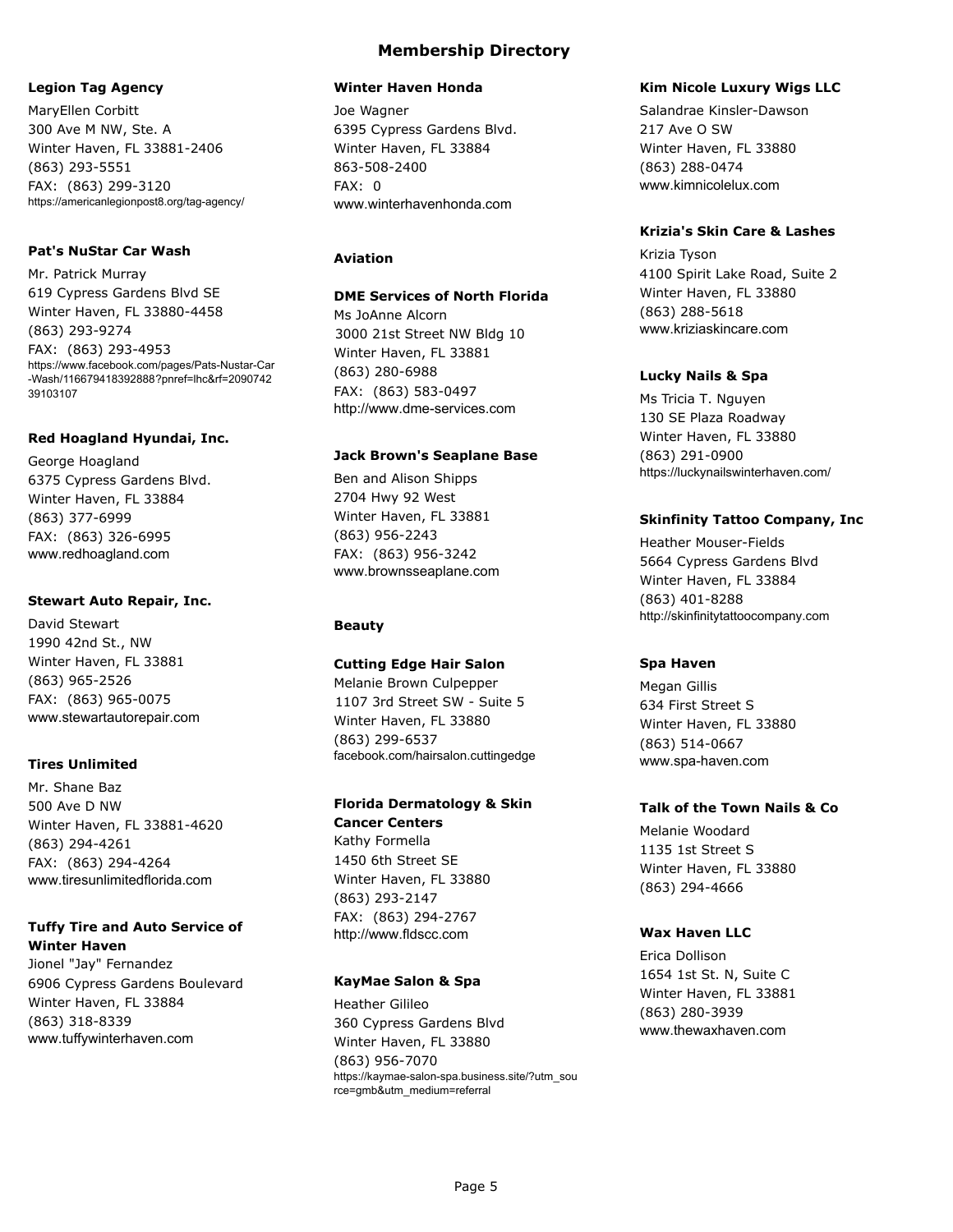#### **Cleaning Services**

## **Garfield's Cleaning Services,**

**Inc.** Garfield Richardson 1284 38th ST NW Winter Haven, FL 33881 (863) 206-3144 FAX: (863) 967-9204 https://www.garfieldscleaningservices.com/

#### **Gator Pressure Cleaning & Custom Painting**

Joseph Giles 1115 6th Street SW Winter Haven, FL 33880 (863) 294-7917 FAX: (863) 294-7966

# **Impact Cleaning Professionals,**

**LLC** Antonio Williams P.O. Box 4504 Winter Haven, FL 33885 (863) 517-3099 www.impactcleaningprofessionals.com

#### **JCM Commercial Business Solutions LLC**

Mr. Jim Sheerin 4026 Palma Ceia Cir Winter Haven, FL 33884 (863) 521-6237 http://www.jcmllc.net

### **Orchid Cleaning Service**

Kimberley Mellenthin 1226 6th Street SW Winter Haven, FL 33880 (863) 324-2000 http://www.orchidcleaningservice.com

### **Organized Haven**

Nicole Ramer 2372 Old Combee Rd. - Unit #103 Lakeland, FL 33805 (863) 268-4041 http://www.organizedhaven.com

### **Qualified Cleaning Service**

Patrick Cotroneo 3009 Cypress Gardens Rd Winter Haven, FL 33884 (863) 662-4646 www.qualifiedcleaningservice.com

### **Membership Directory**

#### **SEMCO Construction, Inc.**

Mr. Carl Locke, Jr. 205 Century Blvd Bartow, FL 33830 (863) 533-7193 FAX: (863) 533-3376 http://www.semcoconstruction.com

## **SERVPRO of Bartow/Lakeland Highlands**

Charlotte Hudson 3705 US Hwy 98 S - Suite 14 Lakeland, FL 33812 (863) 617-1976 http://www.servprobartowlakelandhighlands.com

### **Servpro of Winter Haven**

Chris Brill 29618 US Hwy 27 Dundee, FL 33851 (863) 551-5004 FAX: (863) 551-5006 www.servprowinterhaven.com

#### **Stanley Steemer**

John Peters 3920 Anchuca Drive Lakeland, FL 33811 (863) 709-9400 FAX: (863) 709-9410 www.stanleysteemer.com

### **That Guy Cleaning Company**

Derek Williams

Winter Haven, FL 33880 (863) 508-5028 www.thatguycleaningcompany.com

### **WeKleen Janitorial Services**

Elecia Sullivan

Lakeland, FL 33811 (863) 262-0291 www.wekleenllc.com

#### **Computers, Technology and Internet**

#### **Affordable Computer Geeks**

Mr. Mark Stone 410 Cypress Gardens Blvd. Winter Haven, FL 33880 (863) 294-4335 www.acgeeks.com

#### **PCIT POS Systems, a division of Beach Computer Works** Dan Cascioppo

Winter Haven, FL 33881 (863) 875-8680 www.pcitpos.com

### **Protected Trust**

Ingram Leedy P.O. Box 111 Winter Haven, FL 33882 (800) 876-1422 FAX: (413) 714-8908 www.protectedtrust.com

#### **TechMate Computer Sales & Service**

Mr. Adam Arndt 1107 3rd St. SW Suite 4 Winter Haven, FL 33880 (863) 293-3800 www.techmatefl.com

### **Construction**

#### **1st Class Roofing, Inc.**

Glenn Roberts 1815 Thornhill Rd., Suite 301S Auburndale, FL 33823 (863) 324-4043 FAX: (863) 354-6031 www.1stclassroofingincfl.com

### **A & T Electric, LLC**

Les Adams 1204 6th Street SW Winter Haven, FL 33880 (863) 287-3074 http://www.atelectricllc.net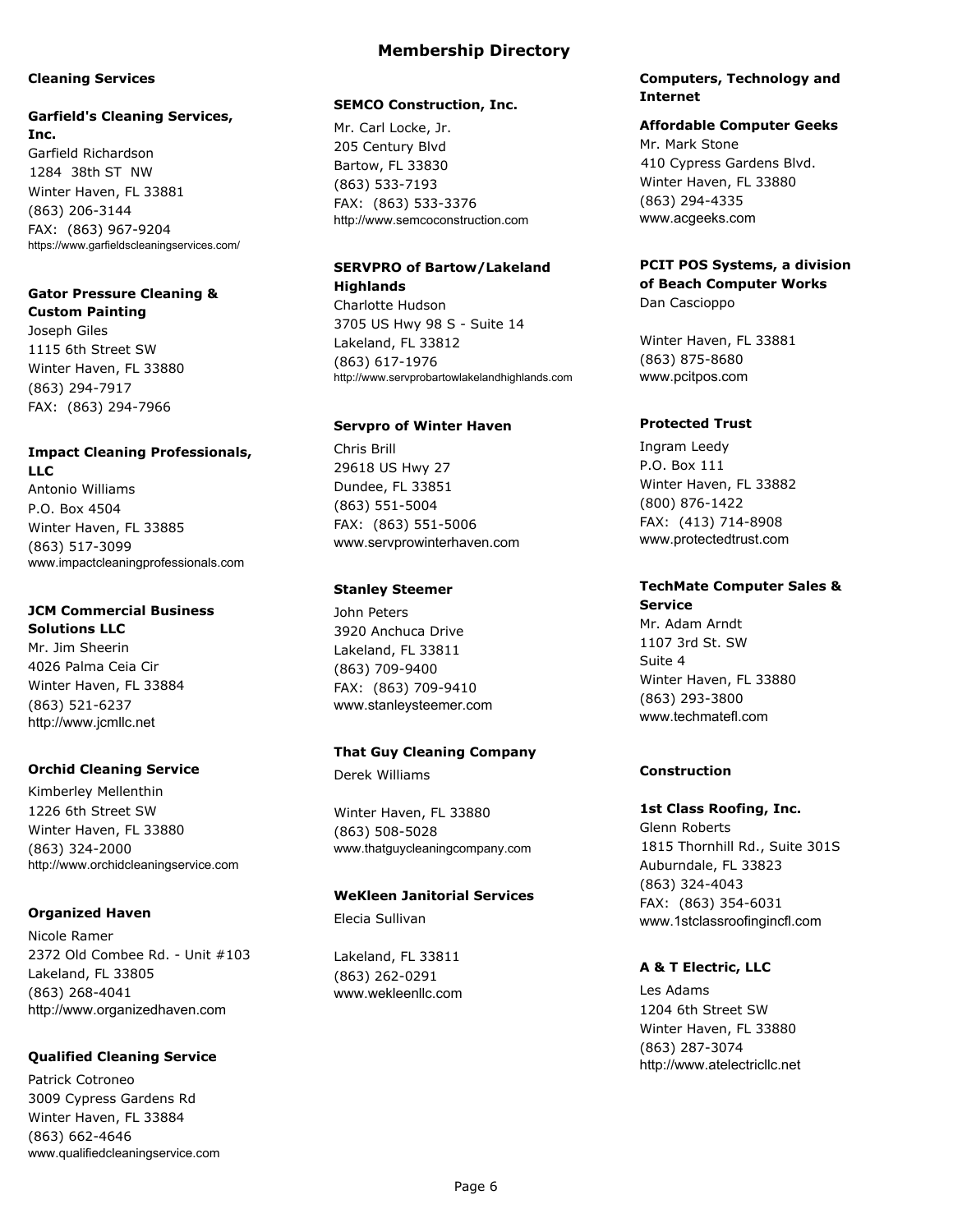#### **A.O. Construction**

Gannon Olmert 3535 Lake Alfred Road Winter Haven, FL 33881-1447 (863) 299-4444 FAX: (863) 294-9484 https://www.aoconstructionco.com/

### **AAA Top Quality Asphalt, LLC**

Mr Matt Greene 4100 State Road 60 Mulberry, FL 33860 (863) 521-5454 FAX: (863) 425-5048 http://www.aaatopqualityasphalt.com

#### **Adams Homes**

Misty Varner 5060 Lunn Rd. Lakeland, FL 33811 (863) 619-8120 FAX: (863) 619-8091 www.adamshomes.com

### **BBD Engineering & Design**

**Firm, LLC** Bill Desmond 1552 6th Street SE Winter Haven, FL 33880 (863) 875-5602 FAX: (863) 508-6496 http://www.bbdengineering.com

### **Blackburn's Interiors**

Wally Blackburn 1507 Havendale Blvd NW Winter Haven, FL 33881 (863) 294-7355 http://www.blackburnsinteriors.com

#### **Boyer Building Corp**

Gary Boyer P.O. Box 8 Polk City, FL 33868 (863) 984-3996 http://boyerbuildingcorp.com/

#### **Built By Waters, Inc.**

W. Glen Waters 4729 Emerald Palms Court Winter Haven, FL 33884 (863) 287-4876 www.builtbywaters.com

### **CC Calhoun, Inc.**

Larry Cahoon Post Office Box 1877 Dundee, FL 33838 (863) 292-9511 FAX: (863) 292-9312 http://www.cccalhoun.com

**Membership Directory**

### **CenState Contractors, Inc**

Scott Short 2288 Executive Rd Winter Haven, FL 33884-0916 (863) 324-3882 FAX: (863) 324-3648 http://censtate.com

#### **Central Florida Roofing, LLC**

Andrew Katros 1027 Snively Avenue Winter Haven, FL 33880 (863) 559-4582 FAX: (863) 318-0886 http://www.centralfloridaroofingllc.com

### **Code Red Roofers**

Ike Fountain 700 Avenue C SE Winter Haven, FL 33880 (863) 845-3120 FAX: (772) 287-7763 http://www.coderedroofers.com

#### **Concrete Construction Services, Inc.**

Mr. Patrick Braisted 5658 Lucerne Park Road Winter Haven, FL 33881 (863) 595-0910 FAX: (863) 294-1007 https://www.facebook.com/ConcreteConstruction Services/

### **Cypress Plumbing**

Ms Gayle Crowell 1776 Executive Rd Winter Haven, FL 33884 (863) 294-7319 FAX: (863) 293-0182 www.cypressplumbingincwinterhaven.com

#### **D R Horton**

Ms. Kelsea J Hoffman 10192 Dowden Road Orlando, FL 32832 (407) 850-5200 https://www.drhorton.com/Florida/Central-Florida#

### **Forterra**

Rosa Melendez Cruz 1285 Lucerne Loop Road NE Winter Haven, FL 33881 (863) 401-6800

#### **Frasier Contracting, Inc.**

Darryl Riley 4100 Recker Highway Winter Haven, FL 33880 (863) 967-5177 FAX: (863) 965-8504 www.frasiercontracting.com

#### **Garner CompleteSite, Inc.**

Ms. Sharon Venrick 220 7th Street SW Winter Haven, FL 33880 (863) 875-7040

## **Imperial Roofing of Polk Co,**

**Inc** Donnie Harp 5596 Commercial Blvd Winter Haven, FL 33880 (863) 967-9244 FAX: (863) 967-5171 https://www.imperialroofingofpolk.com/

#### **Jurin Roofing Services, Inc.**

Lynda Hamilton 29716 Hwy 27 Dundee, FL 33838 (863) 422-3176 (800) 710-7525 http://www.jurinroofingflorida.com

### **Kincaid Electrical Services, Inc.**

Chris Kincaid 56 W Central Ave Lake Wales, FL 33853 (863) 676-0198 FAX: (863) 676-8369 http://www.kincaidelectric.com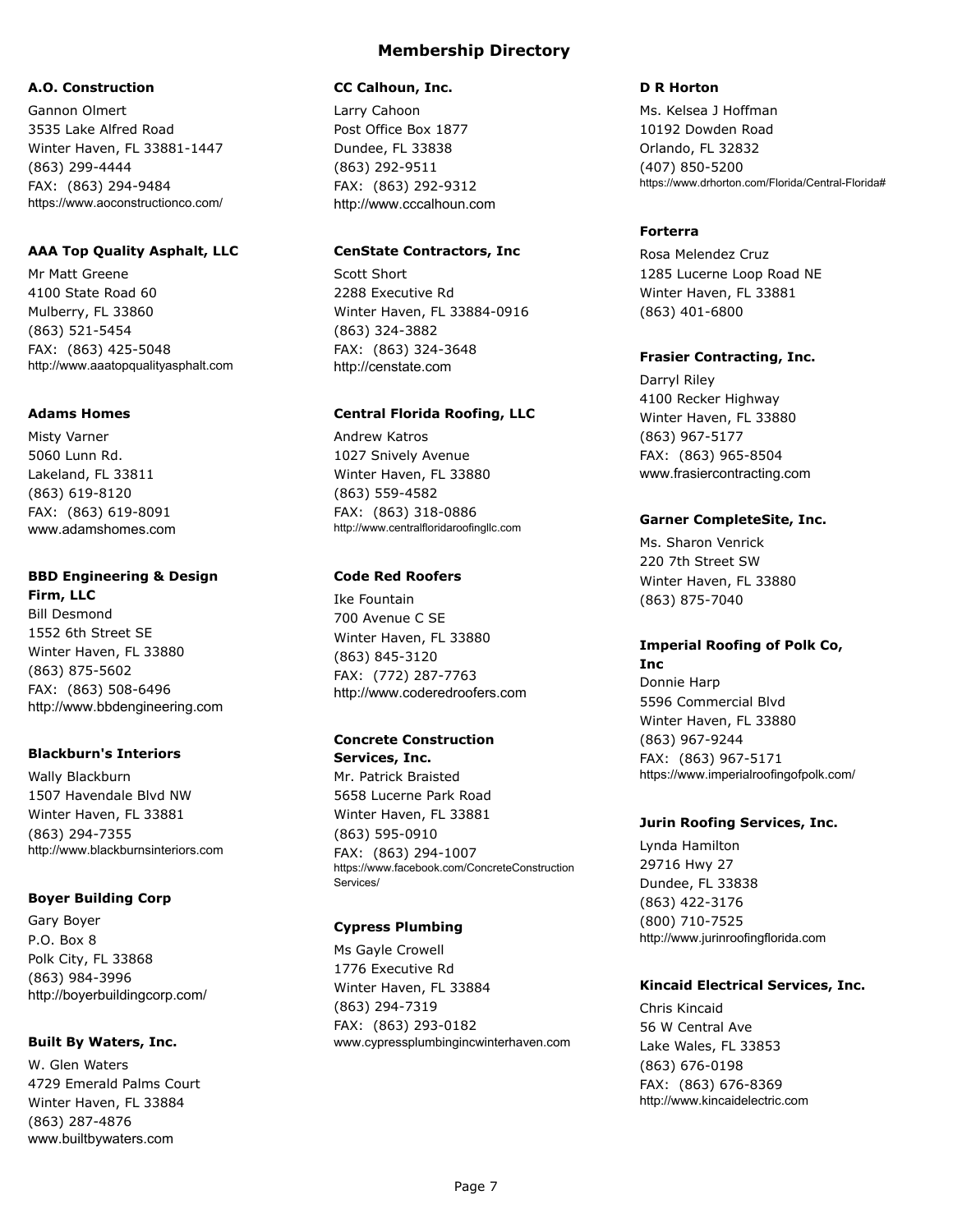### **Mechanical Dynamics, Inc.**

Jeffery Hughes 1116 5th Street SW Winter Haven, FL 33880 (863) 292-0709 FAX: (863) 299-4959 http://mechanicaldynamics.com

### **Modern Services - A Beck Company**

Mr. Matthew S. Yentes 5520 Division Drive Fort Myers, FL 33905 (863) 445-9666 FAX: (239) 694-5106 http://www.modernservice.com

#### **New Electric, LLC**

Janet Csomos 5603 Commercial Blvd Winter Haven, FL 33880 (863) 289-1184 FAX: (863) 875-6942 http://www.newelectricllc.com

#### **Polyglass USA, Inc**

Mr. Larry Medlar 1231 American Superior Blvd Winter Haven, FL 33881 (863) 508-1676 www.polyglass.us

#### **Preferred Materials, Inc.**

Lonnie Schaub 1806 33rd Street - Suite 150 Orlando, FL 32839 (407) 343-7445 http://preferredmaterials.com

#### **SCM Restoration**

Matthew Marone 1345 Evalyn Dr SE Winter Haven, FL 33880 813-545-1128 http://scmconstructionfl.com

#### **SEMCO Construction, Inc.**

Mr. Carl Locke, Jr. 205 Century Blvd Bartow, FL 33830 (863) 533-7193 FAX: (863) 533-3376 http://www.semcoconstruction.com

#### **Servpro of Winter Haven**

Chris Brill 29618 US Hwy 27 Dundee, FL 33851 (863) 551-5004 FAX: (863) 551-5006 www.servprowinterhaven.com

#### **Southern Homes of Polk County**

Ed Laderer 1925 E Edgewood Dr., Ste 100 Lakeland, FL 33803 (863) 687-2700 FAX: (863) 687-2770 http://www.mysouthernhome.com

#### **Springer Construction**

Mr Jeremy Voss P.O. Box 1801 Eaton Park, FL 33840 (321) 299-6946 http://springerconstructionco.com

#### **Tapisipat, Inc.**

Sylvain Stockless

Winter Haven, FL 33881 (321) 900-3361 http://www.OrlandoCommercialFlooring.com

### **The Cassidy Organization, Inc.**

Mr. Peter Cassidy 346 East Central Avenue Winter Haven, FL 33880 (863) 324-3698 FAX: (863) 325-8850

#### **True Plumbers, Inc.**

Ms Jayde Lamothe 4000 N Frontage Road Plant City, FL 33565 (863) 667-6364 FAX: (813) 200-1250 http://www.trueplumbers.com

#### **Tucker Paving Inc.**

Mr. Chip Tucker 5658 Lucerne Park Road Winter Haven, FL 33881 (863) 299-2262 FAX: (863) 294-1007 www.tuckerpaving.com

#### **Vazquez Construction Services, LLC** Anabel Vazquez

Auburndale, FL 33823 (863) 292-1501 https://www.vazquezconstructionservices.com/

#### **Whitehead Construction**

Ryan Whitehead 601 6th St SW Winter Haven, FL 33880-3326 (863) 293-6473 FAX: (863) 299-2879 www.whiteheadconstruction.com

### **Decor & Renovations**

#### **A Ward Design**

Kevin Ward 1060 Hoover Road Winter Haven, FL 33884 (863) 325-9070 FAX: (863) 325-0097 www.awarddesign.com

#### **Art & Framing On the Park**

Sean Greear 88 4th St NW Winter Haven, FL 33881 (863) 299-7586 FAX: (863) 299-2677 https://www.facebook.com/pages/Art-Framing-On -The-Park/162695993759935?fref=ts

#### **Central Florida Classic Granite**

Eric Campbell 501 Crosstower Dr Winter Haven, FL 33880 (863) 229-8274 http://www.cflcgranite.com

#### **Central Window Sales, Inc.**

Jenna O'Ferrell 320 3rd St SW Winter Haven, FL 33880 (863) 293-2977 FAX: (863) 293-9860 www.centralwindowsales.com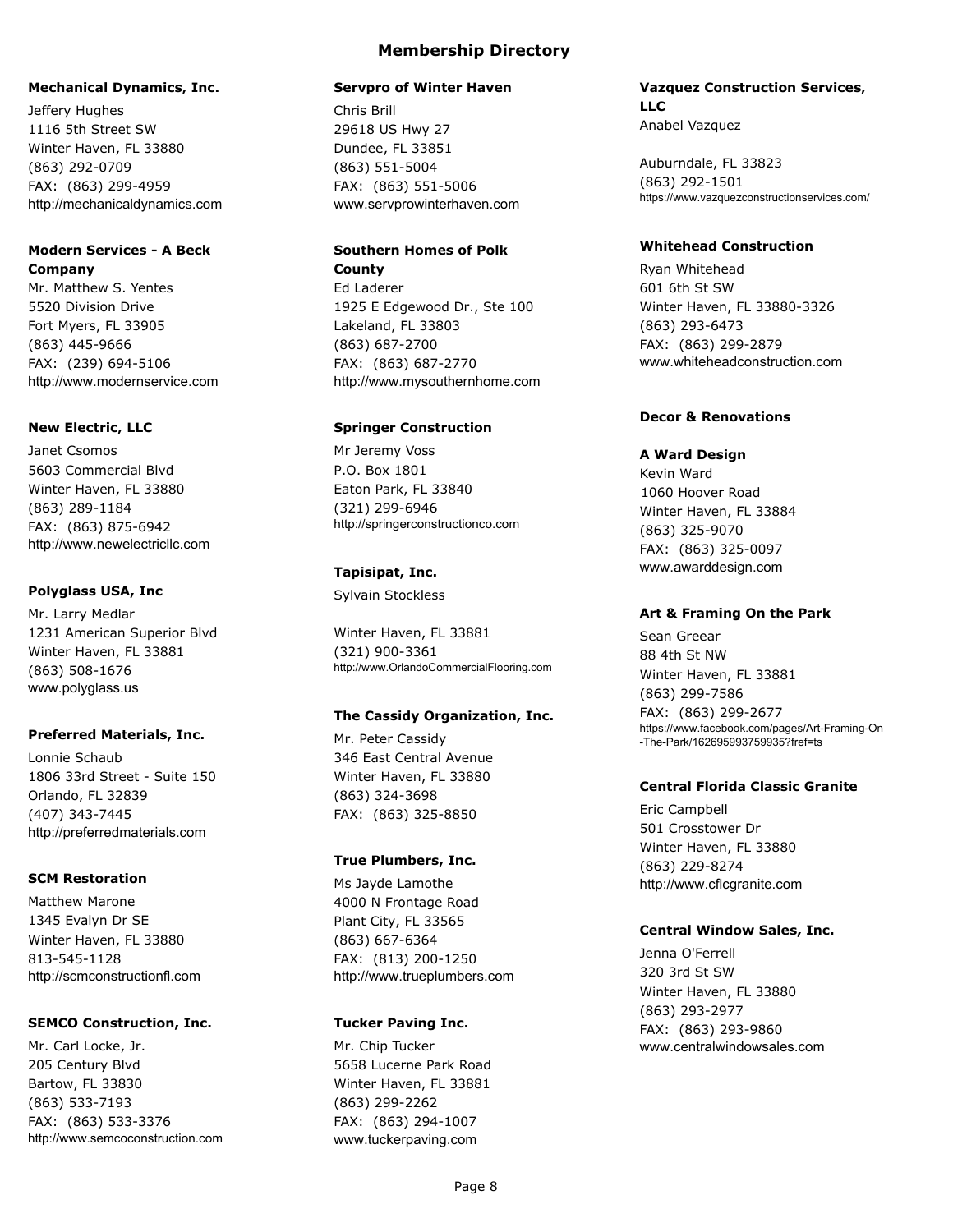### **Frasier Contracting, Inc.**

Darryl Riley 4100 Recker Highway Winter Haven, FL 33880 (863) 967-5177 FAX: (863) 965-8504 www.frasiercontracting.com

### **Nettle Creek Interior Design/T. Candace Holladay, A.S.I.D., LEED AP**

Ms. Candace Holladay, A.S.I.D., LEED AP 107 Burns Lane, S.E. Winter Haven, FL 33884 (863) 326-1756 FAX: (863) 324-6496 http://www.thenettlecreek.com

### **Dentistry**

### **Bright Smiles of Winter Haven**

Dr. Tran 1550 1st Street S Winter Haven, FL 33880-4306 (863) 293-0636 FAX: (863) 293-2479 www.brightsmilesofwinterhaven.com

#### **Butz, George W. III, DDS**

Dr. George Butz, III, DDS 1517 Third St., SE Winter Haven, FL 33880 (863) 299-7974 http://drbutz.com/

#### **Dietrich Kelso Orthodontics**

Dr. Andrew Kelso 1519 6th Street SE Winter Haven, FL 33880 (863) 644-0430 FAX: (863) 646-5902 http://dkosmiles.com

#### **Dr. Viet Ho Prosthodontics & Implant Dentistry**

Dr. Viet Ho 200 Avenue K SE - Suite 4 Winter Haven, FL 33880 (863) 294-4484 FAX: (863) 662-4234 http://www.drvietho.com

### **Steve G Wang D.M.D. @ KianS Dental Studio**

Dr. Steve G Wang 575 Avenue K SE Winter Haven, FL 33880 (863) 875-4395 FAX: (863) 875-9309 http://www.kiansdentalstudio.com

### **Scott Orthodontics**

Lisa Scott 211 6th Street SE Winter Haven, FL 33880 (863) 299-1261 http://www.scottsmiles.com

#### **Steven C. McNutt, DDS, PA**

Dr. Steven McNutt 320 Avenue K SE - Suite 2 Winter Haven, FL 33880 (863) 294-6565 FAX: (863) 295-9164 facebook.com/Steven-C-McNutt-DDS-172540636 442323

### **Winter Haven Family & Cosmetic Dentistry**

Dr. Gerald Cerdan, DMD 501 E Central Ave Winter Haven, FL 33880-3054 (863) 293-1108 FAX: (863) 291-6319 http://winterhavenfamilydentistry.com/

### **Winter Haven Oral Surgery**

Ms Nicole Mathews 400 Avenue K SE - Suite 14A Winter Haven, FL 33880 (863) 294-7648 FAX: (863) 294-9045 http://www.whomsimplants.com

### **Educational Resources**

#### **Achievement Academy**

Ms Deborah Sulsona 2211 28th St NW Winter Haven, FL 33880 (863) 683-6504 FAX: (863) 688-9292 http://achievementacademy.com/

#### **All Saints Academy**

Ms Elizabeth Hardage 5001 SR 540 W Winter Haven, FL 33880-8009 (863) 293-5980 FAX: (863) 294-2819 http://www.allsaintsacademy.com

#### **Avengers Christian Academy**

Pastor CD Williams Jr. 2846 Recker Hwy Winter Haven, FL 33880 (877) 674-5920 http://www.avengerschristianacademy.com

#### **Brigham Academy**

Ms Lynn Boland 601 Avenue C SE Winter Haven, FL 33880 (863) 291-5300 FAX: (863) 298-7913 http://brighamacademy.polk-fl.net/

#### **Chain of Lakes Elementary**

Ms Suzie Nelson 7001 C.R. 653 Winter Haven, FL 33884 (863) 326-5388 FAX: (863) 326-5391 http://cole.polk-fl.net/

### **CogniTutor**

Loni Lebanoff 514 Charlotte Rd Auburndale, FL 33823 (863) 521-3892 www.cognitutor.com

#### **Cypress Academy Preschool**

Lindy Price 701 Cypress Gardens Blvd Winter Haven, FL 33880 (863) 845-5099 http://www.cypressacademypreschool.com

#### **Cypress Junction Montessori**

Ms Karen Winningham 220 5th Street SW Winter Haven, FL 33880 (863) 259-1490 www.cypressjunction.org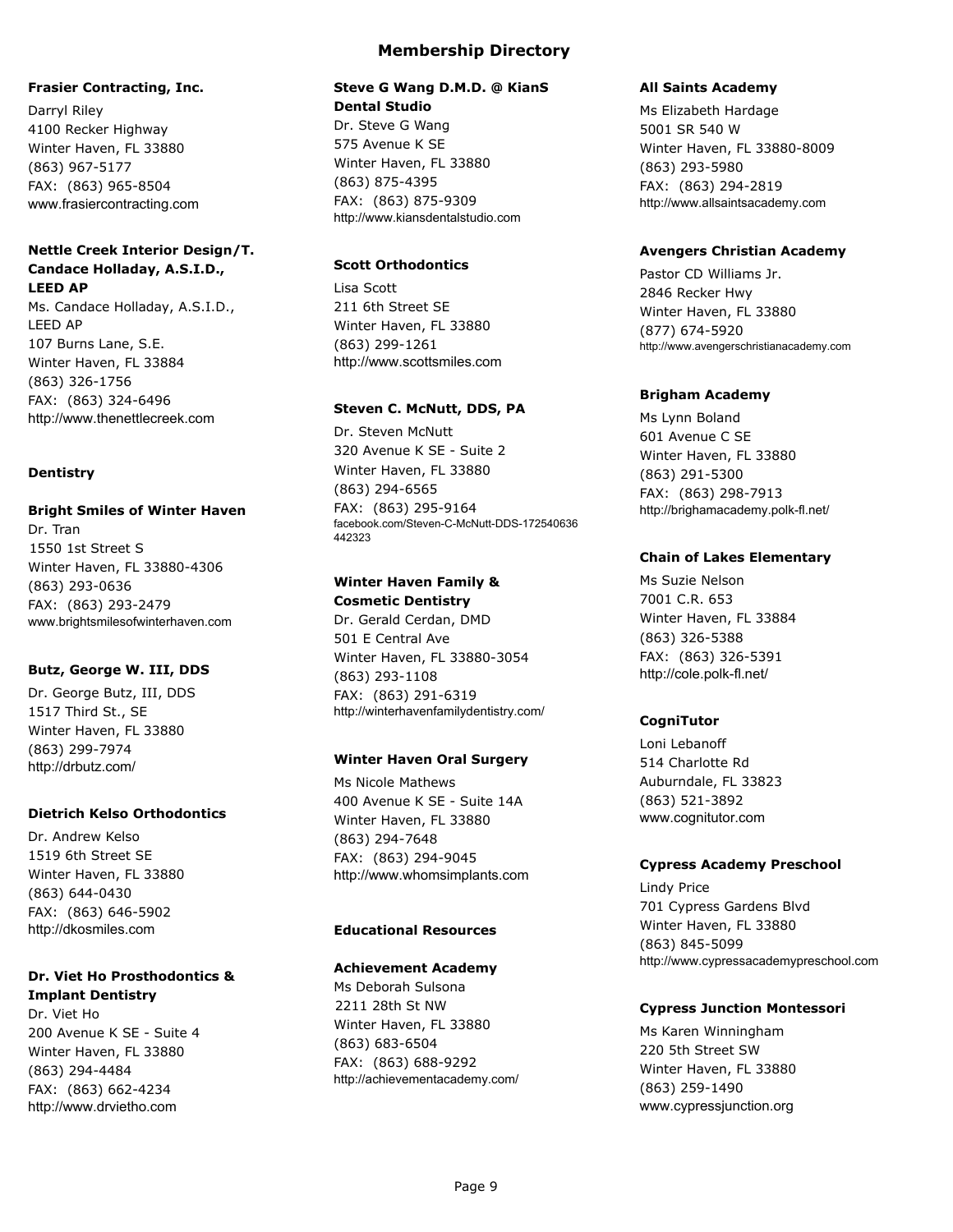#### **Denison Middle School**

Roneiqua Wright 400 Ave A SE Winter Haven, FL 33880 (863) 291-5353 FAX: (863) 291-5347 http://schools.polk-fl.net/denisonmiddle/

#### **Discovery Academy of Lake Alfred**

Carol Fulks 1000 N. Buena Vista Dr. Lake Alfred, FL 33850 (863) 295-5955 FAX: (863) 956-5089 http://www.discoveryacademy.org

#### **Dreamers Bilingual Academy**

Mariela Garcia 82 Laurel Ln Frostproof, FL 33843 (863) 875-4715

### **Eagle Lake Elementary School**

Mr Brad Hardesty 400 Crystal Beach Rd Eagle Lake, FL 33839 (863) 291-5357 FAX: (863) 291-5360 http://eaglelake.polk-fl.net/

### **Early Learning Coalition of Polk County**

Mr. Marc Hutek 115 S. Missouri Ave., Suite 501 Lakeland, FL 33815 (863) 733-9064 FAX: (863) 733-9081 http://www.elcpolk.org

### **East Area Adult School**

Danielle Deconcilio 300 East Bridgers Avenue Auburndale, FL 33823 (863) 965-5475 FAX: (863) 965-5477 http://www.eastareaadult.com

### **Membership Directory**

#### **Elbert Elementary School**

Mr William Dawson 205 15th St NE Winter Haven, FL 33881 (863) 291-5364 FAX: (863) 291-5363 http://schools.polk-fl.net/ElbertElementary

#### **Florida Polytechnic University**

Ms Maggie Mariucci 4700 Research Way Lakeland, FL 33805-8531 (863) 874-8462 www.floridapoly.edu

#### **Garden Grove Elementary**

Laura Neidringhaus 4599 Cypress Gardens Rd Winter Haven, FL 33884 (863) 291-5396 FAX: (863) 297-3061 www.gardengrove.polk-fl.net

### **Garner Elementary**

Ms Qvonda Birdsong 2500 Havendale Blvd NW Winter Haven, FL 33881 (863) 965-5455 FAX: (863) 965-5459 http://garner.polk-fl.net/

### **Grace Lutheran School**

Mr. Michael Rottmann 320 Bates Avenue SW Winter Haven, FL 33880 (863) 293-9744 FAX: (863) 595-0106 http://www.glwh.org

### **Harrison School for the Arts**

Kevin LeVine 750 Hollingsworth Road Lakeland, FL 33801 (863) 499-2855 FAX: (863) 499-2938 http://www.harrisonarts.com

#### **Hartridge Academy**

Ms Debra Richards 1400 US Hwy 92 West Winter Haven, FL 33881 (863) 956-4434 FAX: (863) 956-3267 http://www.hartridgeacademy.com

#### **Hope Creative School**

Holly Dills 2110 Cypress Gardens Blvd Winter Haven, FL 33884 (863) 324-6377 FAX: (863) 324-1096 www.hopecreativeschool.org

#### **Inwood Elementary School**

Ms. Donna Camp 2200 Ave G NW Winter Haven, FL 33880 (863) 291-5369 FAX: (863) 291-5324 http://schools.polk-fl.net/Inwood

#### **Jewett Middle Academy Magnet**

Jacquelyn Moore 601 Ave T NE Winter Haven, FL 33881-1758 (863) 291-5320 FAX: (863) 297-3049 https://sites.google.com/site/jewettmiddleacadem y

#### **Jewett School of the Arts**

Mr Michael Sears 2250 8th Street NE Winter Haven, FL 33881 (863) 291-5373 FAX: (863) 295-5963 http://schools.polk-fl.net/jewettschoolofthearts

### **Lake Alfred Polytech Academy**

Britt Gross 925 North Buena Vista Drive Lake Alfred, FL 33850 (863) 295-5988 FAX: (863) 295-5992 http://lapolytech.polk-fl.net/

### **Lake Region High School**

Maryjo Costine 1995 Thunder Rd Eagle Lake, FL 33839 (863) 297-3099 FAX: (863) 297-3097 https://lakeregionhigh.polkschoolsfl.com/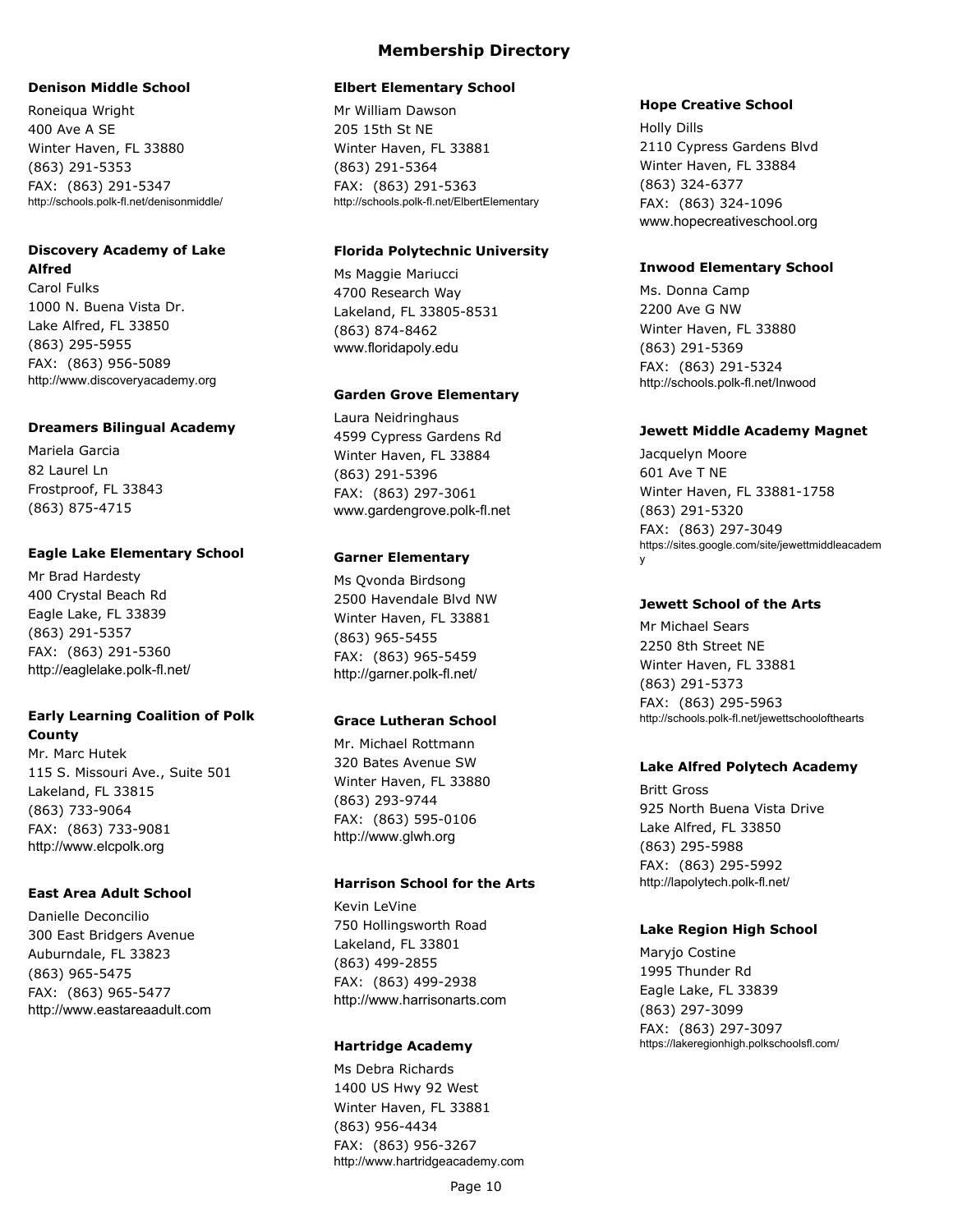#### **Lake Shipp Elementary**

Ms Kathryn Raub 250 Camellia Drive Winter Haven, FL 33880 (863) 291-5384 FAX: (863) 298-7511 www.lse.polk-fl.net

#### **Language & Literacy Academy for Learning**

Dr. Tandria Callins 330 Avenue C SE Winter Haven, FL 33880-1420 (863) 268-2903 FAX: (863) 268-2906 https://www.weexcelinreading.org/

#### **Miss K's Enrichment Center,**

**Inc.** Katina Campbell 86 5th St Eagle Lake, FL 33839 (863) 268-2254 https://missksenrichmentcenter.com/

#### **New Beginnings High School**

Ashlee Wright 250 Gill Jones Plaza Winter Haven, FL 33881 (863) 298-5666 FAX: (863) 298-5675 www.newbhs.net

#### **Oasis Christian Academy**

Jenny Barton 151 King Road Winter Haven, FL 33880 (863) 293-0930 http://www.ocalions.org/

#### **Pace Center for Girls, Polk**

Julie McCobb 213 Tyler Avenue Lakeland, FL 33801 (863) 688-5596 http://www.pacecenter.org/locations/polk

### **Membership Directory**

#### **Pinewood Elementary**

Ms April Campbell 1400 Gilbert St Eagle Lake, FL 33839 (863) 298-7977 FAX: (863) 298-7978 https://pinewood.polkschoolsfl.com/

### **Polk Career Academies**

Steve Cochran 1915 South Floral Avenue Bartow, FL 33830 (863) 519-8438 https://polkschoolsfl.com/careeracademies/

#### **Polk State College**

Dr. Angela M. Garcia Falconetti 999 Ave H NE Winter Haven, FL 33881-4299 (863) 297-1000 FAX: (863) 297-1053 www.polk.edu

### **Progressive Learning Center of Winter Haven**

Ms Debbie Price 656 Avenue L NW Winter Haven, FL 33881 (863) 224-6566 www.progressivelearningcenter.org

### **Ridge Technical College**

Mr Wayne Dickens 7700 SR 544 Winter Haven, FL 33881-9518 (863) 419-3060 FAX: (863) 419-3062 ridge.edu

#### **Roosevelt Academy of Leadership & Applied Technology**

Deborah Kindel 115 E Street Lake Wales, FL 33853 (863) 678-4252 http://rooseveltacademy.polk-fl.net/

#### **Snapology of Lakeland**

Lauri Smith 2993 Blackwater Oaks Dr. Mulberry, FL 33860 (863) 888-2442 https://www.snapology.com/location/lakeland

#### **Snively Elementary School**

Ms. Diane Rosebrough 848 Snively Ave Winter Haven, FL 33880 (863) 291-5325 FAX: (863) 297-3080 http://snively.polk-fl.net

#### **SOAR Education**

Hank Longo 500 Coleman Dr. W Winter Haven, FL 33884 (863) 604-3860

#### **Southeastern University**

Dr. Kent Ingle 1000 Longfellow Blvd. Lakeland, FL 33801 (863) 667-5098 FAX: (863) 667-5200 http://www.seu.edu

#### **Southern Technical College**

Jim Troisi 450 Havendale Blvd Auburndale, FL 33823 (863) 551-1112 FAX: (863) 551-1199 http://www.southerntech.edu

#### **Valor Christian Leadership Academy**

Monica Tullis 1102 Cypress Gardens Blvd - Suite G Winter Haven, FL 33884 (863) 512-4270 www.vcla-polk.com

#### **Wahneta Elementary**

Ms. Nilda Caraballo 205 Fourth Street East Winter Haven, FL 33880 (863) 291-5392 FAX: (863) 295-5962 https://wahneta.polkschoolsfl.com/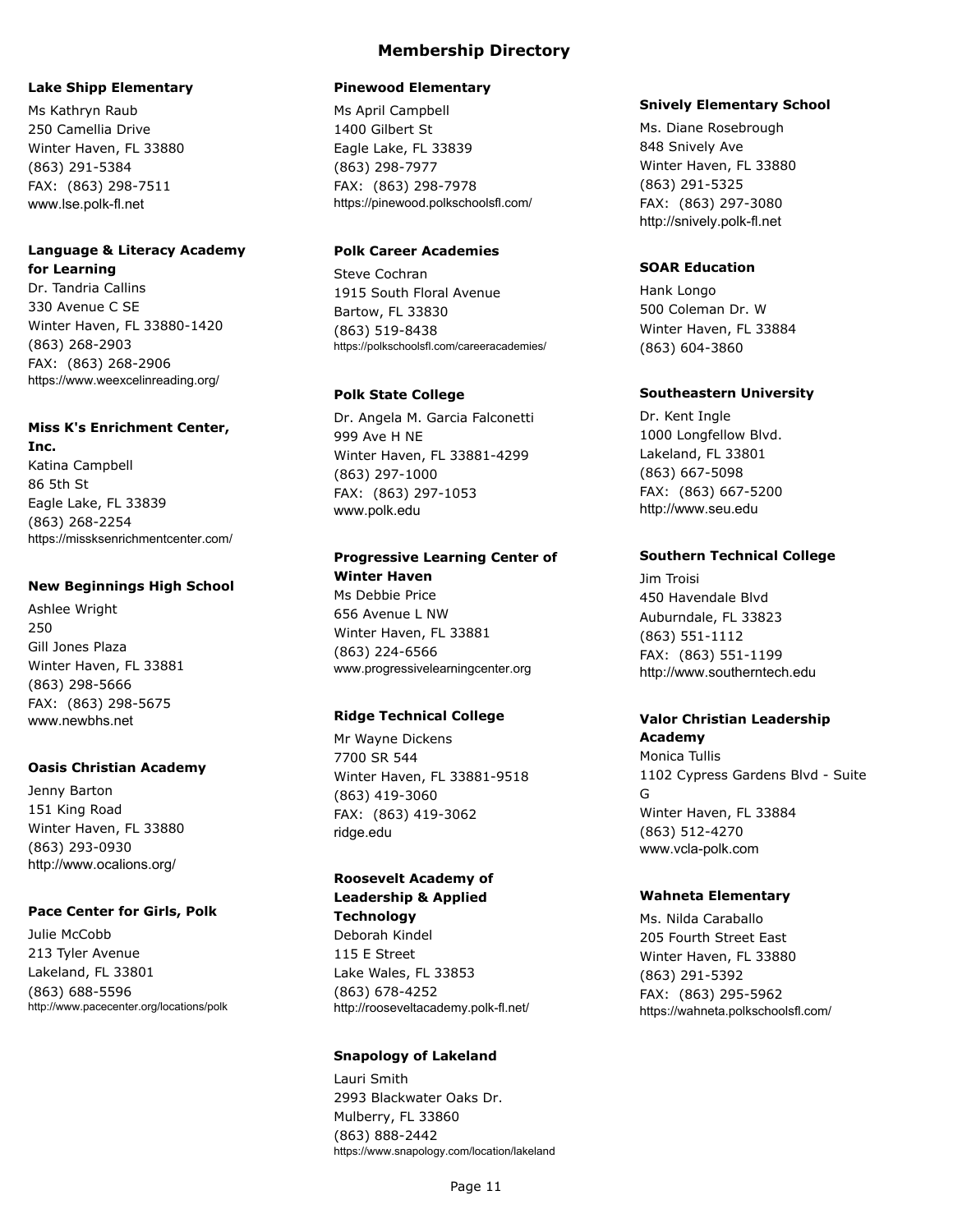#### **Warner University**

Andrea Thies 13895 Highway 27 Lake Wales, FL 33859 (863) 638-7611 http://www.warner.edu

#### **Webber International University**

Devyn Montalvo 1201 N Scenic Hwy Babson Park, FL 33827 (863) 638-1431 FAX: (863) 638-2823 http://www.webber.edu

### **West Area Adult School**

Shaquita Armstrong 615 S. Central Ave. Lakeland, FL 33815 (863) 499-2835 www.polkschoolsfl.com

### **Westwood Middle School**

Todd Bennett 3520 Ave J NW Winter Haven, FL 33881 (863) 965-5484 FAX: (863) 965-5585 http://westwood.polk-fl.net/

### **Winter Haven Christian School**

Mike Pruitt 1700 Buckeye Loop Road NE Winter Haven, FL 33881 (863) 294-4135 FAX: (863) 5086354 www.whcsonline.org

### **Winter Haven High School**

Ms. Gina Williams 600 6th St SE Winter Haven, FL 33880-3737 (863) 291-5330 FAX: (863) 297-3024 http://www.winterhavenhs.com

#### **Winter Haven Montessori School**

Silvia Vega 305 Avenue E SW Winter Haven, FL 33880 (863) 268-8208 http://www.winterhavenmontessori.com

### **Membership Directory**

#### **Youth Driven by Purpose, Inc.**

Lakenya Lott

Winter Haven, FL 33881 (863) 398-3173 http://www.ydponline.com

## **Event Services**

### **Arabellas Ristorante**

Mr Ray Sykes 346 W Central Ave. Winter Haven, FL 33880 (863) 293-1797 FAX: 0 www.arabellas.us

### **August Heat Events**

August Isaacs 4046 Great Egret Drive Winter Haven, FL 33881 (863) 875-4350 www.augustheatevents.com

#### **Balmoral Events Center**

Garrett Kenny 116 Kenny Blvd. Haines City, FL 33844 (866) 549-0048 www.balmoraleventscenter.com

### **Beef O'Brady's Family Sports Pub**

300 Cypress Gardens Blvd SE Winter Haven, FL 33880-4452 (863) 293-9464 FAX: (863) 295-9464 www.beefobradys.com

### **Country Club of Winter Haven**

Dyal Randall 4200 Country Club Rd S Winter Haven, FL 33881-9228 (863) 324-6666 www.ccofwinterhaven.com

#### **Courtyard by Marriott Winter Haven**

Josh Harrison 6225 Cypress Gardens Boulevard Winter Haven, FL 33884 (863) 292-3000 https://www.marriott.com/hotels/travel/mcocw-cou rtyard-winter-haven/

### **Cypress Lanes**

Michael Ducat 2010 Dundee Rd Winter Haven, FL 33884-1103 (863) 294-3295 FAX: (863) 293-3929 www.cypresslanes.com

### **Fantasy of Flight**

Becki Colding 1400 Broadway Blvd SE Polk City, FL 33868-9109 (863) 984-3500 FAX: (863) 984-9506 www.fantasyofflight.com

### **The Fire Restaurant**

Ashley Hill 325 W Central Avenue Winter Haven, FL 33880 (863) 875-5544 http://www.thefirerestaurant.com

### **Golden Petal Designs**

Mr. David Braswell 98 Avenue A NE Winter Haven, FL 33881 863-293-1900 www.goldenpetaldesigns.com

### **Gram Parsons' Derry Down**

Mrs. Anita Strang 297 5th Street NW Winter Haven, FL 33881 (863) 295-9422 http://www.gpderrydown.com

### **Grove Roots Brewing Company LLC**

Joseph Dunham 302 3rd Street SW Winter Haven, FL 33880 (863) 291-0700 http://www.groveroots.com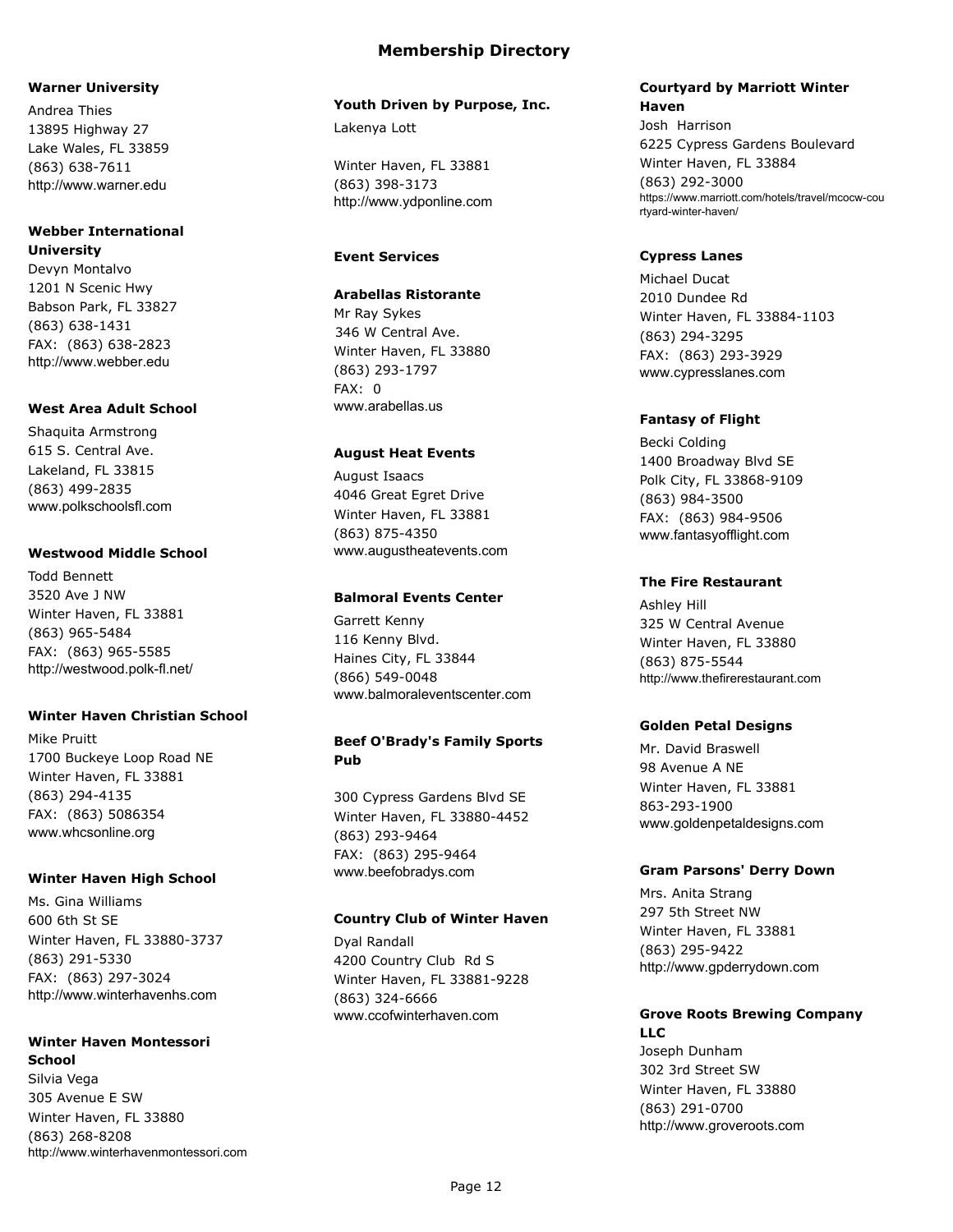#### **Harborside**

David Spinogatti 2435 7th Street SW Winter Haven, FL 33880 (863) 293-7070 www.harborsidefl.com

#### **Jensen's Corner Bar**

Jessie Skubna 118 3rd Street SW Winter Haven, FL 33880 (863) 298-9815 www.jensenscornerbar.com

#### **MABE Production & Installation**

Ms Lorraine Mabe 924 Fairlane Drive - Suite 2 Lakeland, FL 33809 (863) 859-2354 FAX: (863) 859-9354 http://www.mabepro.com

#### **Nutwood Restaurant**

Steven Rojas 132 Ave B SW Winter Haven, FL 33880 (863) 229-7770 www.nutwoodwh.com

#### **Ovation Bistro & Bar**

Joel Rodriguez 7130 Cypress Gardens Blvd Winter Haven, FL 33884 (863) 656-1972 FAX: (863) 557-9905 http://ovationbistro.com

#### **Party People Events**

Johnathon Gerber 906 Magnolia Ave Auburndale, FL 33823 863-595-3011 http://www.partypeopleevents.com

#### **Party Rentals Unlimited**

Ann McCollough 118 Ave A SE Winter Haven, FL 33880-6301 (863) 294-2802 www.partyrentals1.com

### **Membership Directory**

#### **San Diego's Mexican Grill**

Moises Ochoa 1300 3rd Street SW Winter Haven, FL 33880 (863) 268-6515

#### **Tanners Lakeside Restaurant & Bar**

Greg Gay 1006 S Lake Howard Drive Winter Haven, FL 33880 (863) 662-5948 www.tannerslakeside.com

#### **Tempo 1930**

Omar Andreasen 58 4th St NW Winter Haven, FL 33881 (863) 875-5323 www.tempo1930.com

### **The Catering Company of Central Florida**

Christa Morgan Robinson 2090 Havendale Blvd Winter Haven, FL 33881 (863) 207-7057 https://www.thecateringcompanyofcentralfl.com/

### **The Grand Room**

Ashleigh Wilson P.O. Box 4241 Haines City, FL 33845 (863) 999-2207 www.thegrandroom.net

#### **The Historic Ritz Theatre**

Alyssa Garber 263 West Central Avenue Winter Haven, FL 33880 (863) 937-1414 https://ritzwinterhaven.com/

#### **Triviosity Live Events**

Thom Bly

Winter Haven, FL 33881 (863) 274-2820 http://www.triviositylive.com

#### **Venue 650**

Becky Coscia 650 6th St SW Winter Haven, FL 33880 (863) 287-3814 FAX: (863) 294-7764 http://www.venue650.com

### **Family, Community, & Civic Organizations**

**American Red Cross** Ms. Tina Sweeten 147 Avenue A NW Winter Haven, FL 33881 (863) 333-8872 www.redcross.org/local/florida/central-florida.html

#### **Big Brothers Big Sisters**

Stephen Koch, CEO 1231 East Orange Street Lakeland, FL 33801 (863) 682-5191 FAX: (863) 682-2924 www.bbbstampabay.org

## **Boys & Girls Clubs of Polk**

**County** Stephen Giordano P.O. Box 763 Lakeland, FL 33802 (863) 686-1719 FAX: (863) 875-7804 www.bgcpolk.org

### **Central Florida Development Council**

Sean Malott 1725 Bartow Road Lakeland, FL 33801 (863) 937-4430 www.cfdc.org

### **Central Florida SCORE**

Becky Bywater 100 S. Kentucky #230 Lakeland, FL 33801 (863) 284-5607 FAX: (863) 680-4070 http://www.centralflorida.score.org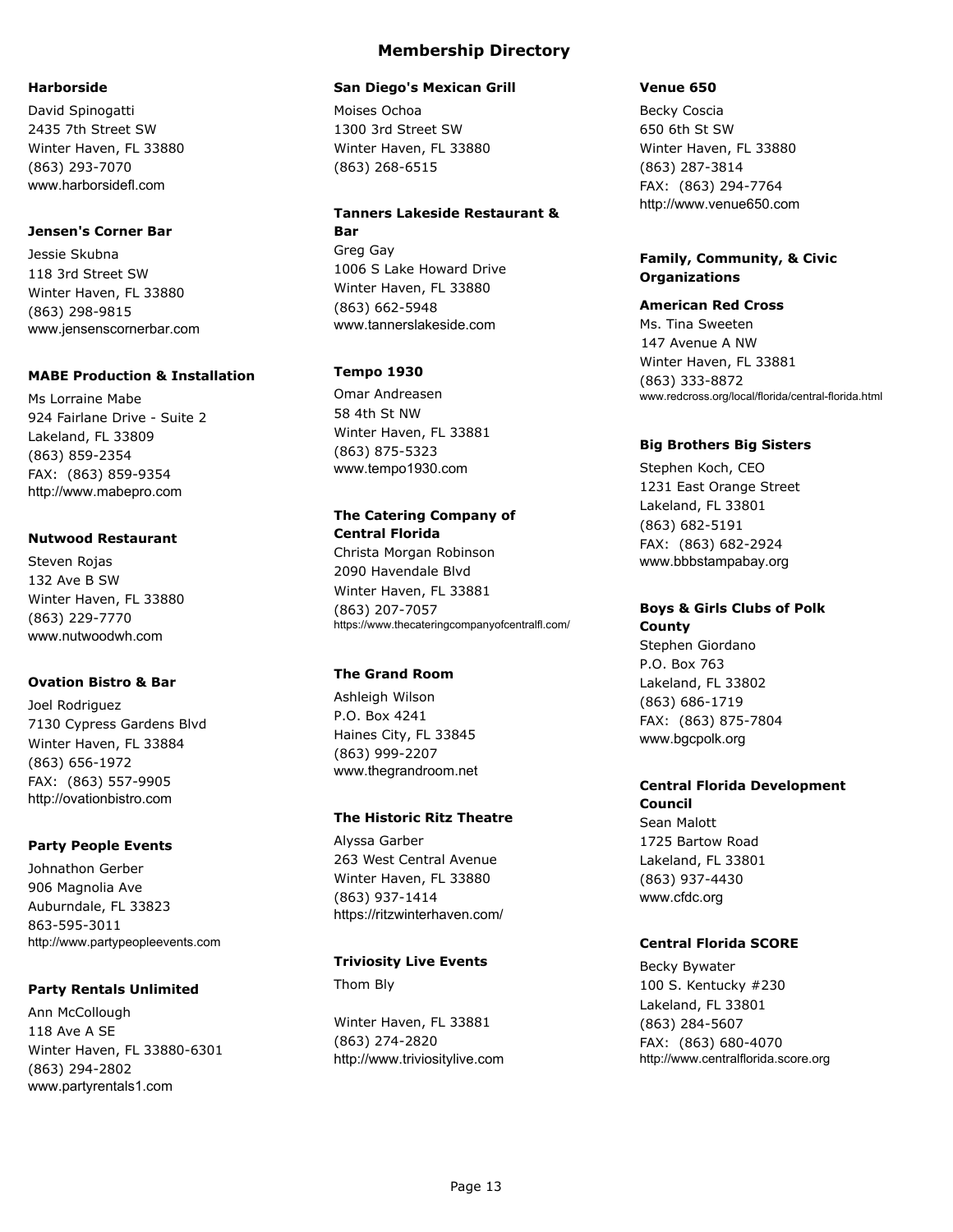#### **ECHO Ministries**

Jennifer Stirk P.O. Box 904 Highland City, FL 33846 (863) 272-7948 www.echoministriesflorida.net

### **Florida SBDC at USF**

Carl Hadden 35 Lake Morton Dr. Lakeland, FL 33801 (863) 688-8551 x237 www.SBDCTampabay.com/polk

## **Friends of the Winter Haven**

**Public Library, Inc** Mr Don Daniels 325 Ave A, NW Winter Haven, FL 33881 (863) 292-0540 FAX: (863) 291-5889 https://fol.mywinterhaven.com/

#### **Girl Scouts of West Central Florida**

Miracle Zuloaga 4610 Eisenhower Blvd S Tampa, FL 33634 (813) 281-4475 www.gswcf.org

### **Girls Inc. of Winter Haven**

Peggy Threlkel 2400 Havendale Blvd. Winter Haven, FL 33881-1841 (863) 967-2864 http://www.girlsincwinterhaven.org/

### **GiveWell Community Foundation**

Mr. John Attaway 20 3rd Street SW - Suite 307 Winter Haven, FL 33880 (863) 683-3131 FAX: (863) 293-5684 www.givecf.org

## **Greater Winter Haven Chamber**

**of Commerce**

Sara Beth Wyatt PO Box 1420 Winter Haven, FL 33882-1420 (863) 293-2138 www.winterhavenchamber.com

### **Membership Directory**

#### **Habitat for Humanity**

Mark Ferreira 3550 Recker Highway Winter Haven, FL 33880-1958 (863) 292-2256 FAX: (863) 292-2257 www.habitateastpolk.org

#### **Heart for Winter Haven, Inc**

Brad Beatty 250 Magnolia Ave SW Suite 200 Winter Haven, FL 33880 (863) 291-6270 http://Heart4WH.org

#### **Heartland for Children**

Teri Saunders 1239 E. Main Street Bartow, FL 33830 (863) 519-8900 FAX: (863) 519-8693 http://www.heartlandforchildren.org

### **Junior Achievement of Polk**

**County** Shauna Dykes P.O. Box 595 Davenport, FL 33836 (863) 412-7009 https://polk.ja.org/

### **Junior League of Greater**

**Winter Haven Inc.** Rhonda Todd PO Box 7161 Winter Haven, FL 33883-7161 (863) 583-7659 www.jlgwh.org

### **Keep Winter Haven Clean & Beautiful, Inc.** Rhonda Todd

2 East Lake Howard Drive Winter Haven, FL 33881-3153 (863) 513-0006 http://keepwinterhavenbeautiful.org

#### **Kiwanis Club of Winter Haven**

Mary Beth Venrick P.O. Box 69 Winter Haven, FL 33882 www.winterhavenkiwanis.org

#### **Knights of Columbus #7091**

Mr Sal Porta 1991 Overlook Drive Winter Haven, FL 33884 (863) 207-3242 http://www.kofc.org

#### **Life Choice Pregnancy Center**

Adanaris Roldan 235 E Central Avenue Winter Haven, FL 33880 (863) 293-0955 http://www.lifechoicepregnancycenter.com

#### **Lighthouse for the Blind & Low Vision**

Sherry Yagovane 206 Avenue D NW Winter Haven, FL 33881 (813) 440-8181 https://lighthouseblv.org/

### **Lighthouse Ministries, Inc.**

Mr. Steve Turbeville 215 E Magnolia Street Lakeland, FL 33801 (863) 687-4076 FAX: (863) 616-9473 www.lighthousemin.org

#### **Main Street Winter Haven**

Mrs. Anita Strang P. O. Box 2074 Winter Haven, FL 33883-2074 (863) 295-9422 FAX: (863) 295-9037 www.mainstreetwh.com

### **Meals on Wheels**

Ms Susan Eldrige 620 6th St NW Winter Haven, FL 33881-4011 (863) 299-1616 FAX: (863) 291-0815 http://mealsonwheelspolk.com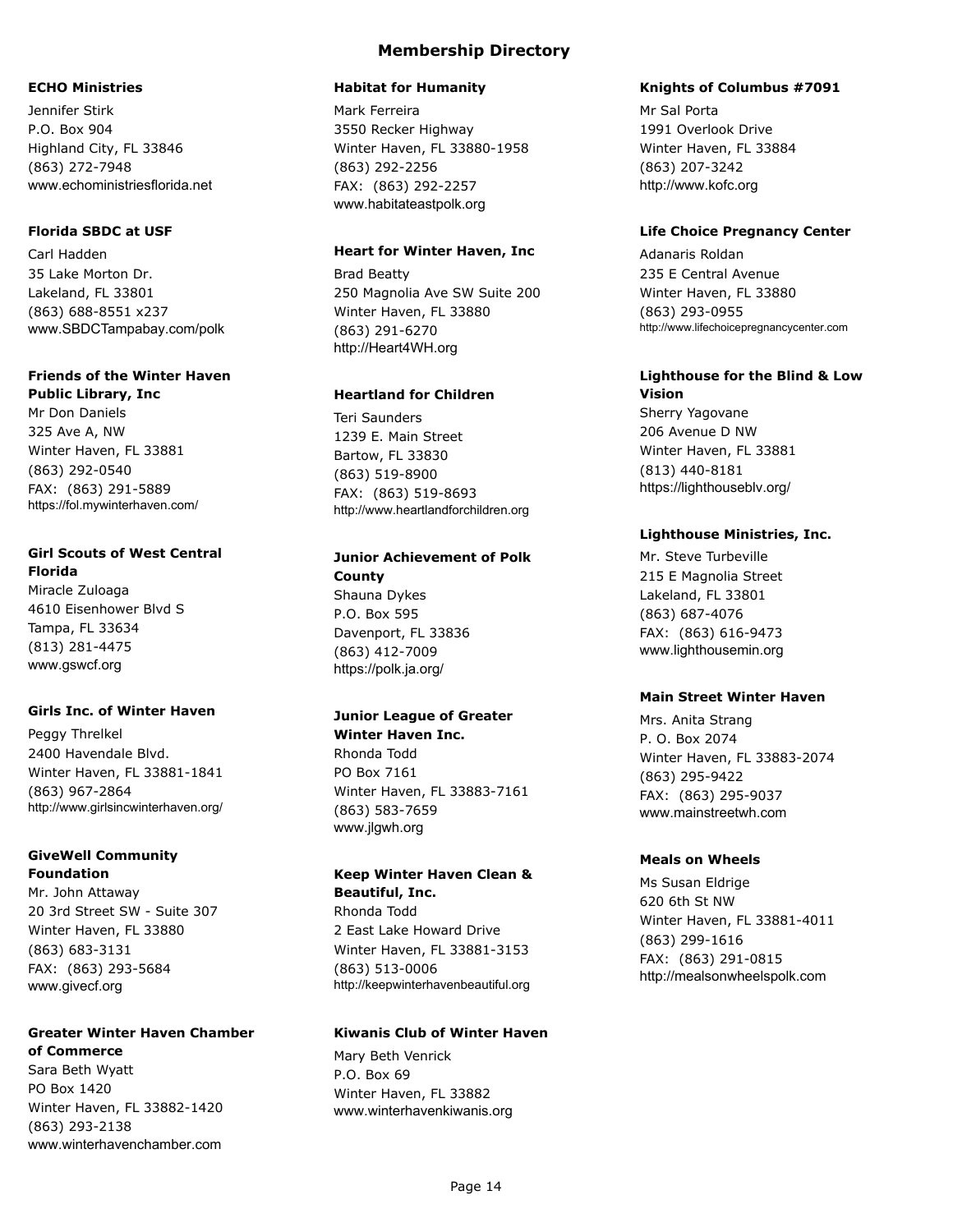### **National Coalition of 100 Black Women**

Ms. Seretha S. Tinsley P.O. Box 2998 Winter Haven, FL 33883-2998 (863) 299-7177 FAX: (863) 297-9676 http://www.ncbw.org

### **Polk Vision**

Kim Long 600 N Broadway Avenue - Suite 201 Bartow, FL 33830 (863) 800-3520 www.polkvision.com

#### **Rotary Club of Winter Haven**

Bonnie Parker

Winter Haven, FL 33880 (863) 299-7518 FAX: (863) 294-9484 https://www.rotary.org

## **Special Olympics Florida -**

**Central Region** Stephanie Avitabile 1915 Don Wickham Drive Clermont, FL 34711 (863) 873-8219 FAX: (813) 377-4872 http://www.specialolympicsflorida.org/polk/

#### **Symphony Guild of Winter Haven**

Dr. Peter Verrill P.O. Box 7721 Winter Haven, FL 33883 (863) 294-7213 http://symphonyguildofwinterhaven.org

## **The Agricultural & Labor**

**Program, Inc.** Ms. Arlene Dobison P.O. Box 3126 Winter Haven, FL 33885 (863) 956-3491 FAX: (863) 956-3357 www.alpi.org

### **The Mission**

Pastor David Berry Jr. 180 E. Central Avenue Winter Haven, FL 33880 (863) 299-2348 FAX: (863) 299-9011 www.themissionwh.org

### **United Way of Central Florida**

Christina Criser Jackson 5605 US Hwy 98 S Lakeland, FL 33812 (863) 648-1500 FAX: (863) 648-1535 www.uwcf.org

### **Visit Central Florida**

Kris Keprios 2701 Lake Myrtle Park Road Auburndale, FL 33823-9360 (863) 420-2586 FAX: (863) 420-2593 www.visitcentralflorida.org

### **We Care of Central Florida**

Heather Stephenson 205 Farnol St SW Winter Haven, FL 33880 (863) 662-4227 www.wecarecentralflorida.org

### **Winter Haven Council of**

**Garden Clubs, Inc.** Brenda Mitchell 144 Odin Dr. Winter Haven, FL 33884 (863) 528-8389

### **Winter Haven Economic Development Council**

Mr Bruce Lyon 150 Third Street SW Suite 206 Winter Haven, FL 33880 (863) 837-5280 FAX: 877-252-8389 http://www.whedc.com

#### **The Winter Haven Housing Authority**

Ms Lisa Watkins 2653 Avenue C SW Winter Haven, FL 33880 (863) 294-7369 FAX: (863) 291-0266 http://www.winterhavenhousing.com

### **Winter Haven Optimist Club**

Mr Fred DeLoach P.O. Box 7586 Winter Haven, FL 33883-7586 https://www.facebook.com/pages/Winter-Haven-O ptimist-Club/218609001509747

#### **Winter Haven Public Education Partnership**

Mrs Audrey Nettlow P.O. Drawer 7608

Winter Haven, FL 33883-7608 http://www.whpep.org/about-pep-and-public-educ ation-in-winter-haven/

#### **Woman's Club of Winter Haven**

Ms. Jane McGinnis PO Box 7342 Winter Haven, FL 33883-7342 (617) 875-4475

### **Women's Resource Center of Florida, Inc.**

Ms. Cherie Simmers 165 Avenue A NW Winter Haven, FL 33881 (863) 294-5318 FAX: (863) 294-6128 http://www.wrcfl.org

### **Financial**

### **Acentria Insurance**

Mr. Walter Page 308 Elizabeth Street Brandon, FL 33511 (813) 699-4124 www.acentria.com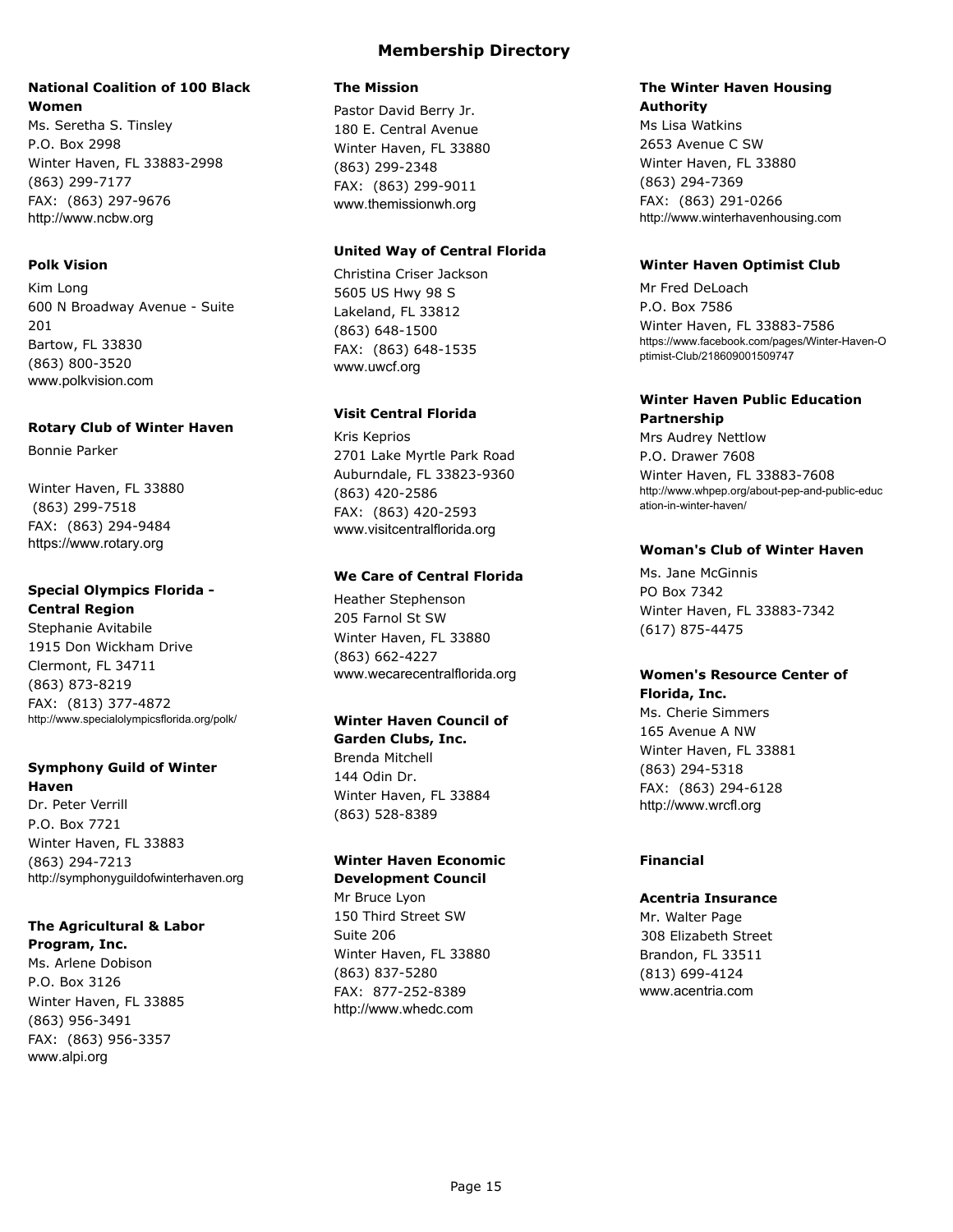#### **Allen & Co**

Mr. Lorin Bice 250 Ave K, SW, Ste 106 Winter Haven, FL 33880 (863) 294-7411 FAX: (863) 294-4017 www.alleninvestments.com

#### **Amerifirst Home Mortgage**

Lynda Mattson 139 Avenue C SW Winter Haven, FL 33880 (863) 457-4070 FAX: (863) 583-8176 www.lyndamattson.amerifirst.com

#### **Aventail Wealth Management,**

**LLC** Mr Austin Tharp 353 Avenue C SW Winter Haven, FL 33880 (863) 333-1927 http://www.AventailWM.com

#### **Bank of Central Florida**

Bo Boyte 250 3rd Street NW - Suite 102 Winter Haven, FL 33881 (863) 578-0335 FAX: (863) 578-0318 http://www.bankofcentralflorida.com

#### **Brad Dantzler, Raymond James & Associates**

Brad Dantzler 141 5th Street NW - Suite 100 Winter Haven, FL 33881 (863) 298-9569 FAX: (863) 298-9129 www.braddantzler.com

### **Centennial Bank**

Mark Irby 1606 1st Street S Winter Haven, FL 33880 (863) 299-0600 FAX: (863) 297-9032 www.my100bank.com

## **Membership Directory**

#### **Citizens Bank & Trust**

Greg Littleton 1120 1st Street, South Winter Haven, FL 33880 (863) 291-3319 FAX: (863) 676-1734 www.citizens-bank.com

### **Core Wealth Advisors**

Michael Ehlenbeck 124 S Florida Avenue - 4th Floor Lakeland, FL 33801 (863) 904-4745 FAX: (863) 940-4790 http://www.corewealthadvisors.net/

### **CPS Investment Advisors**

Tracy Kimbrough 205 East Orange Street, Suite #310 Lakeland, FL 33801 (863) 688-1725 www.cpsinvest.com

### **CrossCountry Mortgage**

Carlos Unzueta 141 E Central Avenue - Suite 310 Winter Haven, FL 33880 (863) 877-4298 FAX: (863) 877-2321 www.easylenderfl.com

### **Edward Jones Investments - Adam Mayfield**

Adam Mayfield 335 Magnolia Avenue SW Winter Haven, FL 33880 (863) 294-1932 www.edwardjones.com/adam-mayfield

## **Edward Jones Investments - James Faubert**

Mr James Faubert 141 W Central Avenue Suite B Winter Haven, FL 33880 (863) 291-4230 FAX: (866) 462-2791 www.edwardjones.com

#### **Edward Jones Investments - Joshua Chase**

Mr. Joshua Chase 2020 US Hwy 92 W Auburndale, FL 33823 (863) 967-7375 http://www.edwardjones.com/joshua-chase

### **Edward Jones Investments - Michael Kennedy**

Mr. Michael Kennedy 7100 Cypress Gardens Blvd Winter Haven, FL 33884 (863) 324-2496 FAX: (866) 532-5684 http://www.edwardjones.com

## **Edward Jones Investments -**

## **Ryan Conley**

Ryan Conley 150 3rd Street SW Winter Haven, FL 33880 (863) 293-5912 FAX: (888) 292-7603 www.edwardjones.com/ryan-conley2

## **Edward Jones Investments -**

**Tracey Bourdon** Ms. Tracey Bourdon 290 Cypress Gardens Blvd - Suite  $\overline{2}$ Winter Haven, FL 33880 (863) 259-4109 FAX: (844) 298-6706 www.edwardjones.com/tracey-bourdon

### **Element Funding**

Mr. Dave Thornton 429 1st Street S Winter Haven, FL 33880 (863) 287-7115 http://www.elementfunding.com

### **Farmers Insurance**

Mr. Fred Simons III 325 Avenue C SW Winter Haven, FL 33880 (863) 259-1826 FAX: (863) 259-1827 https://agents.farmers.com/fl/winter-haven/fred-si mons?Source\_Indicator=AP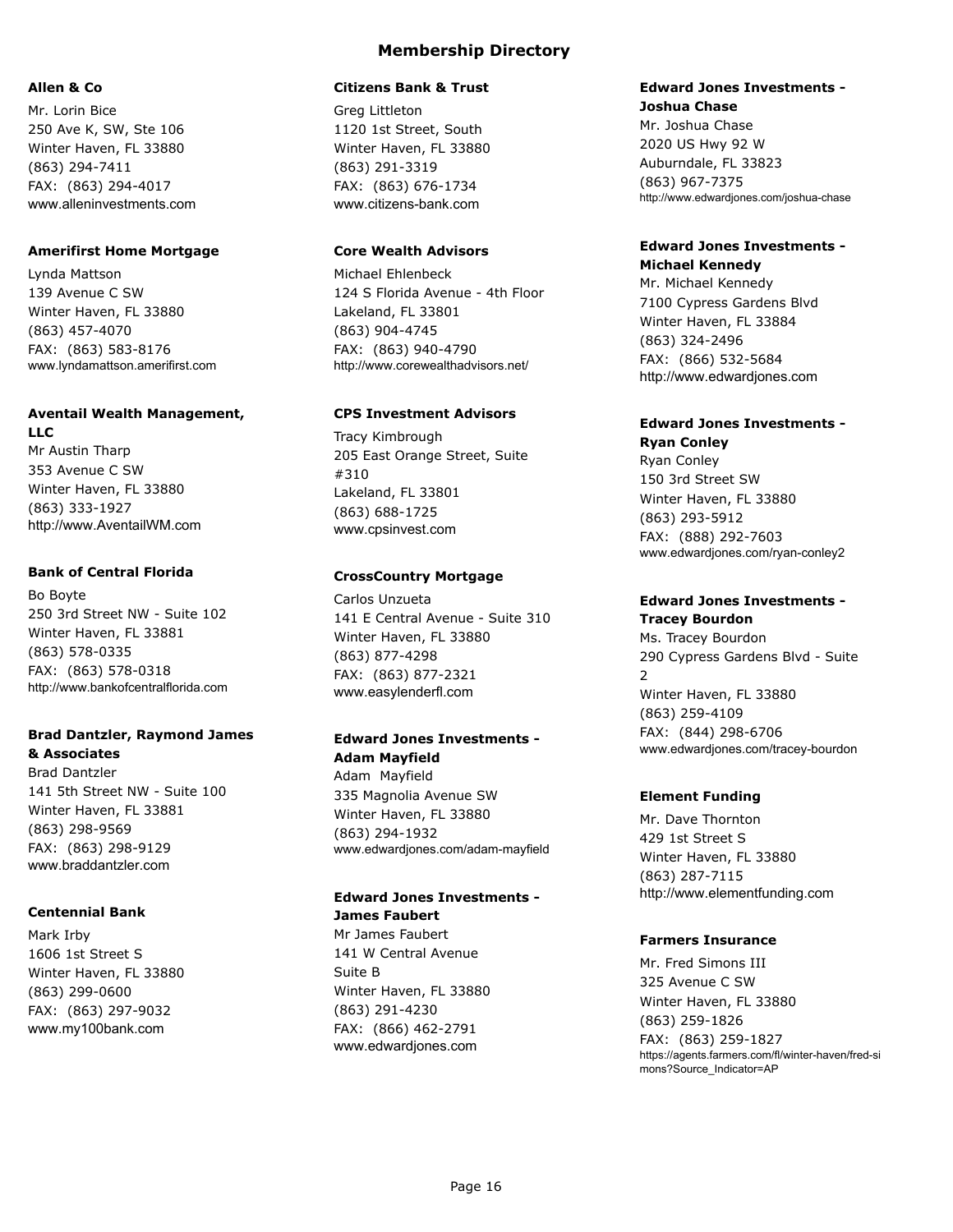### **First Mortgage Corp of Winter Haven**

Matt Davis 1810 6th Street SE Winter Haven, FL 33880-4457 (863) 294-3254 http://fmc-wh.com

#### **Ingram Financial Group**

Mike Seymour 799 Overlook Drive Winter Haven, FL 33884 (863) 326-9833 FAX: (863) 875-1855 www.ingramfinancialgroup.com

#### **J. Phillips Investments, LLC**

Julie Phillips 20 3rd Street SW Suite 301 Winter Haven, FL 33880 (863) 294-3875 FAX: (863) 294-3936

#### **Joseph Bullington Allstate**

Mr. Joseph Bullington 1900 Havendale Blvd NW - Suite C Winter Haven, FL 33881 (863) 299-6449 FAX: (863) 299-3178 https://agents.allstate.com/joseph-bullington-winte r-haven-fl.html

### **JPMorgan Chase Bank**

Marko Cardenas 1350 6th St. NW Winter Haven, FL 33881 (863) 299-5982 FAX: (855) 842-2838 https://locator.chase.com/fl/winter-haven/1350-6th -st-nw?jp\_cmp=rb%2FLocalListings%2Faff%2Fbr anch%2Fna&y\_source=1\_MjA0Mjg3NC03MTUtb G9jYXRpb24ud2Vic2l0

#### **Karen Bryan State Farm**

Karen Bryan 5937 Cypress Gardens Blvd. #Suite 200 Winter Haven, FL 33880 (863) 268-2800 FAX: (863) 215-7052 www.choosekaren.com

## **Membership Directory**

#### **Lynn Polston Allstate**

Lynn Polston 767 Cypress Gardens Blvd Winter Haven, FL 33880 (863) 294-7637 FAX: (863) 294-7638 https://agents.allstate.com/lynn-polston-winter-ha ven-fl.html

### **MIDFLORIDA Credit Union**

Valerie Dollison 3025 State Road 540 West Winter Haven, FL 33880 (863) 401-8935 www.midflorida.com

### **Morgan Stanley**

Mr. John Scheck, Financial Advisor 250 3rd Street, NW Suite 100 Winter Haven, FL 33881 (863) 401-9449 https://advisor.morganstanley.com/the-scheck-lew is-group

### **Paramount Residential**

**Mortgage Group, Inc.** Robert Beshears 227 US Hwy 27 N, Ste 211 Sebring, FL 33870 863-226-8102 FAX: 863-845-1630 http://www.prmg.net

### **Pearce Financial**

Brian Pearce 301 Third Street NW - Suite 218 Winter Haven, FL 33881 (863) 299-5808 FAX: (863) 299-5503 (800) 799-5808 www.pearcefinancial.net

### **SouthState Bank**

Mr. Alex Jordan 1101 First Street South Winter Haven, FL 33880-9090 (863) 551-5500 www.centerstatebank.com

### **Thomas Advisory Services, Inc.**

Allen Thomas 141 W. Central Ave, Suite #3 Winter Haven, FL 33880 (863) 207-0883 FAX: (863) 913-2122 www.thomasadvisoryservices.com

#### **Thomas R. Oldt Investment Services LLC**

Thomas R. Oldt 340 West Central Ave, Suite 300 Winter Haven, FL 33880 (863) 293-5228 FAX: (863) 299-1863 www.troldt.com

### **Thrivent Financial - Otto Ullrich**

Mr. Otto Ulrich IV 529 E Central Ave Winter Haven, FL 33880 (309) 368-8562

### **Truist**

Mr. Rob McCollum 595 Cypress Gardens Blvd Winter Haven, FL 33880 (863) 855-9023 www.suntrust.com

#### **Truist - Downtown Winter Haven**

Ms Jennifer L. Bailey 250 Magnolia Avenue SW - Suite 100 Winter Haven, FL 33880 (863) 519-3014 FAX: (863) 299-6292 www.bbandt.com

### **TrustCo Bank**

Ms Debbie Rivera 7476 Cypress Gardens Blvd SE Winter Haven, FL 33884 (863) 326-1918 FAX: (863) 326-1282 www.trustcobank.com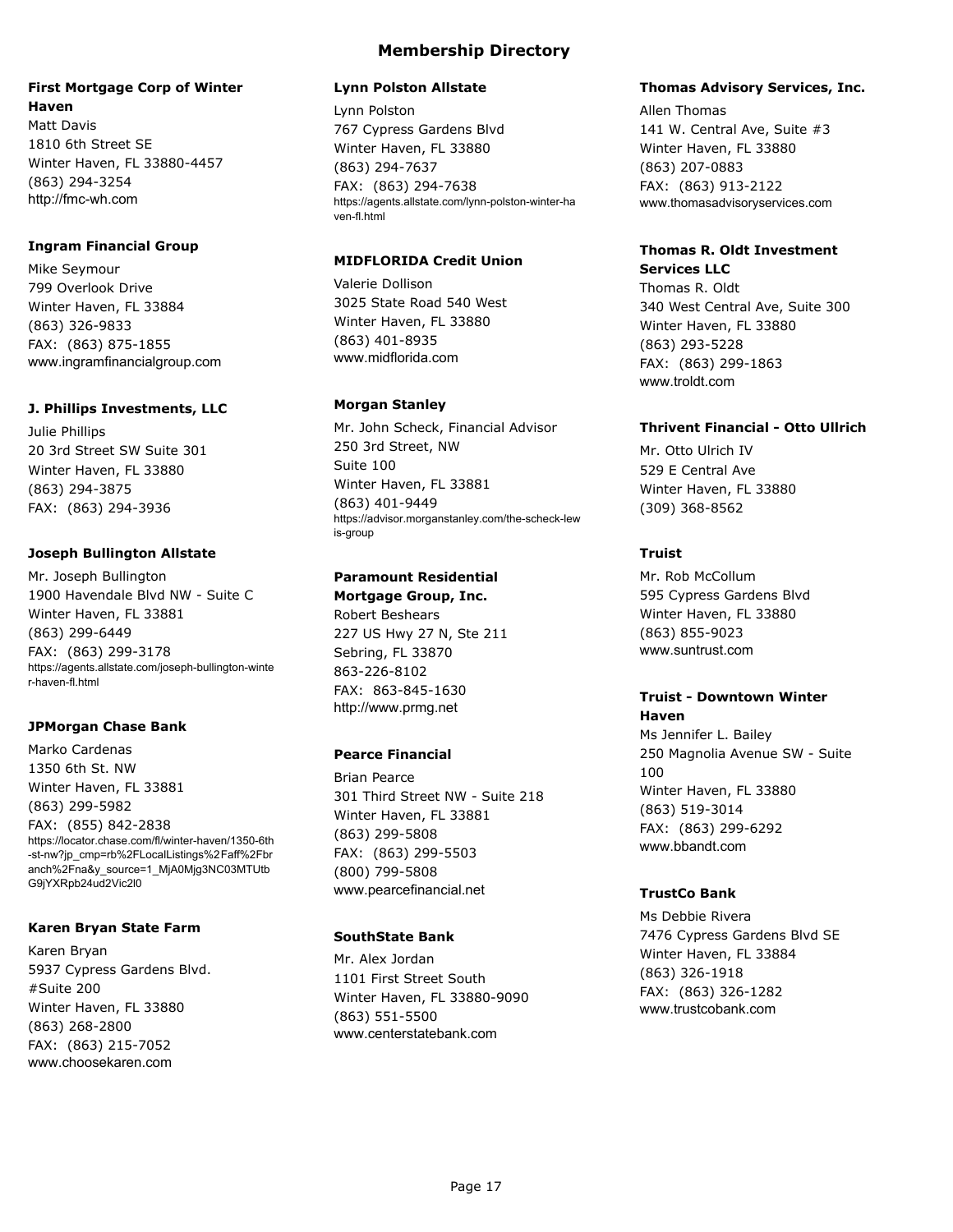#### **UBS Financial Services**

Mr Jeff Shell 295 1st Street S Winter Haven, FL 33880 (863) 295-9052 FAX: (863) 292-9347 www.ubs.com

#### **Wauchula State Bank**

Amy Thompson 347 W Central Avenue Winter Haven, FL 33880 (863) 733-7012 www.wauchulastatebank.com

#### **Fitness & Health**

### **Healthy Habits of Winter Haven, LLC** Joe McKee

362 3rd St NW Winter Haven, FL 33881 (863) 875-4826

### **Inside/Out Yoga**

Kerry Wilson 219 5th Street SW Winter Haven, FL 33880 (863) 224-2311 www.ioyogastudio.com

### **Just Move Fitness**

Dave & Chris Gurnsey 5636 Cypress Gardens Boulevard Winter Haven, FL 33884 (863) 291-4653 FAX: (863) 326-5910 www.justmovewinterhaven.com

### **Laws of Fitness Downtown**

Mr. Chris Law 46 Third St NW Winter Haven, FL 33881 (863) 875-3254 www.LawsofFitness.net

### **Massage and Spinal Therapy of Winter Haven, Inc.** Angie Hewett 546 Avenue A NE

Winter Haven, FL 33881 (863) 294-2000 www.massageandspinaltherapy.com

### **Restoring You**

Lauren Crosby Bretz

Winter Haven, FL 33884 (256) 529-8950

### **The Balance Culture Winter**

**Haven - Coming Soon!** Stephanie Garrison 31 5th Street NW Winter Haven, FL 33881 (863) 323-0831 www.thebalanceculture.com

### **The Spot Fitness Studio**

Anayah Davis Lawrence 1126 1st St S Winter Haven, FL 33880 (863) 662-3248 https://thespotfitnessstudio.com/

### **General Medical**

### **3B Medical, Inc.**

Desiree Thomas 203 Avenue A NW - Suite 300 Winter Haven, FL 33881 (863) 226-6285 FAX: (863) 226-6284 www.3bproducts.com

### **QualiMed Respiratory &**

**Mobility, Inc.** Ms Karen Willis 704 3rd St SW Winter Haven, FL 33880 (863) 293-3066 FAX: (863) 293-3036 www.qualimedservices.com

### **Your CBD Store Winter Haven**

Areli Bryan 5692 Cypress Gardens Blvd Winter Haven, FL 33884 (863) 268-6864 https://cbdrx4u.com/find-us/florida/winter-haven

#### **General Services**

## **Crown Information**

**Management** Mr. Jay Burns 707 Avenue K SW Winter Haven, FL 33880 (863) 324-9545 FAX: (863) 294-3801 www.crownshredding.com

#### **Emily Rogers Consulting + Coaching**

Emily Rogers 4725 Lake Hancock Road Lakeland, FL 33812 (863) 860-6036 https://emilyrogers.com

### **Florida Institute for Studies and Analysis**

Dr. Joseph Cooper 2500 Drane Field Road, Suite 104 Lakeland, FL 33811 (863) 701-1930 www.flinstitute.org

### **Florida Merchant Services**

Albert Parrales 3662 Avalon Park E Blvd Suite 206 Orlando, FL 32828 (201) 699-3646 FAX: (407) 641-8907 http://wwww.floridamerchant1.com

### **Kersey Funeral Home**

Jennifer Lindell-Roys 108 Lake Stella Drive Auburndale, FL 33823 (863) 967-1167 FAX: (863) 967-7580 http://www.kerseyfuneralhome.com

### **Maxwell Leadership**

Clive Harding 275 Cloverdale Rd Winter Haven, FL 33884 (954) 292-9926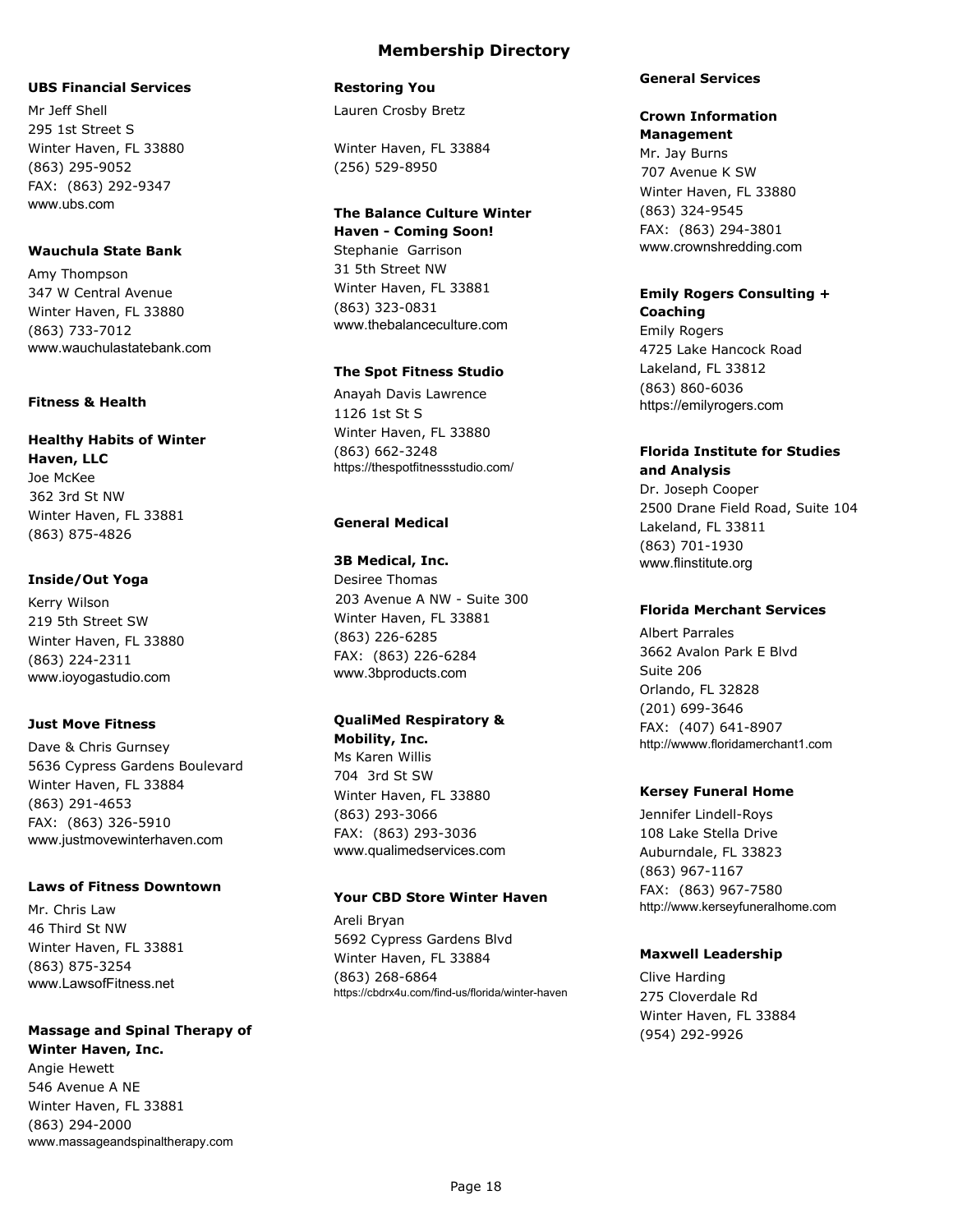#### **Oak Ridge Funeral Care**

Nadine Pantano 2425 Havendale Blvd Winter Haven, FL 33881 (863) 967-5090 FAX: (863) 421-8325 www.oakridgefuneralcare.com

#### **Ott-Laughlin Funeral Home, Inc**

George Rowker 645 W Central Ave Winter Haven, FL 33880-2973 (863) 293-2133 FAX: (863) 293-8208 www.ott-laughlin.com

#### **Proactive Fire Safety LLC**

Adrian Perez

Winter Haven, FL 33880 (863) 999-3279 http://www.proactivefiresafety.net

#### **Z Axis Solutions**

Andrew Allen 111 W Central Ave, #603 Winter Haven, FL 33882 (863) 204-6118 https://www.zaxissolutions.com/

#### **Governmental Agencies**

#### **City of Winter Haven**

Mike Herr P.O. Box 2277 Winter Haven, FL 33883-2277 (863) 291-5600 FAX: (863) 297-3090 www.mywinterhaven.com

### **Florence Villa Community Development**

Mr. Nat Birdsong 111 Ave R NE Winter Haven, FL 33881 (863) 299-3263 FAX: (863) 299-8134

#### **Lake Region Lakes Management District**

Mr Roger Griffiths 804 Ave X SW Winter Haven, FL 33880-4342 (863) 293-1441 FAX: (863) 293-0729 http://www.lakesmgmtdist.com/

#### **Polk County Clerk of Courts**

Stacy Butterfield 255 N Broadway, Drawer CC-1 Bartow, FL 33830 (863)534-4525 FAX: (863)5347-4584 http://www.polkcountyclerk.net

### **Polk County Government & Board of County Commissioners** Bill Beasley 330 W Church St. Bartow, FL 33830-3930

(863) 534-6090 FAX: (863) 534-7069 www.polk-county.net

### **Polk County Public Schools**

Mr. Frederick R. Heid 1915 South Floral Avenue Bartow, FL 33830 (863) 534-0500 FAX: (863) 534-0809 http://www.polkschoolsfl.com

### **Polk County Sheriff's Office**

Major Joseph B Williams 1891 Jim Keene Blvd Winter Haven, FL 33880 (863) 298-6200 FAX: (863) 298-6467 www.polksheriff.org

### **Representative Melony Bell - District 56**

Rep. Melony Bell 107 West Broadway St., Ste B Fort Meade, FL 33841 (863) 285-1101 FAX: (863) 285-1103

#### **Representative Sam H Killebrew - District 41**

Mr. Sam Killebrew 337 Avenue C SW Winter Haven, FL 33880 (863) 291-5254 FAX: (863) 291-5256 www.myfloridahouse.gov

### **Senator Kelli Stargel**

Sen Kelli Stargel 2033 East Edgewood Drive, Suite 1 Lakeland, FL 33803 (863) 668-3028

### **Honorable Joe Tedder, Tax**

**Collector** Joe Tedder 430 E Main Street Bartow, FL 33830 (863) 534-4733 http://www.polktaxes.com

#### **Healthcare Facilites**

#### **AdventHealth Heart of Florida**

Ann Barnhart 40100 US Hwy 27 Davenport, FL 33837 (863) 422-4971 FAX: (863) 419-2264 https://www.adventhealth.com/hospital/adventheal th-heart-florida

### **BioTek America, LLC dba**

#### **Freedom Plasma**

Matthew Enke 1552 3rd Street SW Winter Haven, FL 33880 (863) 656-7626

### **Bond Clinic, P.A.**

Ashley Scanlan 500 E Central Ave Winter Haven, FL 33880-3053 (863) 293-1191 FAX: (863) 293-3635 www.bondclinic.com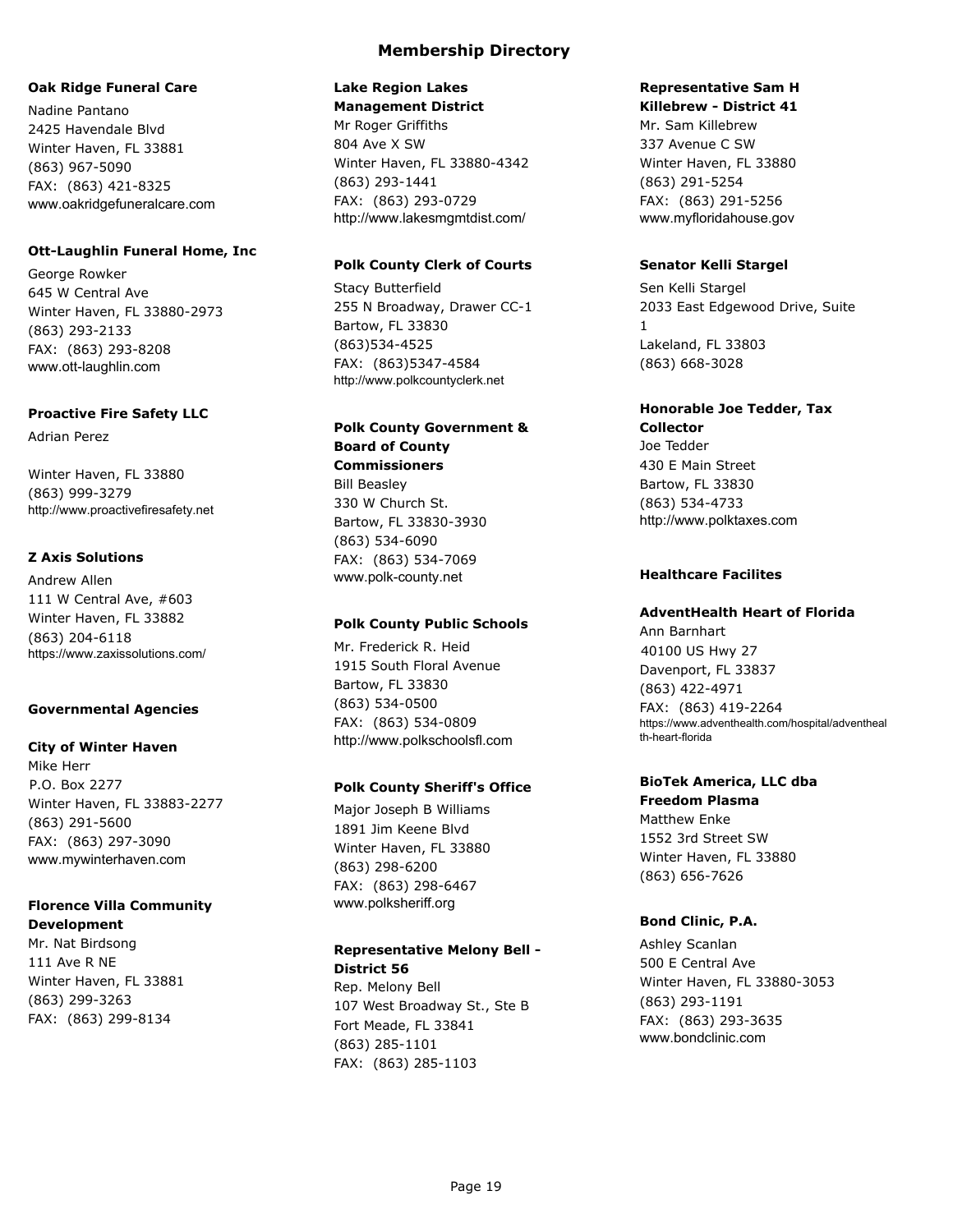## **Central Florida Health Care, Inc.**

Ann Claussen 1514 First Street N Winter Haven, FL 33881 (863) 292-4280 http://www.cfhconline.org

### **Clinical Care Medical Centers**

Hazel Alvarez 410 1st St. Winter Haven, FL 33880 (813) 217-1973 http://www.clinicalcaremc.com

### **Day Surgery Center**

Robert Lerner, M.D. 2400 Dundee Road Winter Haven, FL 33884 (863) 293-8471 http://winterhavendaysurgerycenter.com

### **Florida Dermatology & Skin Cancer Centers**

Kathy Formella 1450 6th Street SE Winter Haven, FL 33880 (863) 293-2147 FAX: (863) 294-2767 http://www.fldscc.com

### **Gessler Clinic**

Ms. Sharon Hart, Administrator 635 1st St N Winter Haven, FL 33881-1941 (863) 294-0670 FAX: (863) 298-3200 www.gesslerclinic.com

### **Good Health Physicians LLC**

Dr. Shoba R. Sama 631 E Central Ave Winter Haven, FL 33880 (863) 229-2540 FAX: (863) 229-1230 https://ghpclinic.com/

### **Good Shepherd Hospice, Inc.**

Ingrid Burch 3470 Lakeland Hills Blvd Lakeland, FL 33805 (863) 682-0027 FAX: (863) 616-2530 www.chaptershealth.org

#### **InCare Winter Haven LLC**

Dr. Pramjeet & Shruti Ahluwalia 603 6th St NW Winter Haven, FL 33881 (863) 345-0146 FAX: (813) 741-3331 www.incarenow.com

### **Kindred Healthcare**

John Storck 4555 S Manhattan Ave Tampa, FL 33611 (813) 424-5440 www.kindred.com

### **Lakeland Volunteers in Medicine**

Ms Alice Koehler 600 W. Peachtree Street Lakeland, FL 33815 (863) 606-1552 FAX: (863) 802-4640 http://www.lvim.net

#### **Reliance Medical Centers**

Benjamin Vargas 141 East Central Avenue Winter Haven, FL 33880 (863) 272-6536 www.helloreliance.com

### **Vitas Healthcare**

Deborah Totten 6850 New Tampa Highway Lakeland, FL 33815 (863) 583-7100 FAX: (863) 583-7050 http://www.vitas.com

#### **Winter Haven Ambulatory Surgical Center** Clay Skinner

325 Ave B NW Winter Haven, FL 33881 (863) 291-4000 FAX: (863) 299-9179 www.winterhavenasc.com

#### **Winter Haven Hospital**

Cyndi Durham 200 Ave F NE Winter Haven, FL 33881-4131 (863) 293-1121 FAX: (863) 297-1867 www.winterhavenhospital.org

### **Winter Haven Kidney Care Center**

Lori Thomas 1107 3rd St. SW, Suite 9 Winter Haven, FL 33880 (863) 292-6089

#### **Home Repairs**

**LandryWorks LLC** Brian Landry

Winter Haven, FL 33884 (813) 906-9749

#### **Homestay Vacation Rentals**

## **iTrip Vacations Lakes of Central**

**Florida** Ms. Kim Gauthier 5336 Sand Crane Ct. Zephyrhills, FL 33543 813-803-5633 http://floridalakes.itrip.co

#### **Hotels/Motels/Resorts**

#### **Courtyard by Marriott Winter Haven**

Josh Harrison 6225 Cypress Gardens Boulevard Winter Haven, FL 33884 (863) 292-3000 https://www.marriott.com/hotels/travel/mcocw-cou rtyard-winter-haven/

#### **Hampton Inn**

Lisa Jennings 202 Cypress Gardens Blvd Winter Haven, FL 33880 (863) 299-9251 FAX: (863) 401-9388 https://www.hilton.com/en/hotels/whvflhx-hampton -winter-haven/?SEO\_id=GMB-HX-WHVFLHX&y\_ source=1\_MjA4Mjk0Ny03MTUtbG9jYXRpb24uZ2 9vZ2xlX3dlYnNpdGVfb3Zlcn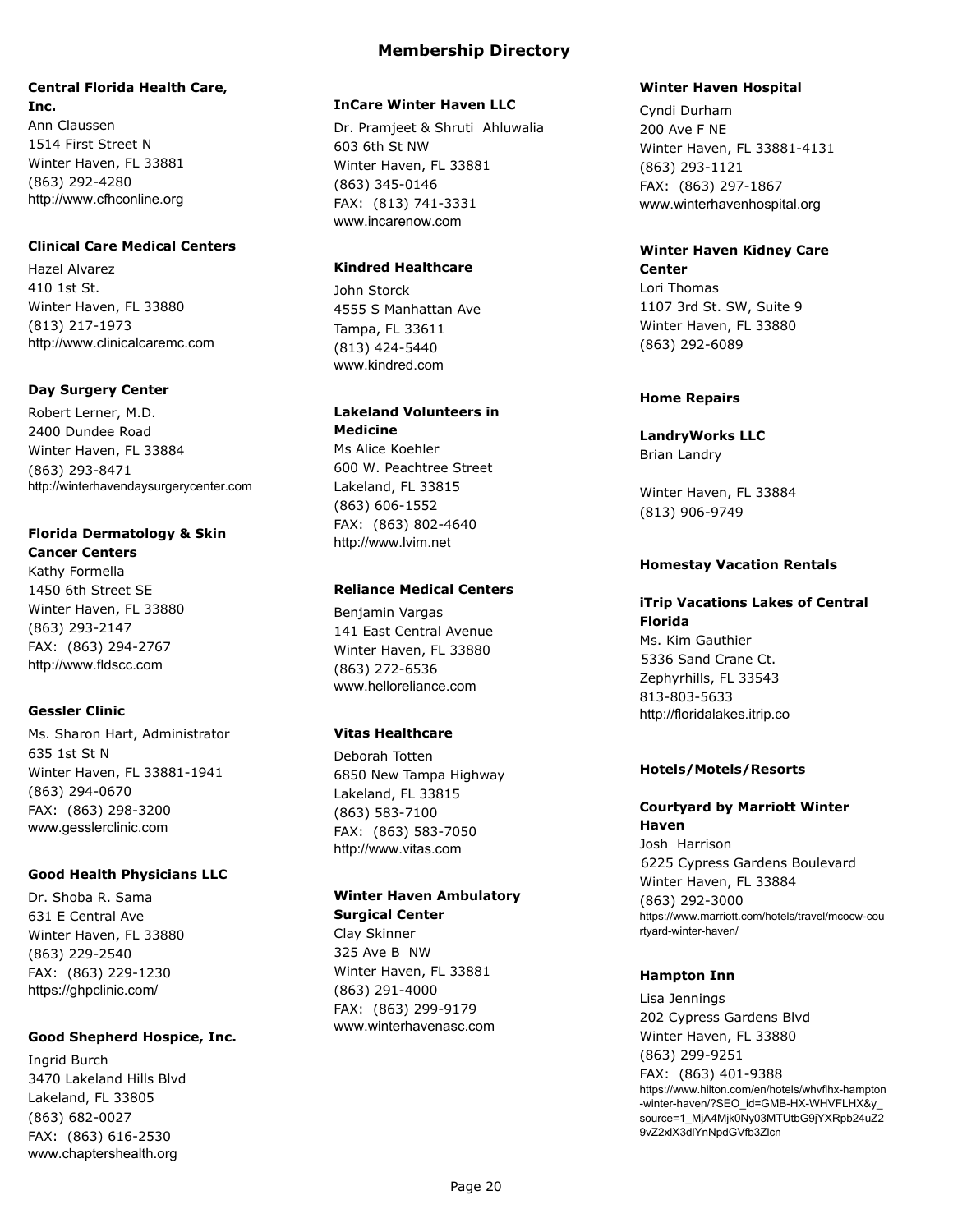#### **Holiday Inn Express Lake Wales N - Winter Haven**

Nicole Sears 2953 Ridge Way Lake Wales, FL 33859 (863) 949-4800 FAX: (863) 949-4811 www.hiexlakewales.com

#### **Holiday Inn of Winter Haven**

Brenda Willard 200 Cypress Gardens Blvd. Winter Haven, FL 33880 (863) 292-2100 FAX: (863) 292-2101 www.holidayinn.com/winterhavenfl

#### **Lake Roy Beach Inn & Suites**

Susan/Jimmy Yung 1823 Cypress Gardens Blvd Winter Haven, FL 33884 (863) 324-6320 http://www.lakeroybeachinn.com

#### **LEGOLAND Beach Retreat**

Kevin Carr 100 Legoland Way Winter Haven, FL 33884 (877) 350-5346 https://www.legoland.com/florida/places-to-stay/b each-retreat/

### **LEGOLAND Florida Resort**

Rex Jackson One Legoland Way Winter Haven, FL 33884-2100 (877) 350-5346 https://www.legoland.com/florida/

### **LEGOLAND Hotel**

Kevin Carr One Legoland Way Winter Haven, FL 33884 (877) 350-5346 https://www.legoland.com/florida/places-to-stay/le goland-hotel/

#### **LEGOLAND Pirate Island Hotel**

Kevin Carr One Legoland Way Winter Haven, FL 33884 (877) 350-5346 https://www.legoland.com/florida/places-to-stay/pi rate-island-hotel/

### **Membership Directory**

#### **Springhill Suites by Marriott**

Mr Wesley Barnett 511 W Lime Street Lakeland, FL 33815 (863) 413-1700 https://www.marriott.com/hotels/travel/tpasl-spring hill-suites-lakeland/?scid=3bd5068e-61d1-4752-b e0c-298f55d67b26&ppc=ppc&pId=ustbppc&nst=p aid&gclid=

#### **Human Resources**

#### **Atlantic Payroll Partners**

John Dial 207 Avenue K SE Winter Haven, FL 33880 (772) 466-0440 FAX: (772)264-0775 www.atlanticpayroll.us

#### **CareerSource Polk**

Ms Kathy Suttles 500 E. Lake Howard Drive Winter Haven, FL 33881 (863) 508-1600 careersourcepolk.com

### **CertiPay**

Shannon Boggan 130 Bates Ave SW Suite 101 Winter Haven, FL 33880 (863) 289-1732 FAX: (863) 293-5862 www.certipay.com

### **KB Staffing**

Kelly Braaten 1560 6th Street SE Winter Haven, FL 33880 (863) 875-5721 FAX: (863) 875-5725 http://www.kbstaffing.com

### **Labor Solutions**

Mirca Mercado 250 1st Street South Winter Haven, FL 33880 (863) 297-4200 FAX: (863) 297-4211 http://www.laborsolutions.com

#### **Nesco Resource**

Ms. Karen Pearce 371 Cypress Gardens Boulevard Winter Haven, FL 33880 (863) 294-1188 FAX: (863) 294-8112 http://nescoresource.com

#### **QPI Healthcare Services, LLC**

Jennifer Richards 375 E Central Avenue - Suite 377 Winter Haven, FL 33880 (772) 828-2303 https://qpihcs.org/

#### **Rita Staffing, Inc**

Lisa Hall 1148 First Street South Winter Haven, FL 33880 (863) 293-3877 www.ritastaffing.com

### **The Treuman Group**

Richard Treuman

Winter Haven, FL 33881 (863) 224-3226

### **Triumphant HR Solutions**

Lynn Johnson 127 E Stuart Avenue - Suite B Lake Wales, FL 33859 (863) 588-0336 http://www.TriumphantHRSolutions.com

#### **Insurance/Brokers**

**Acentria Insurance** Mr. Walter Page 308 Elizabeth Street Brandon, FL 33511 (813) 699-4124 www.acentria.com

### **Advantage Insurance Agency**

Johnny Read, Sr. 151 First Street South, Suite D Winter Haven, FL 33880 (863) 967-1079 FAX: (863) 967-6527 http://www.advantageinsuranceonline.com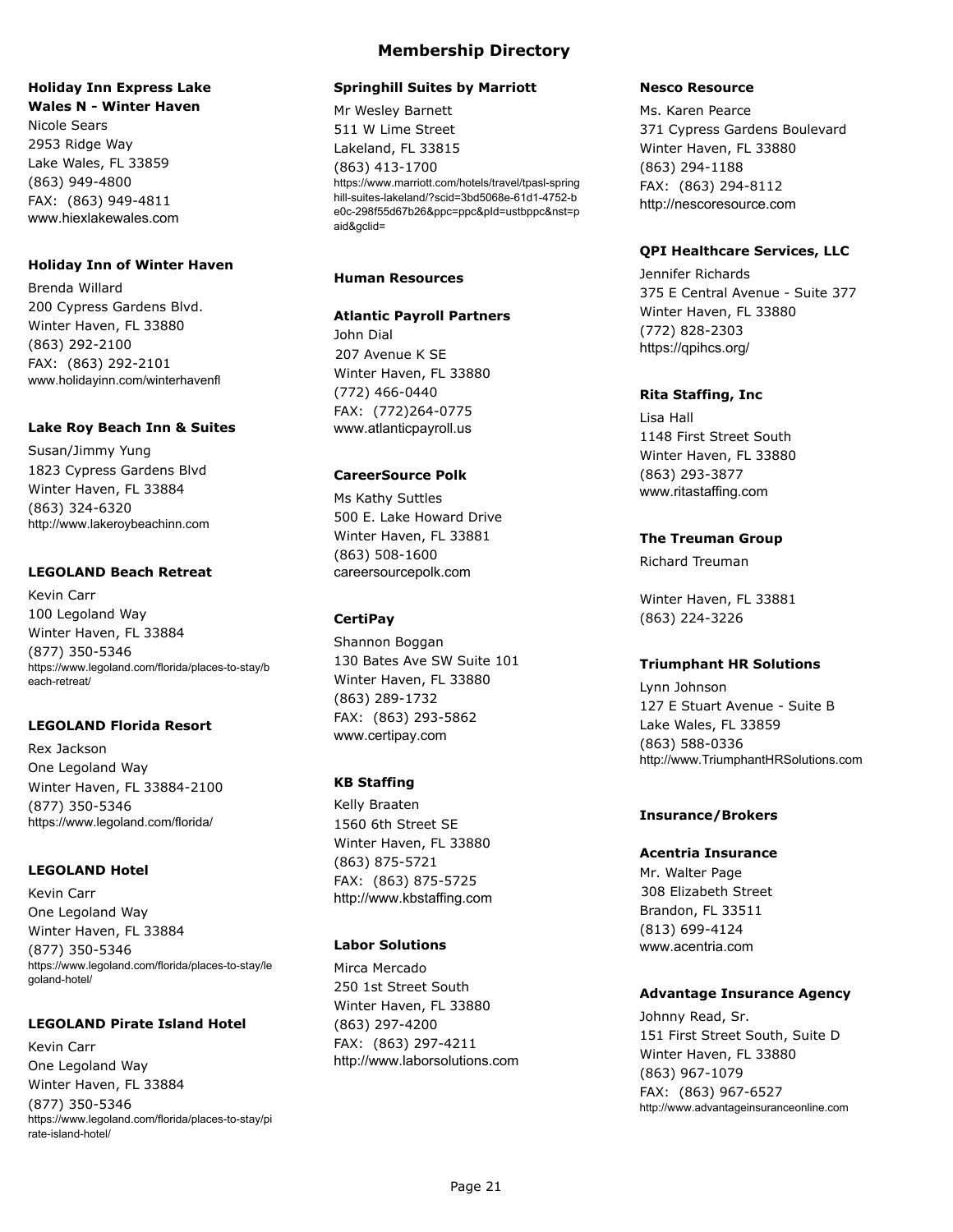### **AFLAC Independent Agent Margaret E.C. Clardy**

Ms. Margaret EC Clardy Post Office Drawer 7208 Winter Haven, FL 33883-7208 (863) 551-1833 FAX: (863) 551-1932 http://www.aflac.com

## **AmeriLife and Health Services of Polk County LLC**

Sandy Wright 6322 Cypress Gardens Blvd Winter Haven, FL 33884 (863) 291-4111 FAX: (863) 299-3450 www.amerilife.com

#### **Anzar Insurance Group, LLC**

Ms. Karen Zarandona 243 3rd Street SW Winter Haven, FL 33880 (863) 356-4600 http://www.anzarinsurancegroup.com

### **Barfield Insurance & Financial**

**Services, Inc.** James Barfield 1106 Spirit Lake Rd. Winter Haven, FL 33880 (863) 293-5400 FAX: (863) 294-2524 www.insurewithbarfield.com

### **Bill Farris - State Farm**

Mr. Bill Farris 390 Cypress Gardens Blvd SE Winter Haven, FL 33880-4446 (863) 299-2153 FAX: (863) 299-2536 www.statefarm.com

### **Carden & Associates, Inc.**

Bob Carden 525 Pope Ave NW Winter Haven, FL 33881 (863) 291-3505 FAX: (863) 401-8865 www.cardeninsurance.com

## **Membership Directory**

#### **Carroll-Marshall Insurance, Inc.**

Dusty Marshall 205 Ave G SW Winter Haven, FL 33880-3436 (863) 293-1111 FAX: (863) 299-9816 http://cminsure.com/

### **CertiPay**

Shannon Boggan 130 Bates Ave SW Suite 101 Winter Haven, FL 33880 (863) 289-1732 FAX: (863) 293-5862 www.certipay.com

## **Dershimer Insurance Agency, LLC**

Cheri Steigmeyer 190 Avenue A NW Winter Haven, FL 33881 (863) 299-8330 FAX: (863) 299-3879 www.dershimerinsurance.com

## **Donley & Davis Insurance Group, Inc.** Ms. Trula Donley

P.O. Box 1451 Winter Haven, FL 33882 (863) 224-4895 www.donleydavis.com

#### **Ewing, Blackwelder & Duce Insurance**

Robert Karl Duce 1330 Havendale Blvd. Winter Haven, FL 33881 (863) 293-2838 FAX: (863) 299-6723 www.ebdins.com

### **Farmers Insurance**

Mr. Fred Simons III 325 Avenue C SW Winter Haven, FL 33880 (863) 259-1826 FAX: (863) 259-1827 https://agents.farmers.com/fl/winter-haven/fred-si mons?Source\_Indicator=AP

### **Florida Blue**

Antonio Machargo Diaz 385 Cypress Gardens Blvd Winter Haven, FL 33880 863) 291-0140 FAX: (863) 299-1694 http://www.floridabluecenters.com

### **Florida Insurance Center, Inc.**

Johnny Read, Jr. 151 First Street S - Suite D Winter Haven, FL 33880 (863) 967-1079 FAX: (863) 967-6527 (800) 260-9220 www.floridainsurancecenter.com

### **Harrell Adjusting Services**

Marquel Harrell

Winter Haven, FL 33880 (863) 280-1435 http://harrelladjusting.com

### **Ingram Financial Group**

Mike Seymour 799 Overlook Drive Winter Haven, FL 33884 (863) 326-9833 FAX: (863) 875-1855 www.ingramfinancialgroup.com

### **Arvindkumar N. Shah - New York Life**

Arvind N. Shah 212 24th Court, SW Winter Haven, FL 33880 (863) 294-8761 FAX: (407) 648-8292 www.JayAShah.com

### **Joseph Bullington Allstate**

Mr. Joseph Bullington 1900 Havendale Blvd NW - Suite C Winter Haven, FL 33881 (863) 299-6449 FAX: (863) 299-3178 https://agents.allstate.com/joseph-bullington-winte r-haven-fl.html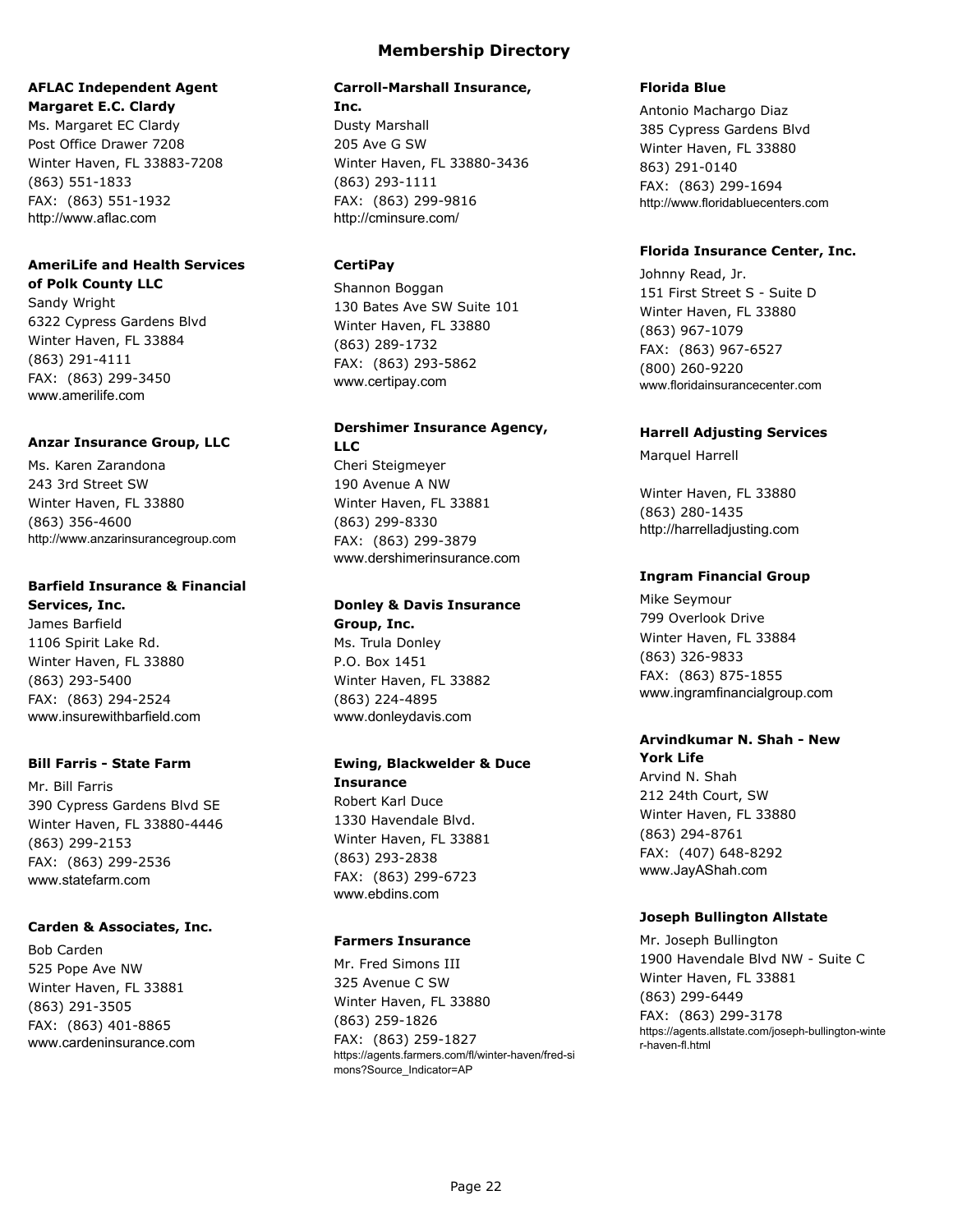### **Karen Bryan State Farm**

Karen Bryan 5937 Cypress Gardens Blvd. #Suite 200 Winter Haven, FL 33880 (863) 268-2800 FAX: (863) 215-7052 www.choosekaren.com

### **KP Insurance Solutions**

Mr. Keith Paynter 4406 S. Florida Ave Lakeland, FL 33813 (863) 802-1234 FAX: (866) 813-0957

#### **Lynn Polston Allstate**

Lynn Polston 767 Cypress Gardens Blvd Winter Haven, FL 33880 (863) 294-7637 FAX: (863) 294-7638 https://agents.allstate.com/lynn-polston-winter-ha ven-fl.html

#### **Mulling Insurance Agency**

Kevin Mulling 208 E. Park Street Auburndale, FL 33823 (863) 967-4454 FAX: (863) 967-7592 www.mullinginsurance.com

#### **New York Life Insurance & Investment Company**

Gerard Lennon 495 N Keller Rd, Suite 150 Maitland, FL 32751 (407) 999-0291 www.newyorklife.com

#### **Simply Healthcare Plans**

Stamford Jackson 954 S Tennessee Ave Lakeland, FL 33803 (813) 310-2685

### **State Farm**

Jennifer Fasking

Winter Haven, FL 33884-0001 (863) 318-3000 FAX: (863) 318-3317 www.statefarm.com

#### **UnitedHealthcare**

Tiara Harrison 226 Escambia Dr. Winter Haven, FL 33884 (863) 399-7324 https://www.myuhcagent.com/tiara.harrison

### **Walker, Larry, State Farm**

Mr. Larry Walker 102 Main St Auburndale, FL 33823-3402 (863) 967-0631 FAX: (863) 967-6378 https://www.larrywalkeragency.com/

#### **Lawn & Landscaping**

## **Evolve Professional Landscape Management, LLC**

Joe Bustos P.O. Box 2362 Bartow, FL 33831 877-585-1007 FAX: (863) 223-0275 http://www.evolveyourlawn.com

### **Garrison Land Management and Property Services**

Mr. Joe Garrison P.O. Box 510 Dundee, FL 33838 (863) 439-6550 FAX: (863) 292-0846 www.garrisonpropertyservices.com

### **Horizon Palms Landscaping & Irrigation** Jose Depina 213 Inverness Way NE Winter Haven, FL 33881 (863) 215-3171

http://horizonpalmslandscaping.com/

#### **Rountree's Lawn Maintenance, Inc.**

Mr. Jon Rountree P.O. Box 1746 Winter Haven, FL 33882 (863) 224-3644 FAX: (863) 662-4129 http://rountreeslawnmaintenanceinc.com

### **Spirit Lake Garden Center**

Thomas Trinko 5123 Spirit Lake Road Winter Haven, FL 33880 (863) 251-7644 www.spiritlakegardencenter.com

#### **Superior Fence & Rail of Polk County**

Ken Morrison 3060 Dundee Rd. Winter Haven, FL 33884 (863) 229-2762 www.superiorfenceandrail.com

#### **Legal / Law**

#### **Amy L. Phillips, PLLC**

Amy Phillips P.O. Box 4397 Winter Haven, FL 33885 (863) 268-8292 FAX: (863) 292-2220 www.amyphillipspllc.com

### **Andrew J. Oram, Attorney at**

**Law** Andrew Oram 332 Ave B SW, Suite 200-21 Winter Haven, FL 33880 (863) 259-4743 https://www.facebook.com/Andrew-J-Oram-Attorn ey-at-Law-105728218371230/about/?ref=page\_int ernal

#### **Boswell & Dunlap LLP**

John Murphy 245 S Central Ave Bartow, FL 33830 (863) 533-7117 FAX: (863) 533-7412 http://www.bosdun.com

### **Charles Chilton, PA**

Charles Chilton 99 6th St SW Winter Haven, FL 33880 (863) 293-5000 FAX: (863) 293-2091 winterhavenlaw.com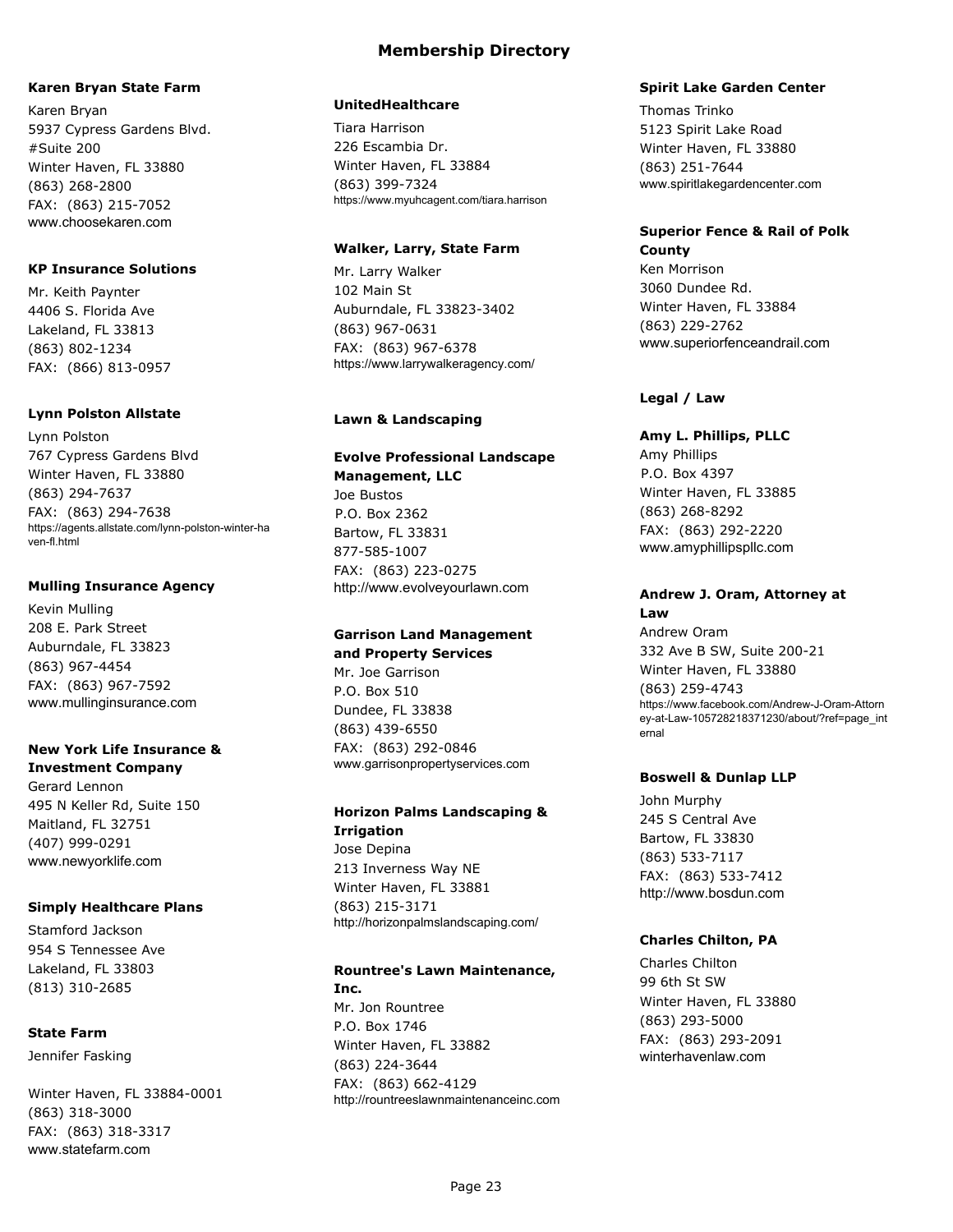### **James T. Joiner**

James Joiner P.O. Box 230 Winter Haven, FL 33883 (863) 299-1284 FAX: (863) 298-9504 www.joinerpa.com

#### **Jiles Law, P.A.**

Shawn A. Jiles Esq. 601 W Central Avenue Winter Haven, FL 33880 (863) 875-6900 FAX: (863) 875-6901 www.gotocourtforme.com

#### **Law Offices of Allan Casey**

Mr. Allan Casey 395 Avenue C NW Winter Haven, FL 33881-4617 (863) 294-4468 FAX: (863) 294-3947

#### **Law Offices of Elizabeth P. Davis, P.A.**

Elizabeth P. Davis 114 Bates Avenue SW Winter Haven, FL 33880 (863) 875-6817 FAX: (888) 895-1687 www.elizabethdavislaw.com

### **Peterson & Myers, PA**

Kevin Ashley 242 W Central Avenue Winter Haven, FL 33880 (863) 294-3360 FAX: (863) 299-5498 www.petersonmyers.com

#### **Rignanese & Associates, PLLC**

Cynthia Rignanese P.O. Box 2012 Winter Haven, FL 33883 (863) 294-1114 https://www.rignaneselaw.com/

### **Roy & Amico Law Group**

Mr. Christopher Roy 435 1st Street South Winter Haven, FL 33880 (863) 294-7898 FAX: (863) 294-4597 www.royandamicolaw.com

## **Southern Atlantic Law Group, PLLC**

Lydia Sturgis Zbrzeznj 520 6th Street NW Winter Haven, FL 33881 (863) 656-6672 http://www.southernatlanticlaw.com

#### **Straughn & Turner, PA**

Richard Straughn, Esq. 255 Magnolia Avenue SW Winter Haven, FL 33880-2902 (863) 293-1184 FAX: (863) 293-3051 www.straughnturner.com

### **Taylor Johnson PL**

Jacob Burton 20 3rd Street SW, Suite 209 Winter Haven, FL 33880 (863) 875-6950 FAX: (863) 875-6955 https://taylorlawpl.com/

#### **The Brooks Law Group**

Mr. Stephen K. Brooks 123 1st St N Winter Haven, FL 33881 (863) 299-1962 FAX: (863) 299-8890 www.looktobrooks.com

### **The Tessier Law Firm, P.A.**

Ms. Denise Tessier 1375 Havendale Blvd NW Winter Haven, FL 33881 (863) 220-7927 http://www.tessierlawfirm.com

#### **Victor Smith Law Group, P.A.**

Mr Victor Smith 55 5th Street NW Winter Haven, FL 33881 (863) 268-8285 FAX: (863) 662-3972 http://www.victorsmithlaw.com

#### **Locks & Security**

#### **A & A Locks and Repair**

Xavier Cruz 751 Ave C SW Winter Haven, FL 33880 (863) 509-8601 www.aalocksandrepair.com

#### **Freeman Security Services, Inc.**

Brian Freeman P.O. Box 4432 Winter Haven, FL 33885 (407) 507-3880 www.freemansecurityservices.com

#### **Kincaid Electrical Services, Inc.**

Chris Kincaid 56 W Central Ave Lake Wales, FL 33853 (863) 676-0198 FAX: (863) 676-8369 http://www.kincaidelectric.com

#### **Precision Safe & Lock, LLC**

Mr. Scott Lehning 217 Avenue G SW Winter Haven, FL 33880 (863) 293-4098 FAX: (863) 294-5100 www.precisionsafeandlock.com

### **United Safety and Alarms**

Ms Vilma Vedda 1598 Havendale Blvd Winter Haven, FL 33881 (863) 293-1058 (800) 940-4112 www.UnitedSafetyandAlarms.com

#### **Your CBD Store Winter Haven**

Areli Bryan 5692 Cypress Gardens Blvd Winter Haven, FL 33884 (863) 268-6864 https://cbdrx4u.com/find-us/florida/winter-haven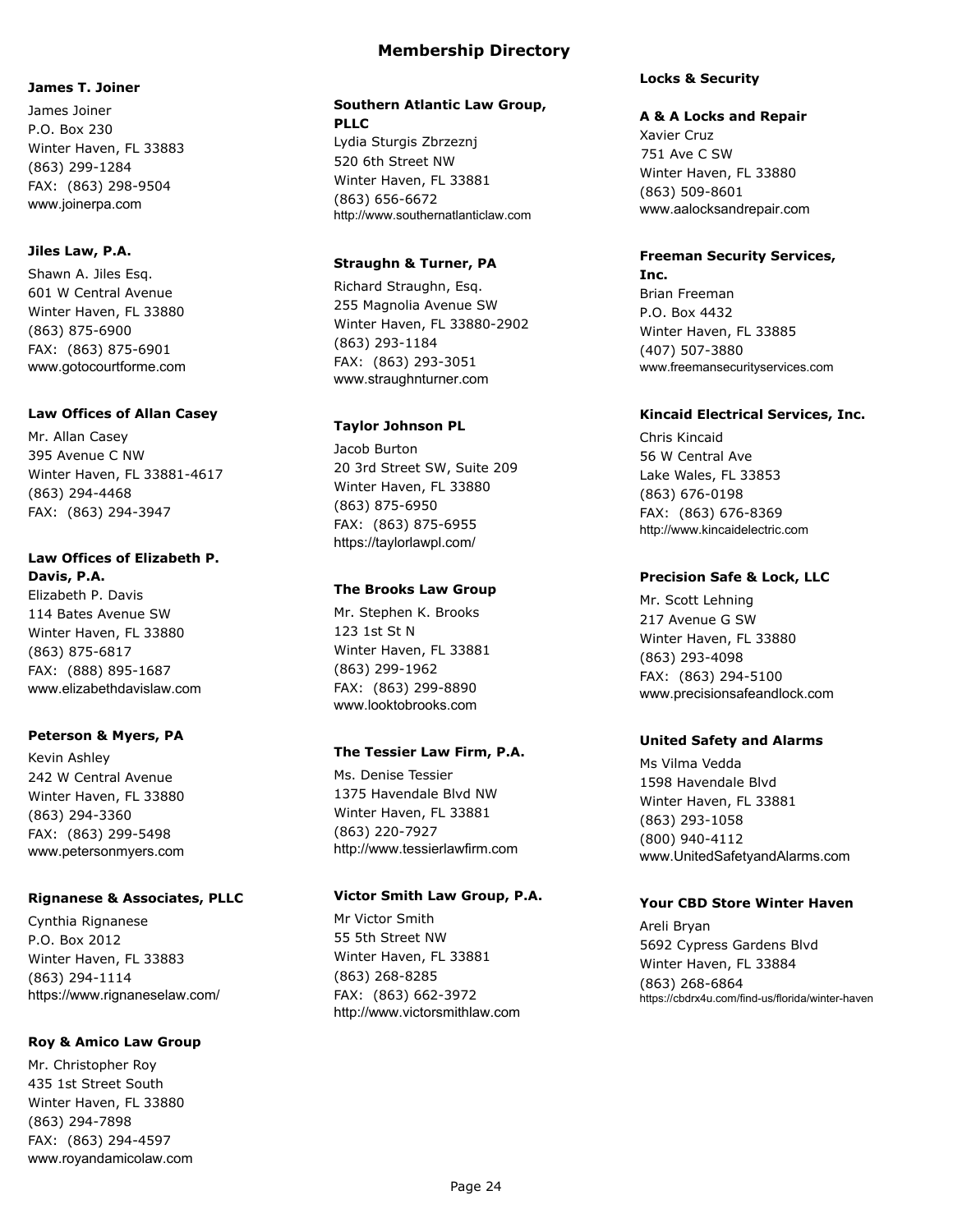#### **Manufacturers & Processors**

#### **Airtec Sprayers, Inc.**

Mr. Tim Schaal 4202 Hammond Drive Winter Haven, FL 33881 (863) 293-5420 FAX: (863) 875-2423 http://www.airtecsprayers.com

#### **Brown International Corporation, LLC**

Mr. Charles Gagliano 333 Ave M NW Winter Haven, FL 33880-0173 (863) 299-2111 FAX: (863) 294-2688 www.brown-intl.com

### **Carpenter Contractors of America**

Ms. Mary Emonds 3900 Ave G NW Winter Haven, FL 33880-6233 (863) 294-6449 FAX: (863) 299-9940 www.carpentercontractors.com

#### **Florida Chemical Company, LLC**

Mr. Josh Snively 351 Bert Schulz Blvd NE Winter Haven, FL 33881-9432 (863) 294-8483 FAX: (863) 294-7783 https://floridachemical.com/

### **Mann Lake - Stromberg's Chicken & Game Birds Unlimited**

Andrew Wagner 301 Bert Schulz Blvd Winter Haven, FL 33881 (877) 444-2727 http://www.mannlakeltd.com

#### **Nucor Steel Florida, Inc**

Ms Rebecca Benton

Frostproof, FL (863) 546-5800 https://www.nucor.com/careers

### **Membership Directory**

#### **Packaging Corporation of America**

Mr James Collier 2155 42nd St NW Winter Haven, FL 33881-1947 (863) 965-2500 FAX: (863) 965-1676 www.packagingcorp.com

### **Pinworx Bowling**

**Internationals, LLC** Julie Hurd 101 Shepard Avenue Dundee, FL 33838 (863) 438-7469 FAX: (863) 438-7470 http://www.artattackfx.com

#### **Polyglass USA, Inc**

Mr. Larry Medlar 1231 American Superior Blvd Winter Haven, FL 33881 (863) 508-1676 www.polyglass.us

#### **Medical Practitioner**

#### **A.T. Radiology, P.A.**

Dr. Anthony T. Rosa 315 E. Central Ave. Winter Haven, FL 33880 (863) 419-8832 https://atradiology.cc/t-radiology-winter-haven/

#### **Advanced Eye Care Associates**

Dr. Frank Fischer, M.D. 215 1st St N #200 Winter Haven, FL 33881 (863) 294-5457 FAX: (863) 293-0343 www.eyecarefss.com

#### **Beltone Hearing Aid Center**

Mr. Patrick Conlon 490 Ave K SE Winter Haven, FL 33880-4125 (863) 294-8353 FAX: (863) 299-0334 beltone.com

#### **Bond Clinic, P.A.**

Ashley Scanlan 500 E Central Ave Winter Haven, FL 33880-3053 (863) 293-1191 FAX: (863) 293-3635 www.bondclinic.com

#### **CaraMia Medical Aesthetics**

Cara Pricone 5999 Dundee Rd, Suite 700 Winter Havne, FL 33884 (863) 409-7725 http://www.caramiamed.com

#### **Center for Retina and Macular Disease**

Dr. David Misch, M.D. 250 Ave K, SW #200 Winter Haven, FL 33880-4123 (863) 297-5400 FAX: (863) 293-9780 www.crmd.net

#### **Eternal Youth Aesthetics, LLC**

Ms. Jodi DeVries

Winter Haven, FL 33884 (863) 412-2057 http://www.discovereternalyouth.com

### **Eye Specialists of Mid-Florida, PA**

Dr. Daniel W. Welch, MD 407 Avenue K SE Winter Haven, FL 33880-4126 (863) 294-3504 FAX: (863) 294-8305 (800) 282-3937 www.eyesfl.com

#### **Family Eye Care**

Dr. Kevin Henne 410 E Central Avenue Winter Haven, FL 33880-3050 (863) 293-0276 FAX: (863) 299-3172 www.drhenne.com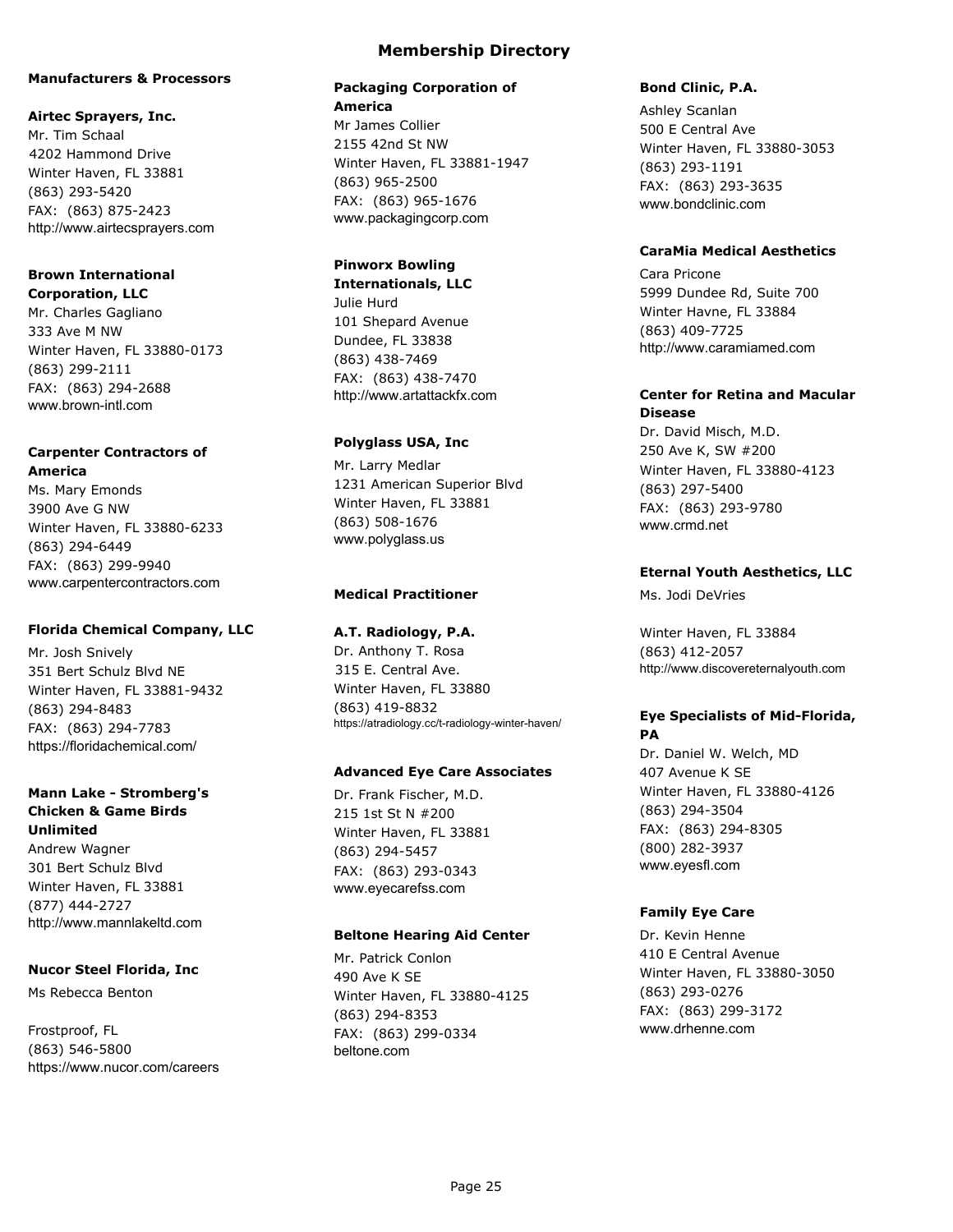### **Florida Dermatology & Skin Cancer Centers**

Kathy Formella 1450 6th Street SE Winter Haven, FL 33880 (863) 293-2147 FAX: (863) 294-2767 http://www.fldscc.com

### **Fortaleza Physical Therapy Centers - Coming in 2022!**

Jose Rivera 205 1st Street S, Suites 104 & 105 Winter Haven, FL 33880 (215) 455-5370 FAX: (215) 455-5374 www.lafortalezarehab.com

### **Gessler Clinic**

Ms. Sharon Hart, Administrator 635 1st St N Winter Haven, FL 33881-1941 (863) 294-0670 FAX: (863) 298-3200 www.gesslerclinic.com

### **Lakeside Dermatology**

Michael Rogers, M.D. 400 Avenue K, SE Suite 3 Winter Haven, FL 33880-4123 (863) 293-7546 FAX: (863) 294-0006 http://www.lakesidedermatology.com

### **Newberry Clinic PA**

Dr. Gary Newberry 1619 6th St SE Winter Haven, FL 33880-4605 (863) 293-3893 FAX: (863) 299-1315 www.chirowinterhaven.com

### **Palm Garden of Winter Haven**

Ms Samantha Clearwater 1120 Cypress Gardens Blvd Winter Haven, FL 33884-0 (863) 293-3100 FAX: (863) 291-0578 http://palmgardenofwinterhaven.com/

### **Membership Directory**

### **Pieces To Peace Counseling**

Ms Antionette Pollard, LMHC 918 East Oleander St - Suite 1 Lakeland, FL 33801 (863) 651-7969 www.piecestopeacecounseling.com

### **Polk Therapy**

Ms. Sharon Trudeau 295 1st Street South - Suite 2 Winter Haven, FL 33880 (863) 291-8644 FAX: (863) 293-3221 http://www.polktherapy.com

### **Releve' Sports Medicine**

Dr. Michelle Henne 5535 Cypress Gardens Blvd - Suite 270 Winter Haven, FL 33884 (863) 401-4401 FAX: (866) 824-2717 http://www.relevesportsmedicine.com

### **Reliance Medical Centers**

Benjamin Vargas 141 East Central Avenue Winter Haven, FL 33880 (863) 272-6536 www.helloreliance.com

### **Salomon Eye Care**

Dr. Carly Salomon & Dr. Katie Salomon 570 Avenue K SE Winter Haven, FL 33880-4203 (863) 401-4200 https://salomoneyecare.com/

## **Spring Lake Rehabilitation Center**

Ms. Britney Burkett 1540 6th St NW Winter Haven, FL 33881-2368 (863) 294-3055 FAX: (863) 294-4210 http://springlakerehab.com

### **The Barranco Clinic**

Michelle Shapiro 160 E Lake Howard Drive Winter Haven, FL 33881-3155 (863) 299-1251 FAX: (863) 299-7666 www.barrancoclinic.com

### **The Palms of Winter Haven Nursing and Rehab**

Jared Wright 1801 N. Lake Mariam Dr. Winter Haven, FL 33884 (863) 293-1989 FAX: (863) 299-6427 https://www.brandywyne.com/

#### **Tri-County Human Services, Inc.**

Bob Rihn 1815 Crystal Lake Drive Lakeland, FL 33801 (863) 709-9392 FAX: (863) 606-1485 www.tchsonline.org

### **Vein Health Clinics**

Obinna Nwobi 1121 1st St. S Winter Haven, FL 33880 (877) 817-8346 FAX: (855) 952-8346 http://www.veinhealthclinics.com

### **Winter Haven Audiology**

Dr. Kevin Barlow 510 1st Street S Winter Haven, FL 33880 (863) 594-1978 FAX: (863) 291-0737 www.winterhavenaudiology.com

### **Winter Haven OB/GYN**

Nancy Kovencz 427 E Central Avenue Winter Haven, FL 33880 (863) 299-1107 FAX: (863) 291-3318 www.winterhavenobgyn.com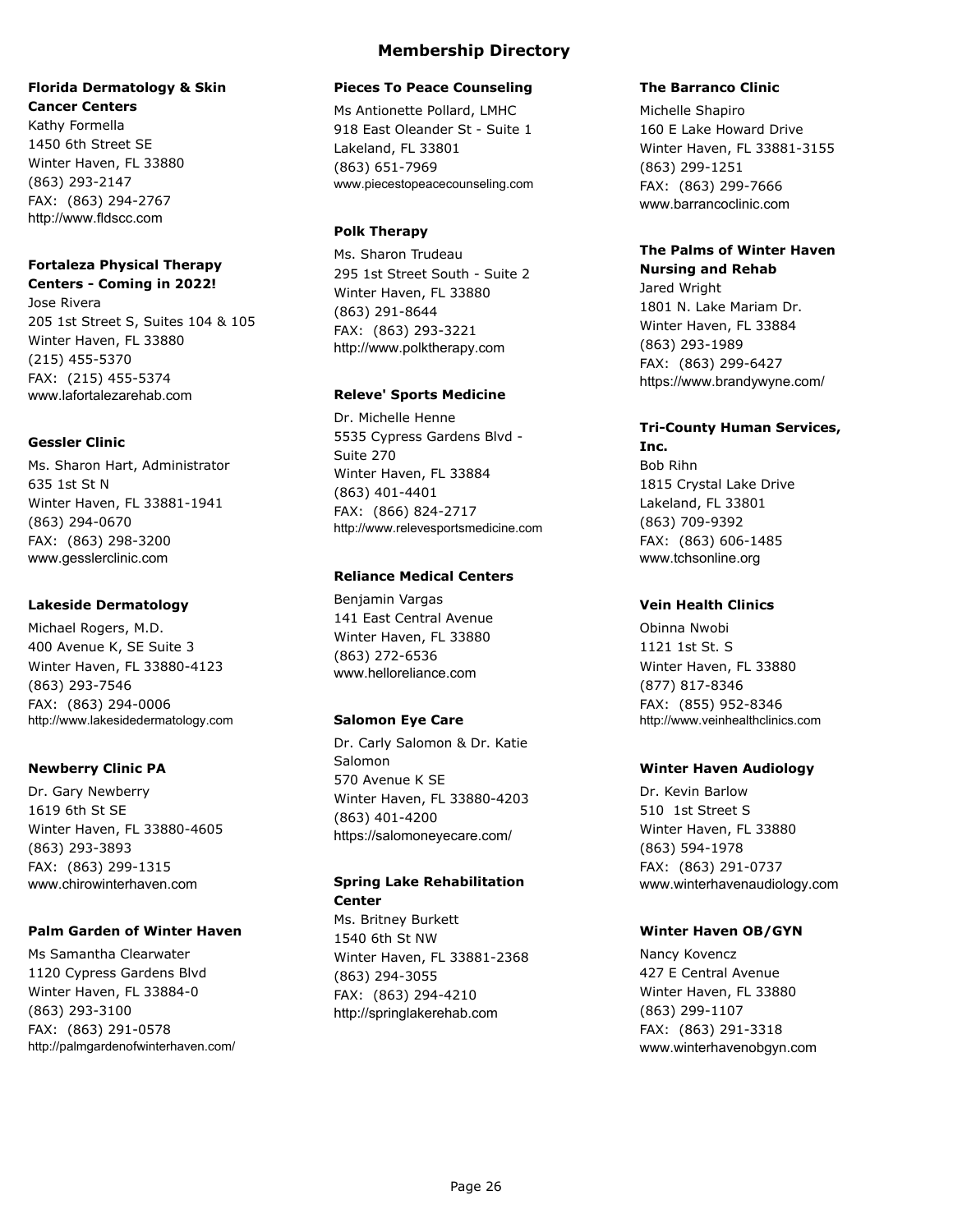#### **Painters**

#### **Gator Pressure Cleaning & Custom Painting**

Joseph Giles 1115 6th Street SW Winter Haven, FL 33880 (863) 294-7917 FAX: (863) 294-7966

#### **Roberts' Premier Painting, LLC**

Wallace A. Roberts

Winter Haven, FL 33884 (863) 547-7006 https://robertspremierpainting.com/

#### **Pest Control**

#### **Florida Pest Control**

Mr. Mike Pari 3891 Recker Highway Winter Haven, FL 33880-2137 (863) 293-3331 FAX: (863) 299-4512 www.flapest.com

#### **Groover Exterminating, Inc.**

John "Desi" Groover 4200 Dundee Road Winter Haven, FL 33884-1420 (863) 324-4428 FAX: (863) 299-7460 http://www.groover-co.com

### **Mann Lake - Stromberg's Chicken & Game Birds Unlimited**

Andrew Wagner 301 Bert Schulz Blvd Winter Haven, FL 33881 (877) 444-2727 http://www.mannlakeltd.com

### **Massey Services, Inc.**

Eddie Hartsaw 2105 Dundee Road Winter Haven, FL 33881 (863) 299-1131 FAX: (863) 293-1678 www.masseyservices.com

### **Membership Directory**

# **Mosquito Shield of Central**

**Florida** Scott Rodgers 6039 Cypress Gardens Blvd, Ste 111 Winter Haven, FL 33884 (863) 877-3337 www.8mosquito8.com

#### **Sunshine Spray Service, Inc.**

Jay Sykes P.O. Box 1187 Auburndale, FL 33823 (863) 965-9000 FAX: (863) 965-9001 www.sunshinesprayservice.com

### **Photography, Video & Film**

## **April Spaulding Photography / Paw-Tography Portraits**

April Spaulding P.O. Box 503 Lake Hamilton, FL 33851 (863) 777-0074 www.aprilspaulding.com

#### **JEM Rentals Magical Mirror Photo Booths!** Mr. John Bowden

Winter Haven, FL (863) 212-4095 http://jemrentals.com

### **Potthast Studios**

Mr Mike Potthast 234 West Central Avenue Winter Haven, FL 33880 (863) 294-4920 www.potthaststudios.com

### **Printers & Signs**

### **ASAP Prints**

Nikki Smith 1606 Havendale Blvd NW Winter Haven, FL 33881-1420 (863) 291-6807 www.asapone.com

#### **Boring Business Systems**

Ms. Mairaliz Soto-Martinez 950 E Main Street Lakeland, FL 33802 (863) 686-3167 FAX: (863) 686-2048 www.boring.com

### **Burr Printing Co, Inc**

Mr. Duke Burr 4212 Hammond Dr Winter Haven, FL 33881 (863) 294-3166 FAX: (863) 299-7696

### **Cypress Signs**

Mr Mark Bowman 160 Spirit Lake Road Winter Haven, FL 33880 (863) 294-1683 FAX: (863) 293-4614 http://www.cypresssigns.com

### **Digitech Graphics Group**

Jay Boatwright 3020 Winter Lake Rd. Lakeland, FL 33803 (863) 668-8770 FAX: (863) 668-8750 www.dtechgraphics.com

### **Great Impressions Advertising and Marketing**

Mr John Robins 350 Cypress Gardens Blvd SE Winter Haven, FL 33880-4446 (863) 294-7441 FAX: (863) 294-7442 www.greatimpressions.biz

### **Hughes Corporate Printing, LLC**

Mr. Dwain Hughes 101 Orange Co. Circle Winter Haven, FL 33881 (863) 297-7090 www.hughesprint.com

### **Intense Ink Printing**

Jarred D. Lovell 2119 S. 30th Street - Suite 3 Haines City, FL 33844 (863) 269-0600 www.intenseink.com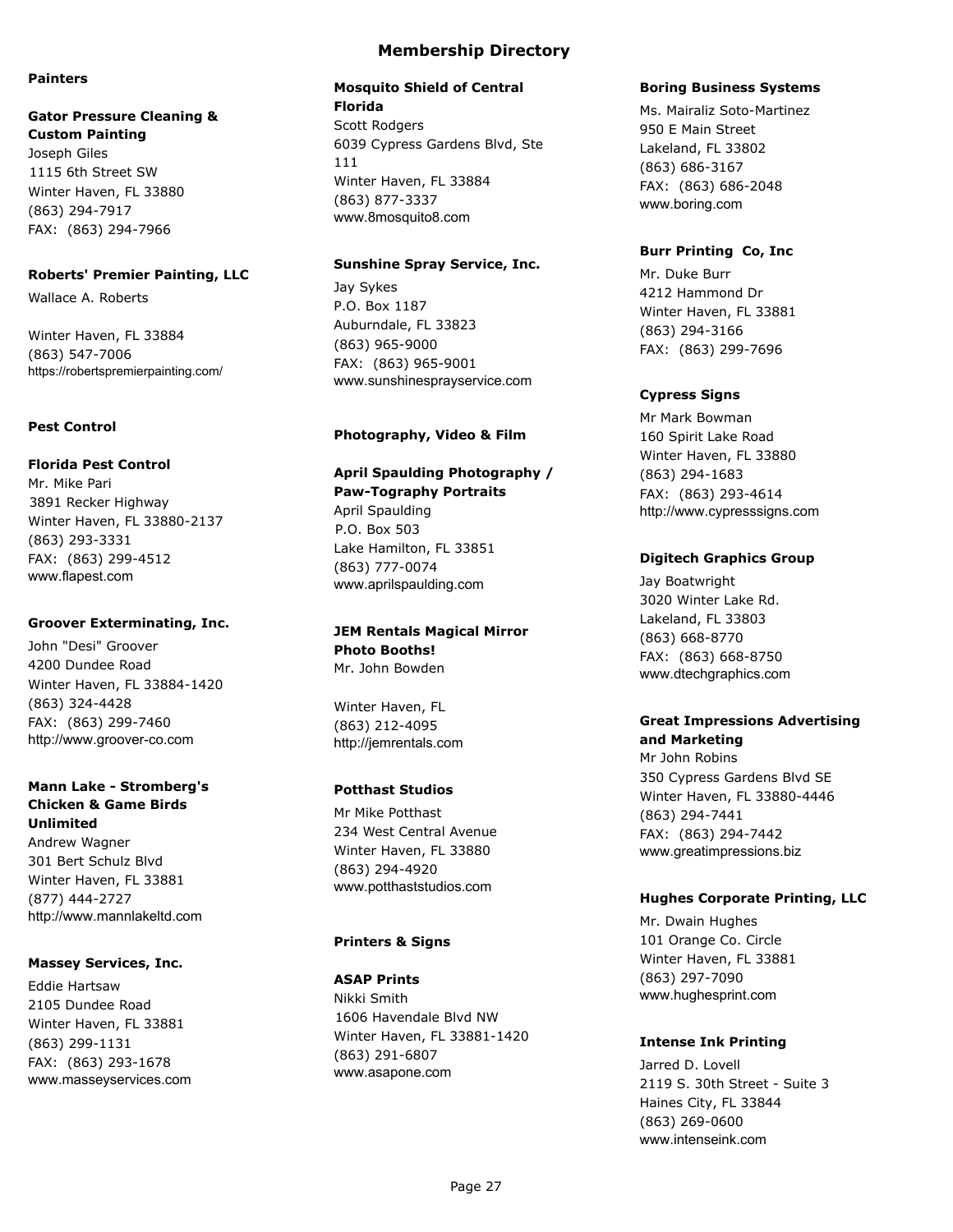#### **Phillips Business Forms, Inc**

Mr. Roger Phillips 320 4th St NW Winter Haven, FL 33881-4671 (863) 294-9485 FAX: (863) 294-1818 www.pbforms.com

### **RayGraphics**

Ms Debbie Garbrecht 1895 W. Executive Road Winter Haven, FL 33884 (863) 325-0911 FAX: (863) 324-3049 www.raygraphicsapparel.com

#### **S.S. Designs, Inc**

Bob Carter 5558 Commercial Blvd Winter Haven, FL 33880-1008 (863) 965-2576 FAX: (863) 967-0786 http://ssdesigns.net/

#### **SignCorp, Inc.**

Oren K. Dowdy 512 Sixth Street, NW Winter Haven, FL 33881 (863) 268-2825 FAX: (863) 268-2805 www.signcorpinc.com

#### **The Print House Company**

Mr. Jorge Toro 21 3rd Street NW Winter Haven, FL 33881 (863) 969-6280 http://theprinthousecompany.com

#### **Public Utilities**

#### **Duke Energy**

Ms Nancy Dodd 2051 Old Scenic Hwy Lake Wales, FL 33898 1-800-700-8744 FAX: (863) 678-4455 http://www.duke-energy.com

## **Florida Public Utilities**

**Company** Ben Semchuck 780 Amelia Island Parkway Fernadina Beach, FL 32034 (863) 293-2125 FAX: (863) 294-3895 www.fpuc.com

### **Solar Grids**

Mithra Saunders 6151 Echelon Way, Unit 103 Davenport, FL 33896 (863) 282-6909 www.solargrids.com

### **Tampa Electric Co**

Nick Plott 1770 6th Street NW Winter Haven, FL 33881 (863) 298-6016 FAX: (863) 298-6166 www.tampaelectric.com

#### **Publishers**

**BeLocal Winter Haven** Tina Coffin

Winter Haven, FL 33884 (863) 514-7517 http://www.belocalpub.com

#### **Central Florida Media Group**

Mr. Nelson Kirkland 56 4th Street NW - Suite 100 Winter Haven, FL 33881 (863) 248-7537 FAX: (863) 582-9747 www.centralfloridamediagroup.com

#### **HAVEN**

Chris Sexson P.O. Box 1607 Winter Haven, FL 33882 (248) 633-6000 www.havenmagazines.com

#### **Pro-Ad Media**

Ms. Liz Craven P.O. Box 864 Lakeland, FL 33802 (863) 802-5043 https://eldercareguide.com/

#### **SubscriptionAgency.com Inc.**

Melanie Truesdell 141 W Central Avenue - Suite 17 Winter Haven, FL 33880 (863) 229-2557 http://subscriptionagency.com/

### **Winter Haven Sun**

Kim Edwards 251 Magnolia Ave. SW Winter Haven, FL 33880 (863) 533-4183 https://www.midfloridanewspapers.com/winter\_ha ven\_sun/

### **Radio, Television & Telecommunications**

**Aston Telectronics LLC** Mr Fred Aston 391 Avenue A SW Winter Haven, FL 33880 (863) 298-8353

#### **AT&T**

Mr. Matt Mucci

Lakeland, FL 33813 (863) 582-2310 http://www.att.com

#### **Boss Hogg Radio**

Mr Steve Waller 906 W Sam Allen Road Plant City, FL 33565 (863) 225-1000 http://www.bosshoggradio.com

#### **Charter - Spectrum Business**

Kate Wallace 4145 S Falkenburg Road Riverview, FL 33578 (855) 222-0102 FAX: (863) 965-0545 http://www.spectrum.com

#### **With an F Media LLC**

Josef Schaller 302 E Central Ave Lake Wales, FL 33853 (863) 589-2850

Page 28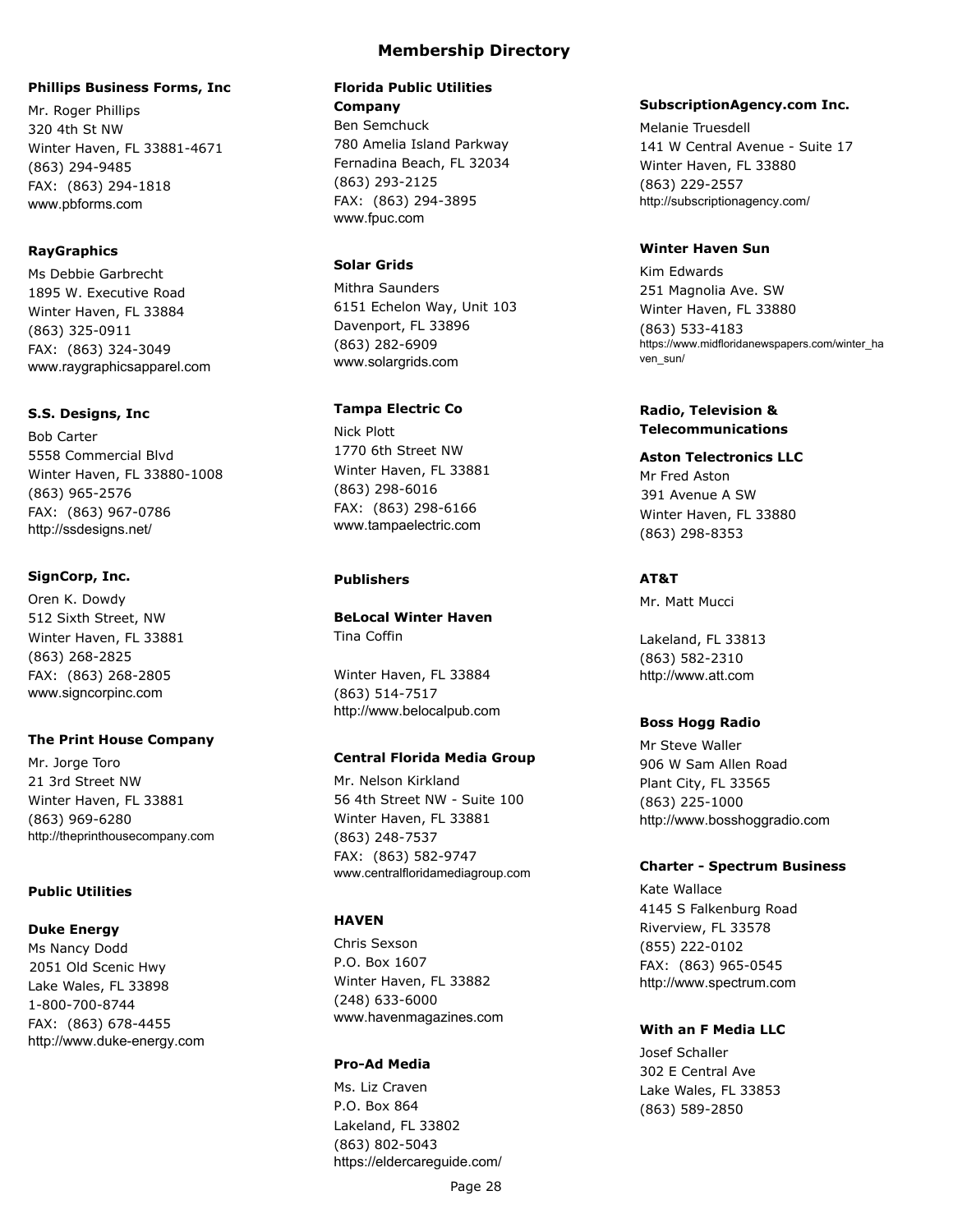### **WONN/WPCV/WLKF/WWRZ**

Mr. Arthur Rowbotham 404 W Lime St Lakeland, FL 33815 (863) 682-8184 FAX: (863) 683-2409 https://www.hallradio.com/

### **Real Estate**

#### **Adams Homes**

Misty Varner 5060 Lunn Rd. Lakeland, FL 33811 (863) 619-8120 FAX: (863) 619-8091 www.adamshomes.com

#### **Angie Allenfort, P.A.**

Angie Allenfort 1903 Manatee Ln Poinciana, FL 34759 (973) 752-9192 www.cfhomesales.com

#### **Appraisal Group Midflorida LLC**

Rick & Patricia Reass

Winter Haven, FL 33884 (863) 299-2700 https://appraisalgroupmidfl.com/

### **Associate Realty**

Ms. Chrissi Jasso 4100 Spirit Lake Road - Suite #10 Winter Haven, FL 33880 (863) 618-4000 FAX: (863) 618-4001 www.chrissijasso.com

### **Barbara Taylor, LLC**

Barbara Taylor 290 Cypress Gardens Blvd Winter Haven, FL 33880 (863) 604-6256 FAX: (863) 223-1562 https://coldwellbanker.com

### **Membership Directory**

## **Brenda Brooks LLC, Keller**

**Williams Realty Smart 1** Brenda Brooks 407 1st St. S Winter Haven, FL 33880 (863) 224-4887 https://brendabrooks.kw.com/

## **Brian Reeves, Watson Realty Corp**

Brian Reeves 8235 Championsgate Blvd Davenport, FL 33896 (863) 899-1986 www.briansreeves.com

#### **Briarcrest at Winter Haven**

Lori Feliciano 200 Avenue K SE Winter Haven, FL 33880 (863) 269-7078 FAX: (863) 294-0953 http://www.robbinspropertyllc.com

#### **Brokers Realty of Central FL**

Renee Butler 1142 1st Street S Winter Haven, FL 33880-3903 (863) 294-6773 FAX: (863) 297-5337 www.thebutlerteam.com

### **Carlton Arms of Winter Haven**

Kevin Damsma 7676 Carlton Arms Blvd. Winter Haven, FL 33884 (863) 875-1700 FAX: (863) 875-1780 www.carltonarmsofwinterhaven.com

### **Carrerou Enterprises, LLC**

Leah Carrerou P.O. Box 334 Winter Haven, FL 33882 (863) 294-2384 www.carrerouenterprises.com

#### **carriEstate**

Carrie Cahoon 1844 Woodpointe Dr Winter Haven, FL 33884 (863) 450-6525 www.carriestate.com

#### **Celebration Title Group**

Katie Atkinson 6332 Cypress Gardens Blvd Winter Haven, FL 33884 (407) 801-9776 http://www.celebrationtitlegroup.com

#### **Century 21 Watson & Myers**

Sharon Watson 230 W Central Avenue Winter Haven, FL 33880 (863) 324-1000 FAX: (863) 875-9112 www.recentralgroup.com

### **Chain of Lakes Realty, Inc.**

Ms. Laura Barnes P.O. Box 254 Winter Haven, FL 33882 (863) 287-4679 www.chainoflakesrealty.com

#### **Coldwell Banker Realty**

Scott Gearhart 290 Cypress Gardens Blvd Winter Haven, FL 33880 (863) 294-7541 FAX: (863) 299-9523 www.coldwellbanker.com/offices/290-se-cypressgardens-blvd-winter-haven-fl-33880

#### **Crosby & Associates, Inc.**

Benjamin E. Crosby 141 Fifth Street NW #202 Winter Haven, FL 33881 (863) 293-5600 FAX: (888) 823-0412 www.crosbydirt.com

#### **Cypress Grove Plaza**

Matt Murray 5622-5692 Cypress Gardens Blvd. Winter Haven, FL 33884 (727) 449-2020 FAX: (727) 449-2212 http://www.brucestrumpf.com/index.php/cypress-g rove-plaza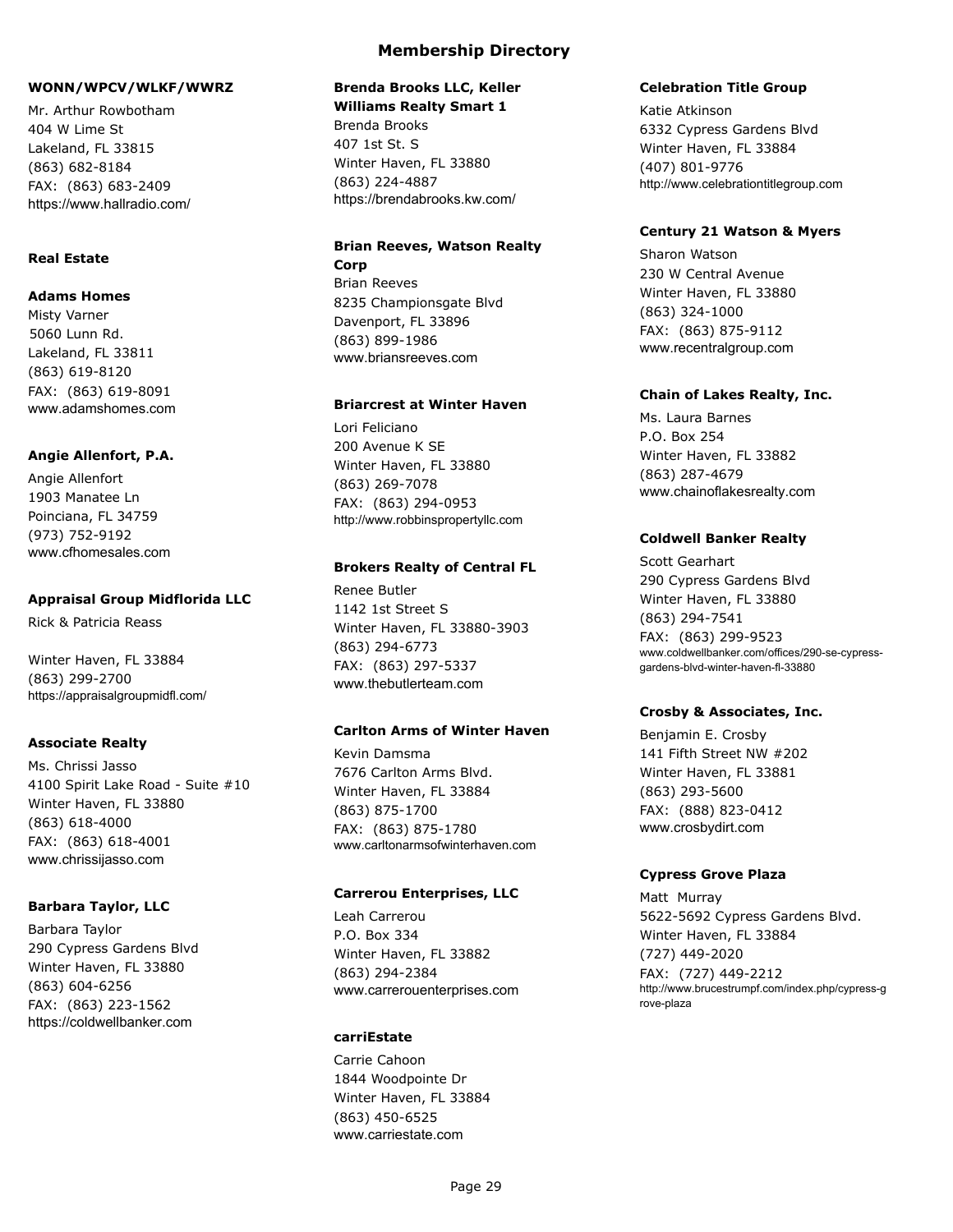#### **Dawn Van Meter, Keller Williams Realty Smart 1**

Ms Dawn Van Meter 407 1st Street South Winter Haven, FL 33880 (863) 287-7013 http://www.yourfloridarealtorforlife.com

## **Development Group of Central Florida**

Mr. Mark Schreiber P.O. Box 7530 549 Pope Ave NW Winter Haven, FL 33883 (863) 291-0731 FAX: (863) 299-8583 www.dgcf.net

### **Duck Pond Capital LLC**

Zack Strang 332 Ave B SW, Suite 200-12 Winter Haven, FL 33880 (863) 207-3523

#### **East Polk County Association of Realtors**

Jennifer Garula 700 Avenue B SW Winter Haven, FL 33880 (863) 294-3163 www.epcar.com

#### **Executive Title of Central Florida, Inc.**

Ms Susan Green 203 Ave. K., SE Winter Haven, FL 33880 (863) 294-3633 FAX: (863) 299-3758 www.exectitleagent.com/

## **Garrison Land Management**

### **and Property Services**

Mr. Joe Garrison P.O. Box 510 Dundee, FL 33838 (863) 439-6550 FAX: (863) 292-0846 www.garrisonpropertyservices.com

#### **Habitat for Humanity**

Mark Ferreira 3550 Recker Highway Winter Haven, FL 33880-1958 (863) 292-2256 FAX: (863) 292-2257 www.habitateastpolk.org

### **I Think Realty**

Chris Loschiavo 264 W. Central Ave, Suite A Winter Haven, FL 33880 (863) 280-2201 www.ithinkrealty.com

### **Integrity First Title**

Ms Nan Webster 207 Ave G SW Winter Haven, FL 33880 (863) 294-0604 FAX: (863) 299-3469 http://integrityfirsttitle.com/

### **John Wood Realty, Inc.**

John Wood, Jr. 3601 Cypress Gardens Rd Ste# A Winter Haven, FL 33884-2456 (863) 324-9663 FAX: (863) 325-8802 www.johnwoodrealty.com

### **Joshua Johnson - Keller**

**Williams Smart 1** Joshua Johnson 6715 Winterset Gardens Rd. Winter Haven, FL 33884 (863) 206-3835 https://joshuajohnson.kw.com/

### **Judy B. Cleaves Properties, Inc.**

Mrs. Carol Jean Sheil, Broker/Owner 141 5th Street NW Suite 301 Winter Haven, FL 33881 (863) 299-5878 www.jbcleaves.com

## **Lady Gray Property**

**Management Corp** Christina Terilli 6039 Cypress Gardens Blvd, Ste. 562 Winter Haven, FL 33884 (978) 530-7293

## **Larry Montanus, Advisor at SVN Saunders Ralston Dantzler Real Estate**

Larry Montanus

Winter Haven, FL 33884 (863) 812-4670 www.saundersrealestate.com

### **Lockhart & Associates, Inc., Realtors**

Steve Lockhart 826 First Street S Winter Haven, FL 33880 (863) 293-1234 FAX: (863) 293-4007 (800) 493-4007 www.lockhartonline.com

### **The Mahoney Group, Inc**

Ms. Maria Mahoney 3825 South Florida Avenue - Suite 5 Lakeland, FL 33813 (863) 619-6740 FAX: (863) 619-6750 www.mahoneygroupinc.com

### **Maronda Homes**

Monira Ayyashi 206 Barrington Dr Haines City, FL 33844 (407) 515-0235 https://www.marondahomes.com/fl/haines-city/pol k-county-scattered-33844.html

#### **Meeks Real Estate, LLC**

Ms. Carla Meeks 1510 N Broadway Avenue Bartow, FL 33830 (863) 604-9287 http://www.carlameeksrealtor.com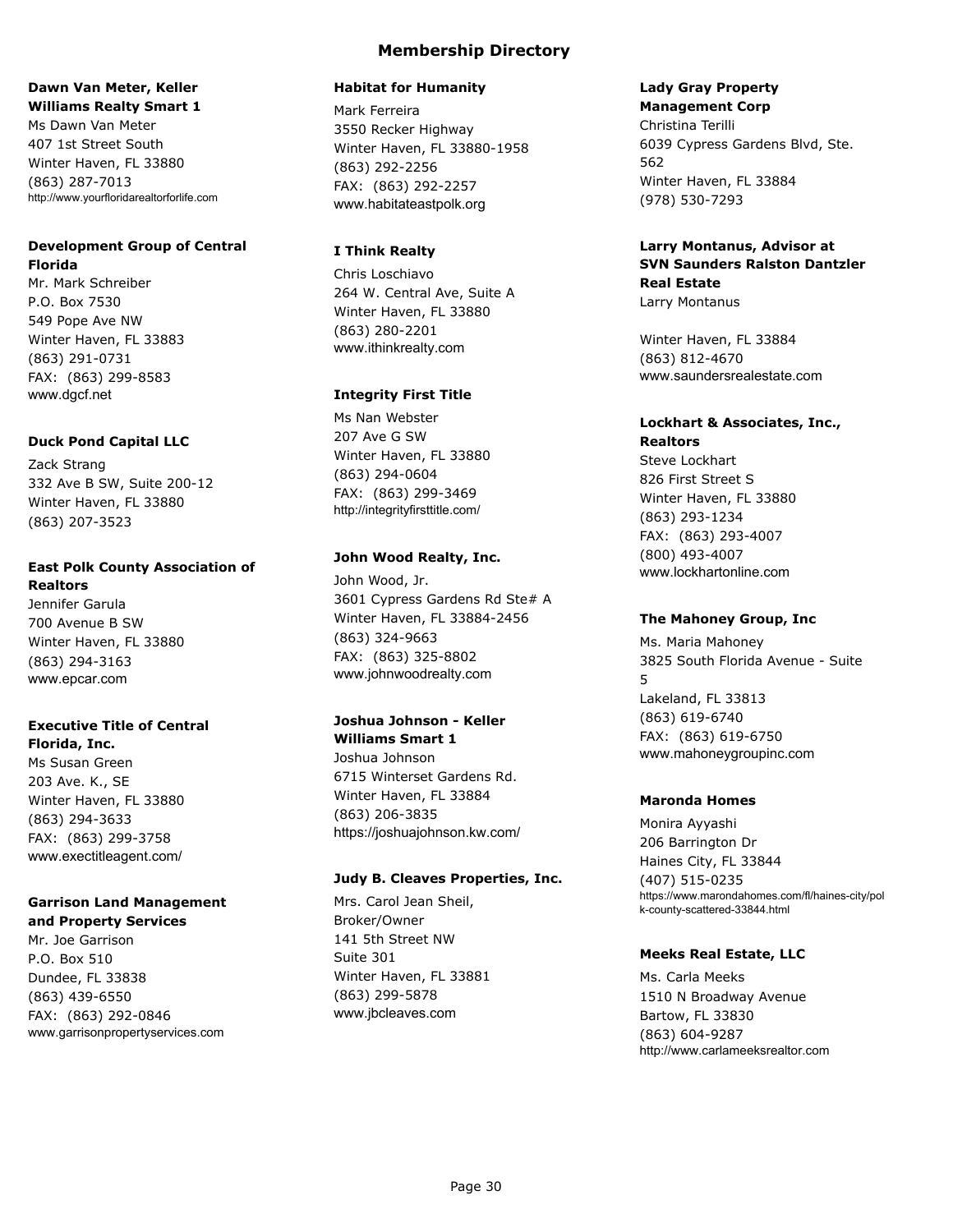### **NextHome | Norris & Company Realty**

Michael & Dee Norris 245 W Central Avenue - Suite 101 Winter Haven, FL 33880 (863) 875-5583 FAX: (863) 875-4873 www.norrisandcompanyrealty.com

### **Oakley Rhinehart Cassidy, LLC**

Mrs. Lauren O. Schwenk 346 East Central Avenue Winter Haven, FL 33880 (863) 324-3698 www.rentalsbyORC.com

#### **Real Estate Title Services, Inc**

Ms. Carol Brown 32 3rd Street SW Winter Haven, FL 33880-2905 (863) 299-6942 FAX: (863) 299-3016 http://rets.biz/

#### **Ridge Security Title, Inc.**

Ms Ammie Elmore 1012 5th Street SE Winter Haven, FL 33880 (863) 419-8485 FAX: (863) 875-7652 http://www.ridgetitle.com

### **Ryan A Odenweller, LLC**

Ryan Odenweller

Winter Haven, FL 33880 (863) 271-7882 http://ryansellsfloridahomes.com

#### **Silver Properties of WH, LLC**

Mr. Steve Kalogridis 199 Avenue B NW - Suite #385 Winter Haven, FL 33880 (863) 510-7912 http://www.silverpropertieswh.com/

#### **Six/Ten LLC**

Kerry Wilson P.O. Box 7378 Winter Haven, FL 33883 (863) 299-1195 FAX: (863) 297-5709 www.sixtenllc.com

#### **Keller Williams Realty Smart 1**

Rick Bolden 407 1st Street South Winter Haven, FL 33880 (863) 508-3000 http://www.lifeatkwsmart1.com/

#### **Springhill Suites by Marriott**

Mr Wesley Barnett 511 W Lime Street Lakeland, FL 33815 (863) 413-1700 https://www.marriott.com/hotels/travel/tpasl-spring hill-suites-lakeland/?scid=3bd5068e-61d1-4752-b e0c-298f55d67b26&ppc=ppc&pId=ustbppc&nst=p aid&gclid=

#### **Star Realty of Winter Haven, Inc**

John Marchetti 338 Ave A SE Winter Haven, FL 33880-3026 (863) 581-1338 FAX: (863) 299-5287 www.StarRealtyofWH.org

#### **The K Team Real Estate Services, LLC**

Cathy Kluytenaar 323 1st Street S Winter Haven, FL 33880 (863) 604-6220 www.Yourkteam.com

### **Tom Wolf Co, LLC**

Jeffery Donalson 6759 WinterSet Gardens Rd. Winter Haven, FL 33884 (863) 287-6873

#### **Tratt Properties, LLC**

Jonathan Tratt 5050 N 40th Street, Suite 360 Phoenix, AZ 85018 (602) 468-3100 http://www.trattproperties.com

#### **Turner Properties of CFI**

Mr. Robert Turner 3333 Dundee Rd Winter Haven, FL 33884-1175 (863) 291-1895 FAX: (863) 324-5308 www.turnerpropertiescfi.com

#### **Village Realty of Winter Haven**

Joshua Taylor 2500 Recker Hwy Winter Haven, FL 33880-1924 (863) 299-6767 FAX: (863) 293-0131 www.villagerealtyrental.com

#### **Winningham & Pospichal, Inc.**

Mr. Kyle Winningham 55 Avenue A NW Winter Haven, FL 33881 (863) 268-5914 https://polkappraisers.com/

#### **The Winter Haven Housing Authority**

Ms Lisa Watkins 2653 Avenue C SW Winter Haven, FL 33880 (863) 294-7369 FAX: (863) 291-0266 http://www.winterhavenhousing.com

## **Your Home Sold Guaranteed**

**Realty - Dave Westphal** Dave Westphal 635 1st St S Winter Haven, FL 33880 (863) 287-3302 www.centralflorida-homeguide.com

### **Religious Organization**

### **Bridge Church**

Mr. Demetric Phillips

Winter Haven, FL 33881 (803) 536-4458 www.bridgewh.com

### **CenterPoint Community Church**

Mr. Duane Hunt 6950 Eloise Loop Road Winter Haven, FL 33884 (863) 324-7915 www.CenterPointChurch.org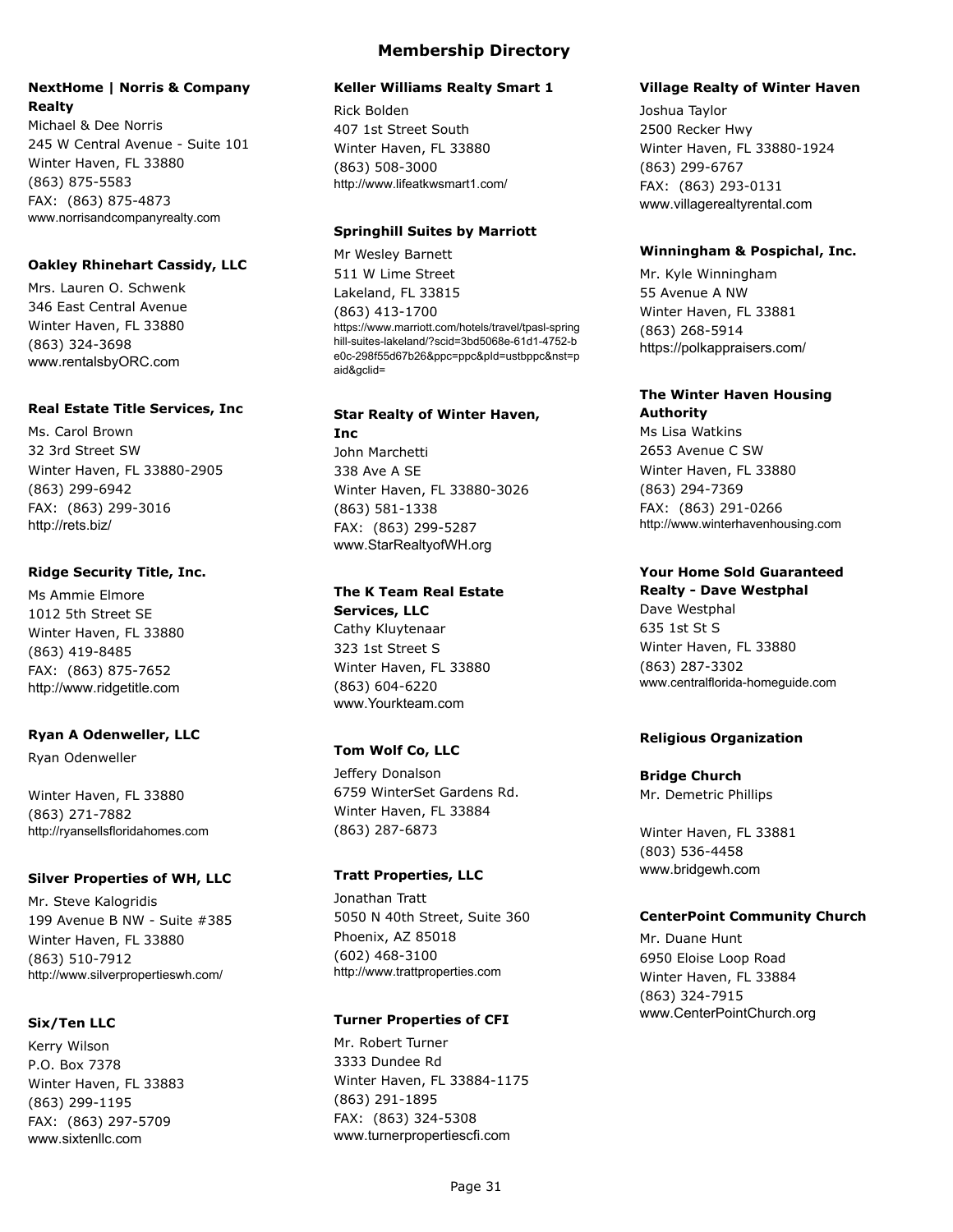#### **Deeper Depths Int'l Church**

Tawanta Stanley 16 Lake Hamilton Blvd Winter Haven, FL 33881 (863) 877-6691 www.deeperdepths.com

#### **First Church of the Nazarene**

Dr. Bruce Oldham 244 Avenue D SW Winter Haven, FL 33880 (863) 293-0690 http://www.whnaz.net

#### **First Presbyterian Church of Winter Haven**

Dr. Steven Negley 637 6th St NW Winter Haven, FL 33881 (863) 294-3121 FAX: (863) 294-1105 FirstPresWH.org

### **Garden Grove Church**

Pastor Frank Hawley 3379 Cypress Gardens Road Winter Haven, FL 33884 (863) 324-7880 FAX: (863) 326-5843 http://gardengrovechurch.com

### **Grace Lutheran Church**

Reverend Charles Reich 327 Avenue C SE Winter Haven, FL 33880-3244 (863) 293-8447 FAX: (863) 291-0935 www.glwh.org

### **Heartland Church**

Robin Murphy 225 Avenue B NW Winter Haven, FL 33881 (863) 299-7797 FAX: (863) 299-8280 http://www.heartchurch.org

### **Holy Cross Episcopal Church**

Rev. Deke Miller 201 Kipling Lane Winter Haven, FL 33884 (863) 324-4021 FAX: (863) 325-9958 http://holycrosswinterhaven.com

#### **Kairos Church**

Mr Brent Wernsing 5624 Cypress Gardens Blvd Winter Haven, FL 33884 (863) 216-8896 http://www.kairos.church

### **Lakeside Church**

Zachary Potter 1215 Zambrana Court Winter Haven, FL 33884 (330) 360-7133

### **Church of the Redeemer**

Mr Jonathan Winfree 1410 Dundee Road Winter Haven, FL 33884 (863) 298-9849 FAX: (863) 292-0645 http://www.redeemerwinterhaven.org

### **St. Matthew Catholic Church**

Father Nicholas O'Brien 1991 Overlook Dr Winter Haven, FL 33884 (863) 324-3040 www.saintmcc.com

## **The Salvation Army of East Polk County**

Dominic Blanford 1898 Highway 17 N Winter Haven, FL 33881 (863) 294-7493 www.salvationarmywinterhaven.org

### **Winter Haven Worship Center**

Pastor Jeff Connor 1835 Overlook Drive Winter Haven, FL 33884 (863) 318-0701 FAX: (863) 326-9147 www.whwc.org

### **Youth For Christ of Polk County**

Mr. Eric Holm PO Box 2584 Winter Haven, FL 33883 (863) 325-9220 www.yfcofpolk.org

#### **Residential Shopping**

## **Badcock Home Furniture &**

**More of Winter Haven** Jason Pate 1515 Hwy 17 N Eagle Lake, FL 33839 (863) 294-7749 www.badcock.com

### **Blackburn's Interiors**

Wally Blackburn 1507 Havendale Blvd NW Winter Haven, FL 33881 (863) 294-7355 http://www.blackburnsinteriors.com

#### **Central Door Co.**

Barry Siegel 1760 Executive Road Winter Haven, FL 33884 (863) 324-3719 FAX: (863) 324-2915 http://www.centraldoorfl.com

### **Mayer Electrical Supply**

Mr. Rick Arey 4102 Recker Hwy Winter Haven, FL 33880 (863) 293-5809 FAX: (863) 293-2909 www.mayerelectric.com

### **Tucker Carpets**

Ms. Kristi Reed 1505 6th St SE Winter Haven, FL 33880-4508 (863) 293-6641 FAX: (863) 293-5739 https://www.tuckercarpetsflooringamerica.com/

### **Restaurants, Caterers, Food & Beverages**

### **Adler's**

Jackleen Walston, Wade Walston, and Jeremiah Waters 543 Avenue B SW Winter Haven, FL 33880 https://www.adlersburgers.com/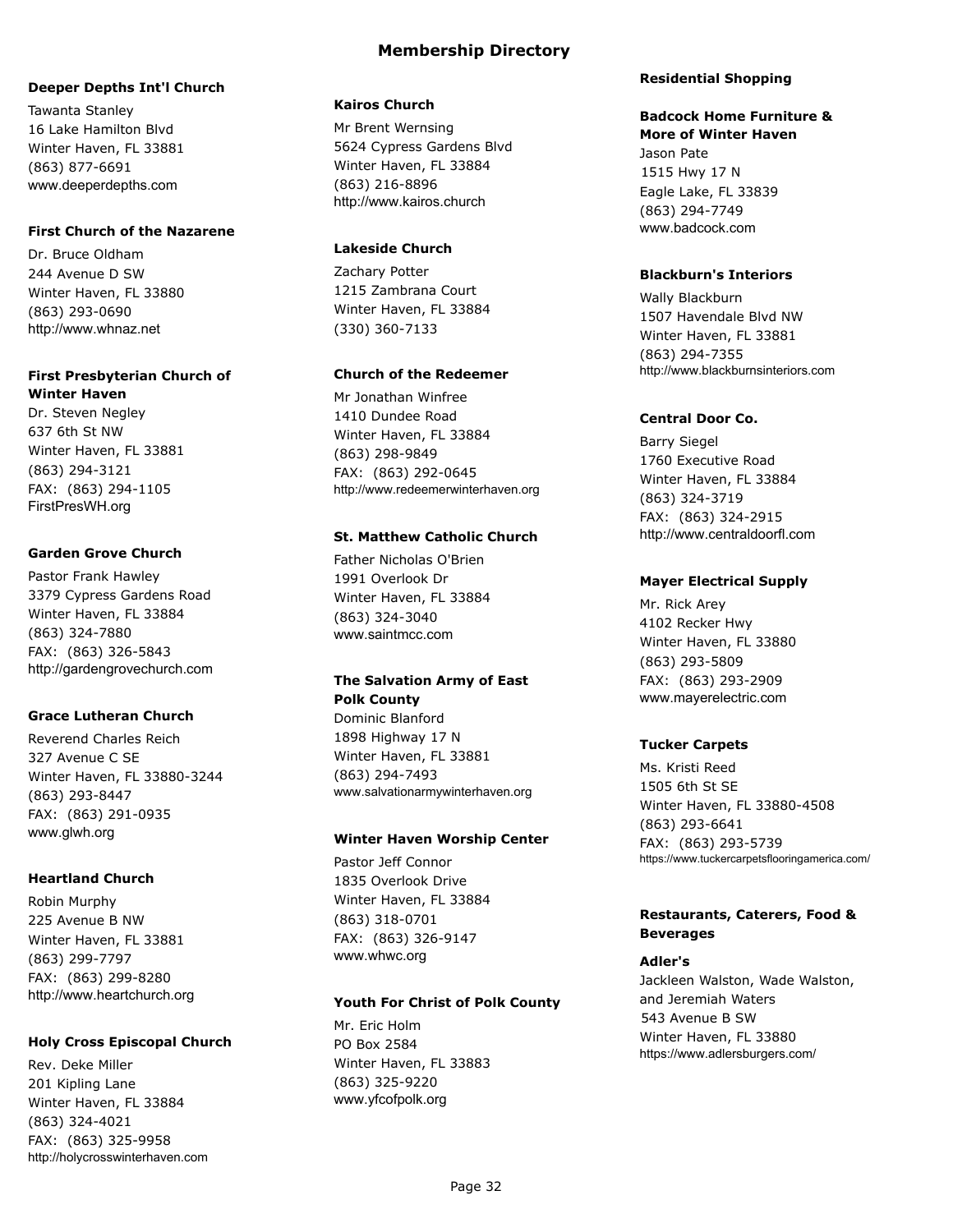#### **Arabellas Ristorante**

Mr Ray Sykes 346 W Central Ave. Winter Haven, FL 33880 (863) 293-1797 FAX: 0 www.arabellas.us

#### **Bach Lac Bakery**

Bao Quan Nguyen 260 Ave A SW Winter Haven, FL 33880 (863) 229-5507 https://blsandwich.com/

#### **Back Alley Grill**

Jessie Skubna 118 3rd St. SW Winter Haven, FL 33880 (863) 298-9815

### **Beef O'Brady's Family Sports Pub**

300 Cypress Gardens Blvd SE Winter Haven, FL 33880-4452 (863) 293-9464 FAX: (863) 295-9464 www.beefobradys.com

### **Cain's Snowballs**

Ms. Dean Jones-Cain 590 Avenue C SE Winter Haven, FL 33880 (863) 875-8008 http://www.cainssnowballs.com

#### **Cam's Catering Company, Inc.**

Alex Cam 117 Bates Avenue SW Winter Haven, FL 33880 (863) 298-8062 www.camscatering.com

### **Carrabba's Italian Grill**

Patxi Arambarri 910 3rd St. SW Winter Haven, FL 33880 (863) 293-6635 FAX: (863) 293-6591 www.carrabbas.com

### **Membership Directory**

#### **Chick-fil-A**

Mr Robert E Murphy 143 Landings Blvd Winter Haven, FL 33880 (863) 299-2697 FAX: (863) 299-3900 www.chick-fil-a.com/winterhaven

### **Confection**

Ms. Madelyn Ivy Horn 254 W Central Avenue - Suite B Winter Haven, FL 33880-1420 (863) 207-6007

### **Culver's**

Jordan Palzer 888 Cypress Gardens Blvd Winter Haven, FL 33880 (863) 268-2831 www.culversmenu.com

### **Dairy Queen**

Patrick and Brenda Emanuel 1702 Havendale Blvd NW Winter Haven, FL 33881-1224 (863) 299-5165 http://www.dairyqueen.com

#### **Duke's Brewhouse Winter Haven, Inc.**

Babe Meadows 1708 6th Street SE Winter Haven, FL 33880 (863) 500-7200 http://dukesbrewhouse.com

## **Dunkin Donuts & Baskin**

**Robbins of Winter Haven** Al Mustafa 1578 3rd Street SW Winter Haven, FL 33880 (863) 297-9100 FAX: (863) 297-9100 https://www.facebook.com/DunkinDonutsBaskinR obbinsWinterHaven/

### **Elite Catering Company**

Jeron Mathis 1115 Normandy Heights Circle Winter Haven, FL 33880 1 (866) 606-0314 http://www.elitecateringcompanyllc.com

#### **The Fire Restaurant**

Ashley Hill 325 W Central Avenue Winter Haven, FL 33880 (863) 875-5544 http://www.thefirerestaurant.com

#### **Gourmet Goodies Bake Shop**

Ms Carissa Hughes 68 Fourth Street NW Winter Haven, FL 33881 (863) 318-1400 http://www.ggcupcake.com

#### **Grove Roots Brewing Company LLC**

Joseph Dunham 302 3rd Street SW Winter Haven, FL 33880 (863) 291-0700 http://www.groveroots.com

### **Harborside**

David Spinogatti 2435 7th Street SW Winter Haven, FL 33880 (863) 293-7070 www.harborsidefl.com

#### **Haven Coffee Roasters**

Jon Lane 140 3rd Street SW Winter Haven, FL 33880 (863) 251-9619 http://www.havencoffeeroaster.com

#### **Honeycomb Bread Bakers**

Benjamin Vickers 140 6th Street SW Winter Haven, FL 33880 (863) 662-5513 https://www.honeycombbread.com/

#### **Jensen's Corner Bar**

Jessie Skubna 118 3rd Street SW Winter Haven, FL 33880 (863) 298-9815 www.jensenscornerbar.com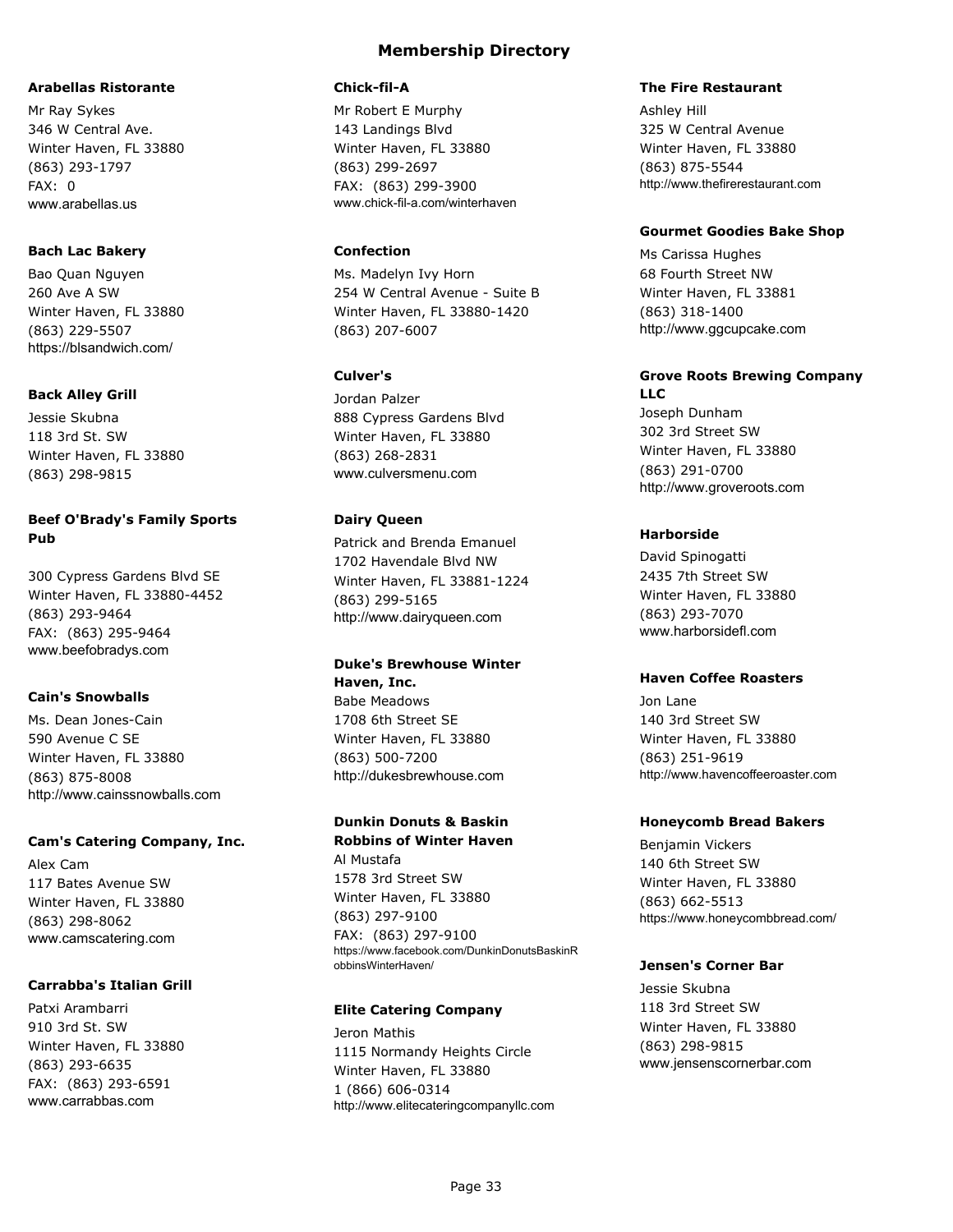#### **Jessie's Lounge**

Jessie Skubna 118 3rd St SW Winter Haven, FL 33880 (863) 298-9815 http://jessieslive.com/

#### **Kairos Nutrition**

Victor Marrero 1133 1st St S Winter Haven, FL 33880 (352) 988-3161 https://www.facebook.com/kairos.nutrition24

### **Kick Yo Butt BBQ**

Bracken Smith 327 Bay Street Auburndale, FL 33823 (863) 595-6633

#### **Lake Wales Dairy Queen**

Steve Crisman 24171 US 27 Lake Wales, FL 33859 (863) 949-4816 https://www.lakewalesdq.com/

### **Let's Wine About It: Featuring**

**Cured Charcuterie** Katilyn Miceli 324 Bentley Oaks Blvd Auburndale, FL 33823 (863) 292-0954 www.letswineaboutitwh.com

### **Lola's X-streem Ice Kreme**

Lena Moore 1654 1st Street, Suite A Winter Haven, FL 33881 (863) 268-2335

#### **Longhorn Steakhouse**

John Huebner 875 1st St., S Winter Haven, FL 33880-3606 (863) 295-7740 FAX: (863) 295-7741 www.longhornsteakhouse.com

### **Membership Directory**

#### **Louise's Cafe**

Cheryl Wright 1654 1st St NE Winter Haven, FL 33881 (863) 875-5590

### **Lucille's American Cafe - Opening Soon!**

Beth Nunez 205 3rd Street SW Winter Haven, FL 33880 (954) 859-0420 www.lucillescafe.com

### **McDonald's**

Gary Moulton 245 6th St NW Winter Haven, FL 33881-4632 (863) 293-1445 FAX: (863) 293-8163 mcdonalds.com

#### **Mediterranean Fresh Grill, Inc.**

Cindy Mokbel 6035 Cypress Gardens Blvd Winter Haven, FL 33884 (833) 633-4745 http://www.mediterraneanfreshgrill.com

### **Mirtha's Latin Cafe**

Seynah Woolwine 28067 Highway 27 Dundee, FL 33838 (863) 221-2728

#### **Nutwood Restaurant**

Steven Rojas 132 Ave B SW Winter Haven, FL 33880 (863) 229-7770 www.nutwoodwh.com

#### **Obscure Wine Company**

Wellie Bethea 276 W Central Ave Winter Haven, FL 33880 (863) 268-6555 www.obscurewine.com

#### **Old Man Frank's**

Greg Gay 1005 Lake Howard Dr SW Winter Haven, FL 33880 (863) 294-9179 www.oldmanfranks.com

### **Our Noire Kitchen LLC**

Laures Dockery 304 E Pine St., #1102 Lakeland, FL 33801 786-282-7296 https://linktr.ee/OurNoireKitchen

#### **Ovation Bistro & Bar**

Joel Rodriguez 7130 Cypress Gardens Blvd Winter Haven, FL 33884 (863) 656-1972 FAX: (863) 557-9905 http://ovationbistro.com

#### **Pelican's Snoballs**

Jennifer McMillen 3064 Cypress Gardens Road Winter Haven, FL 33884 (863) 875-7408 http://www.pelicanssnoballs.com

#### **PFG Nutrition**

Iris Perez 4100 Spirit Lake Rd #8 Winter Haven, FL 33880 (863) 733-2723

#### **Publix Super Market #1204**

Mr. Ed Bridges 884 Cypress Gardens Blvd Winter Haven, FL 33884-4726 (863) 291-0312 www.publix.com

#### **Richard's Fine Coffees**

David Tuttle 330 Avenue A NW Winter Haven, FL 33881-4602 (863) 291-3082 FAX: (863) 291-3082 www.richardsfinecoffees.com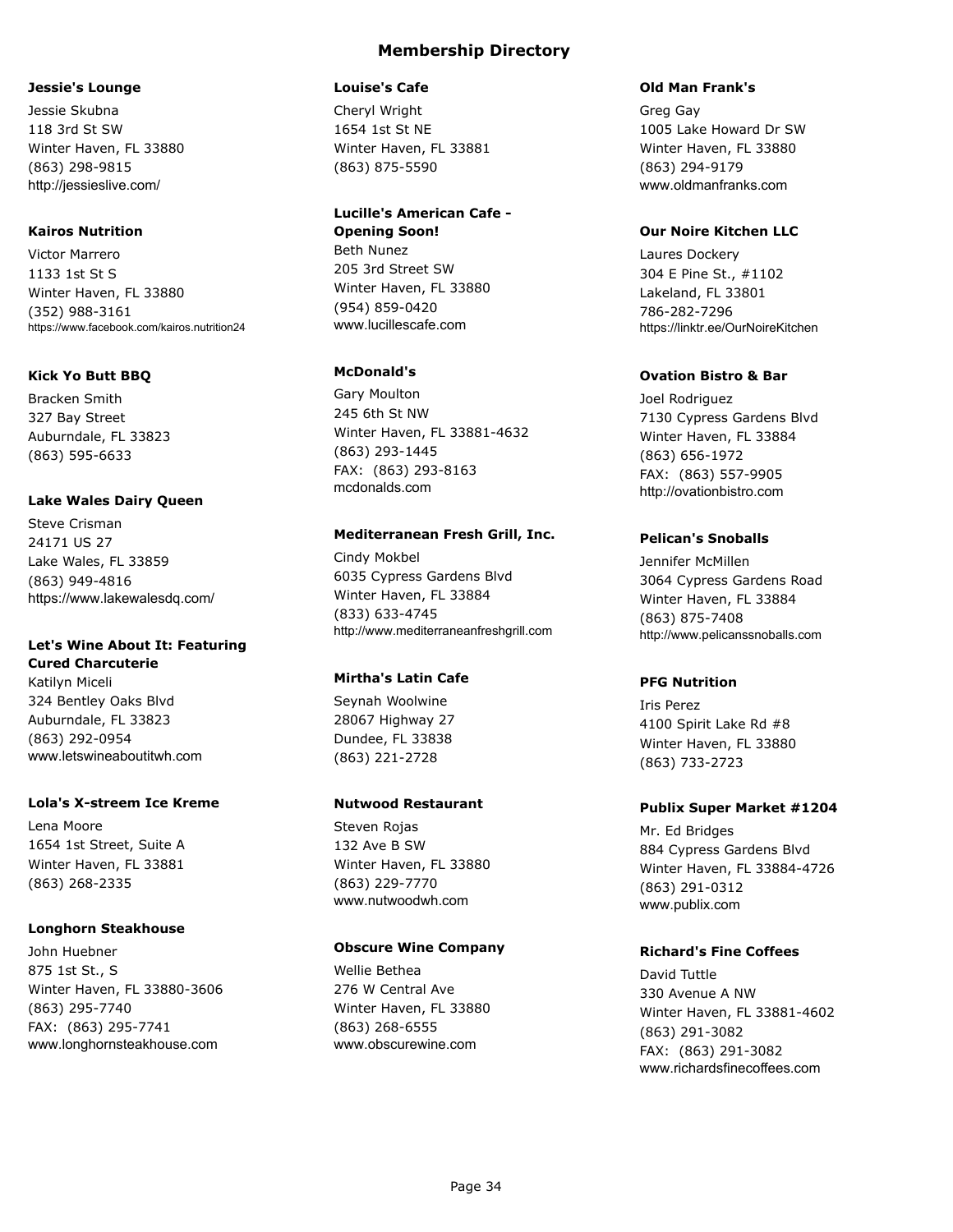#### **San Diego's Mexican Grill**

Moises Ochoa 1300 3rd Street SW Winter Haven, FL 33880 (863) 268-6515

#### **Schack's Bar-B-Q**

Ms. Nancy Schack 3000 Cypress Gardens Rd Winter Haven, FL 33884-2257 (863) 324-1537

#### **Smokin Jim's Barbeque**

Mr. Jim Rabe 3615 Havendale Blvd. Auburndale, FL 33823 (863) 965-0230 FAX: (863) 965-0328 http://smokinjimsbarbecue.com/

#### **Southside Package & Lounge, Inc.**

Mr Henry Tucker 1122 S Florida Avenue Lakeland, FL 33803 (863) 683-4703 FAX: (863) 284-0945 https://www.facebook.com/pages/Southside-Bar/2 01618579850213?fref=ts

#### **Sweet Indulgence Cookies & Treats** Janique Theodore

Lake Wales, FL 33859 (863) 207-2977

### **Tanners Lakeside Restaurant & Bar**

Greg Gay 1006 S Lake Howard Drive Winter Haven, FL 33880 (863) 662-5948 www.tannerslakeside.com

#### **Tempo 1930**

Omar Andreasen 58 4th St NW Winter Haven, FL 33881 (863) 875-5323 www.tempo1930.com

### **Membership Directory**

#### **Terrie Lobb Catering, Inc.**

Terrie Lobb 1239 E. Main St Bartow, FL 33830 (863) 533-6483 FAX: (863) 534-8980 www.terrielobbcatering.com

### **The Catering Company of Central Florida**

Christa Morgan Robinson 2090 Havendale Blvd Winter Haven, FL 33881 (863) 207-7057 https://www.thecateringcompanyofcentralfl.com/

### **The Crooked Bass Grill &**

**Tavern** Tammy Bracewell P.O. Box 412 Babson Park, FL 33827 (863) 589-5887 http://www.crookedbass.com

#### **The Krazy Greek**

Paola Caraxis 6366 Cypress Gardens Boulevard Winter Haven, FL 33884 (863) 875-2753 https://www.thekrazygreek.com/

#### **The Social Cocktail Lounge**

Ashley Hill 356 3rd St NW Winter Haven, FL 33881 (863) 229-7453

## **Tinsley Family Concessions, Inc**

Ms. Seretha S. Tinsley 353 6th Street SW Winter Haven, FL 33880 (863) 299-7177 FAX: (863) 297-9676 www.tfcfamily.com

#### **Tsukiyomi Sushi Bar & Grill**

Jimmy Van 317 West Central Ave Winter Haven, FL 33880 (863) 293-2395 http://tsukiyomisushi.com/home.html

#### **Zaxbys**

Mr David Abbott 797 3rd Street SW Winter Haven, FL 33880 (863) 299-7200 www.zaxbys.com

#### **Zaxbys Cypress Gardens Blvd**

Mr David Abbott 7454 Cypress Gardens Blvd Winter Haven, FL 33884 (863) 875-9499 www.zaxbys.com

#### **Zocalo Fish Market & Grill**

Bryan Delaney 308 US Hwy 17-92 N. Haines City, FL 33844 (863) 353-2220 www.zocalofishmarket.com

#### **Retail**

#### **3rd St. Skate Supply**

Jessie Skubna 126 3rd St. SW Winter Haven, FL 33880 (863) 298-9815 https://www.facebook.com/3rdstskatesupply/

#### **Amy's Gifts and Party Planning**

Violeta Villagran 1806 1st St S Winter Haven, FL 33880 (863) 875-1500 FAX: (863) 875-5556 https://shop.amyspartystore.com/

### **Andy Thornal Co**

Ken Hart 336 Magnolia Ave Winter Haven, FL 33880 (863) 299-9999 FAX: (863) 297-8025 www.andythornal.com

#### **ARKH Liquor #2**

Mr Raju Gandhi 2793 Recker Highway Winter Haven, FL 33880 (863) 292-0401 FAX: (863) 667-3764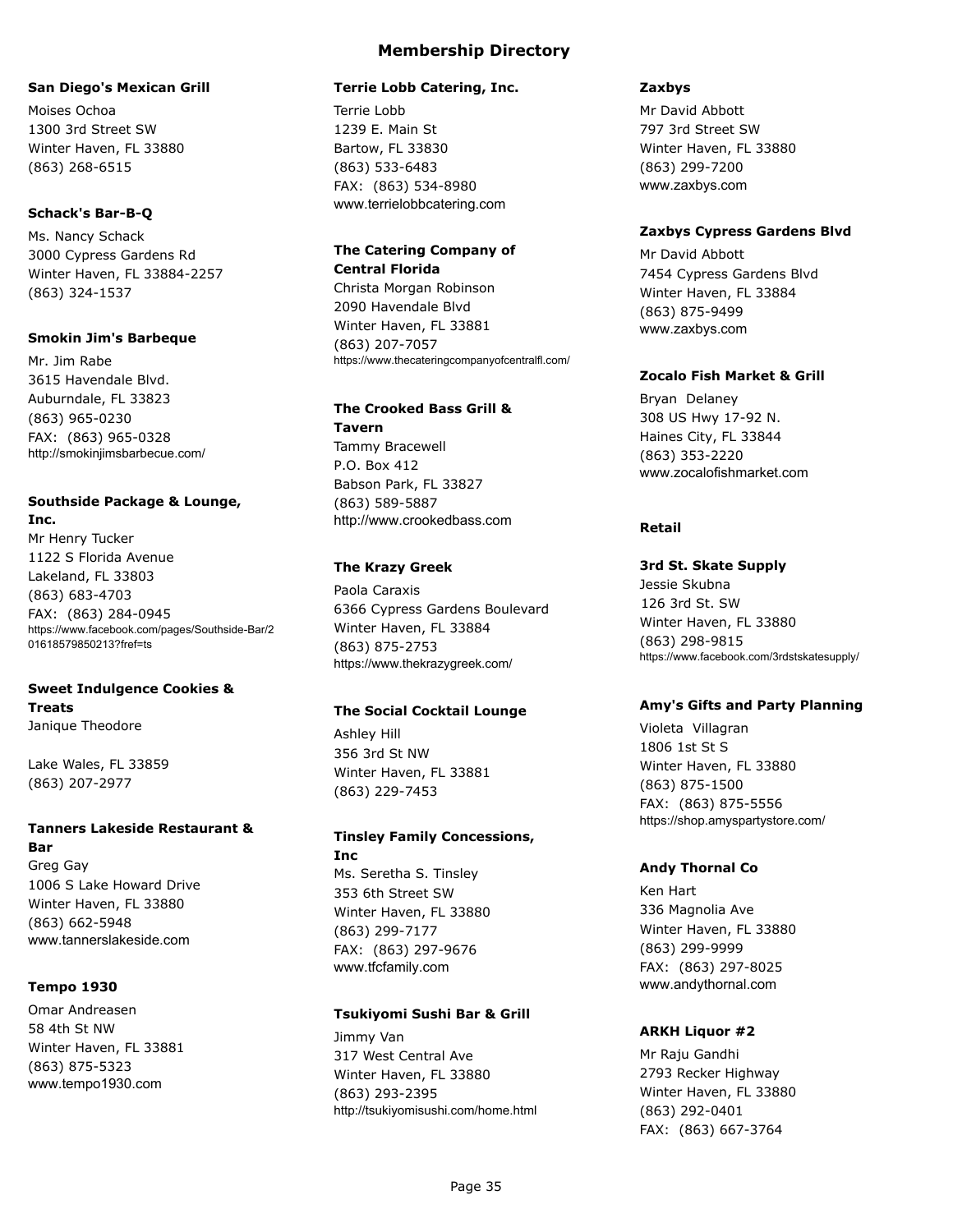#### **Badcock Home Furniture & More of Winter Haven**

Jason Pate 1515 Hwy 17 N Eagle Lake, FL 33839 (863) 294-7749 www.badcock.com

#### **Bellies-2-Babies LLC**

Janet Farmer 327 W Central Ave Winter Haven, FL 33880 (863) 662-5034 http://www.bellies-2-babies.com

### **Carlton Music Center**

Mr. Glen Carlton 308 Ave D NW Winter Haven, FL 33881-4003 (863) 294-4216 FAX: (863) 293-5438 (800) 951-7277 www.carltonmusic.com

### **Davidson of Dundee**

Tom Davidson 28421 Hwy 27 Dundee, FL 33838 (863) 439-1698 FAX: (863) 439-5049 http://www.davidsonofdundee.com

## **Dr. J. Owens Academy of Fine**

**Arts, Inc.** Dr. Jessie D. Owens 1708 2nd Street NE Winter Haven, FL 33881 (863) 604-5415

### **Friends of the Winter Haven**

**Public Library, Inc** Mr Don Daniels 325 Ave A, NW Winter Haven, FL 33881 (863) 292-0540 FAX: (863) 291-5889 https://fol.mywinterhaven.com/

## **Membership Directory**

### **George L. Tyler Office Supply**

Mr. Bill Wise 2929 South Combee Rd Lakeland, FL 33803-9600 (863) 686-1799 FAX: (863) 687-0816 (800) 393-9473 https://gltoffice.com

### **Golden Petal Designs**

Mr. David Braswell 98 Avenue A NE Winter Haven, FL 33881 863-293-1900 www.goldenpetaldesigns.com

### **Griner's Jewelers, Inc**

Jill Dunn 195 Ave A NW Winter Haven, FL 33881-4501 (863) 293-0151 FAX: (863) 294-8571 http://grinersjewelers.com

## **Mann Lake - Stromberg's**

**Chicken & Game Birds Unlimited** Andrew Wagner 301 Bert Schulz Blvd Winter Haven, FL 33881 (877) 444-2727 http://www.mannlakeltd.com

### **Marine Supply Boat Rentals and Sales**

Mr. Richard Emry 717 6th St SW Winter Haven, FL 33880-3328 (863) 293-1156 FAX: (863) 294-3632 www.marinesupplyboats.com

### **Polk Tractor Co**

Jay James 3450 Havendale Blvd NW Winter Haven, FL 33881-1061 (866) 967-0651 FAX: (863) 967-0705 www.polktractorco.com

#### **Publix Super Market #1204**

Mr. Ed Bridges 884 Cypress Gardens Blvd Winter Haven, FL 33884-4726 (863) 291-0312 www.publix.com

#### **Publix Super Market #448**

Mrs. Becky Chichetto 6031 Cypress Gardens Road Winter Haven, FL 33884-4115 (863) 324-1182 www.publix.com

### **Publix Super Market #836**

Ms. Dorothy Parker 1395 6th St NW Winter Haven, FL 33881-2364 (863) 299-8000 http://www.publix.com

### **Publix Super Markets**

Brian West Media and Community Relations P.O. Box 32024 Lakeland, FL 33802 (863) 688-7407 FAX: (863) 293-2382 www.publix.com

### **Southern States Toyota Lift**

Mr Jason Rainboth 5127 Recker Highway Winter Haven, FL 33880 (863) 967-8551 FAX: (863) 965-2681 http://sstlift.com

### **Staples, Inc.**

Ms Carey Barnes 470 Citi Center Street Winter Haven, FL 33880 (863) 401-9661 FAX: (863) 401-3532 http://www.staples.com

### **The Treasured Olive**

Nathaniel Briggs 245 W Central Avenue - Suite 100 Winter Haven, FL 33880 (863) 294-6457 http://www.thetreasuredolive.com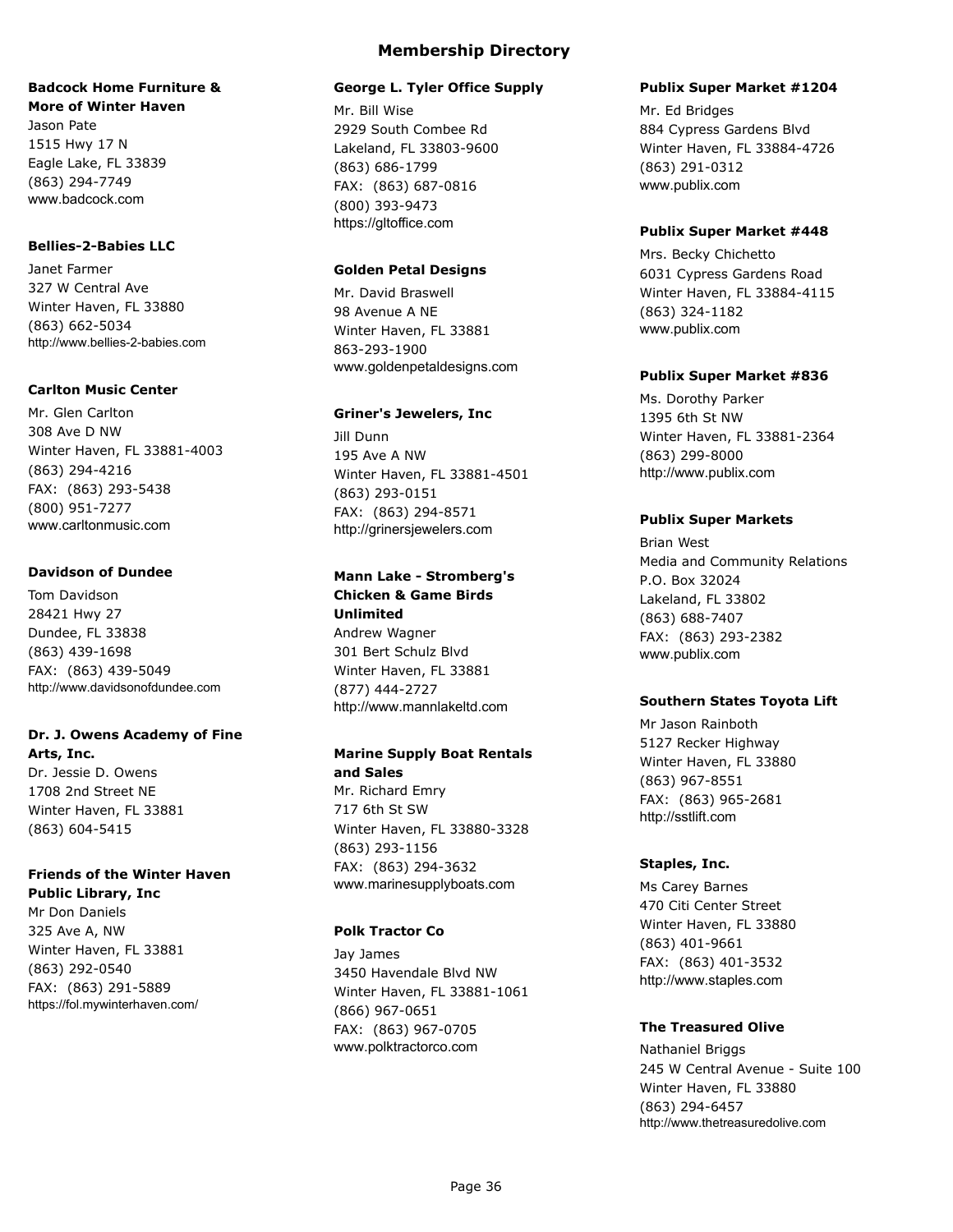#### **The Village Sampler**

Pamela Savage 155 Avenue B SW Winter Haven, FL 33880 (863) 875-5150

#### **Top Buttons**

Sarah Powers 226 W. Central Avenue Winter Haven, FL 33880 (863) 220-2464 http://www.topbuttons.org

#### **Retired Members**

#### **Mr. Mike Compton**

604 Wakulla Drive Winter Haven, FL 33884 (863) 412-8779

### **Mr. Bob Gernert**

1433 N Lake Howard Drive Winter Haven, FL 33881 (863) 206-6855

#### **Mr Adrian Jones**

Windermere, FL 34786 (863) 307-7330

#### **Ms. Cindy Price**

555 Somerset Drive Auburndale, FL 33823 (863) 326-2597

#### **Sandy Hall**

Ms. Sandy Hall 701 Avenue E Winter Haven, FL 33880 (863) 289-1126

### **Membership Directory**

#### **Retirement, Nursing Homes & Eldercare Services**

#### **A Better Solution Home Care**

Ms Barbara Cogswell 141 W Central Ave Winter Haven, FL 33880 (863) 325-5557 www.abs.care

#### **All About Aging LLC**

Barbara Herrington 127 Avenue C SE Winter Haven, FL 33880 (863) 557-7604 FAX: (863) 868-1510 www.allaboutagingLLC.com

#### **Assisting Hands Home Care**

Bart Wakeman 44 4th Street SW Winter Haven, FL 33880 (863) 877-3992 FAX: (863) 877-3993 http://www.assistinghands.com/polkcounty

#### **Astoria Assisted Retirement Living**

Cory Blackwell 701 Overlook Drive Winter Haven, FL 33884 (863) 978-7240 www.astoriaseniorretirement.com

#### **Comfort Keepers**

Tracy Kelley 902 S Florida Avenue Lakeland, FL 33803 (863) 701-9200 FAX: (863) 644-8077 http://www.comfortkeepers.com

#### **Covenant Care**

Ms Madeline Deal 5401 N. 12th Ave. Pensacola, FL 32504 (850) 202-0306 http://www.choosecovenant.org

#### **Granny Nannies**

Mary Lou Burdette-Wieloszynski 340 W. Central Avenue - Suite 230 Winter Haven, FL 33880 (863) 299-1100 FAX: (863) 299-1105 http://www.grannynannies.com

#### **Home Instead Senior Care**

Mark Arquitt 441 E Central Avenue Winter Haven, FL 33880 (863) 294-9141 www.homeinstead.com/333

#### **Lake Howard Heights**

Glenda Hanley 650 N Lake Howard Drive Winter Haven, FL 33881-3162 (863) 293-3171 FAX: (863) 299-3995 www.lakehowardheights.com

#### **Lakeview Tower Apartments**

Sharon Philpot 745 Ave A SW Winter Haven, FL 33880 (863) 293-6014 FAX: (863) 299-0932 www.lakeviewtowerapts.com

#### **Life Care Center of Winter Haven**

Ms Ashlea Evans 1510 Cypress Gardens Blvd Winter Haven, FL 33884 (863) 969-5610 FAX: (863) 318-1382 www.lifecarecenterofwinterhaven.com

### **Palm Garden of Winter Haven**

Ms Samantha Clearwater 1120 Cypress Gardens Blvd Winter Haven, FL 33884-0 (863) 293-3100 FAX: (863) 291-0578 http://palmgardenofwinterhaven.com/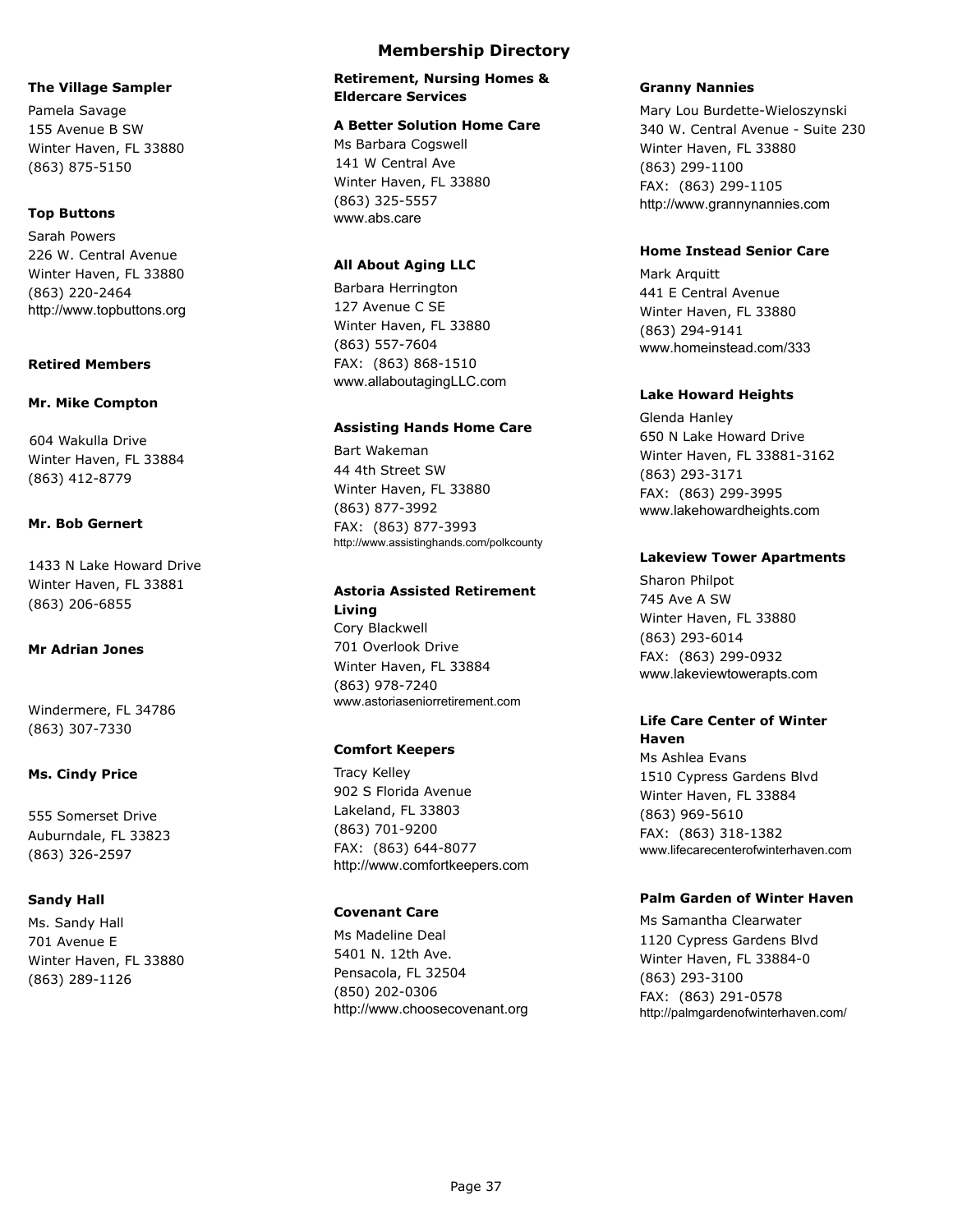#### **Savannah Court**

Ms. Tillie Brickner 12 E. Grove Avenue Lake Wales, FL 33853 (863) 679-8246 FAX: (863) 679-8245 www.savannahcourtlakewales.com

#### **Spring Haven Retirement**

Ms. Kathy Shuey 1225 Havendale Blvd NW Winter Haven, FL 33881-1349 (863)293-0072 FAX: (863) 294-4935 https://www.seniorlifestyle.com/property/florida/sp ring-haven/

### **Spring Lake Rehabilitation Center**

Ms. Britney Burkett 1540 6th St NW Winter Haven, FL 33881-2368 (863) 294-3055 FAX: (863) 294-4210 http://springlakerehab.com

#### **Tenth Circuit Public Guardian, Inc.**

Shannah Butcher P.O. Box 1150 Winter Haven, FL 33882 (863) 875-4809 http://www.guardianshiptenthcircuit.com

### **The Palms of Winter Haven Nursing and Rehab**

Jared Wright 1801 N. Lake Mariam Dr. Winter Haven, FL 33884 (863) 293-1989 FAX: (863) 299-6427 https://www.brandywyne.com/

#### **Winter Haven Health & Rehabilitation Center**

Ms. Kirsten Curling 202 Avenue O NE Winter Haven, FL 33881-2409 (863) 293-3103 www.winterhavenhealthandrehab.com

#### **RV Parks & Campgrounds**

#### **Cypress Campground & RV Park**

Tracy & Tom Hughes 7400 Cypress Gardens Blvd Winter Haven, FL 33884 (863) 324-7400 FAX: (863) 324-2418 http://www.cypresscampground.com

## **Royal Oaks Mobile Home & Travel Resort**

Ms Diane Mulloney 1012 Dundee Road Dundee, FL 33884 (863) 439-5954 FAX: (863) 439-0318 www.royaloaksmhp.com

## **The Outpost RV Resort & Tiny Home Community**

Jeff & Kathie Osborn 2250 US Hwy 92 W Winter Haven, FL 33881 (863) 289-0104 http://www.theoutpostresort.com

#### **Swimming Pool & Spa Services**

#### **Mannix Pools and Grills**

Mr. B.J. Mannix 3500 Cypress Gardens Rd - Suite 1 Winter Haven, FL 33884 (863) 326-9656 FAX: (863) 324-1257 www.mannixpools.net

#### **Things to do & see**

#### **Artcade**

Jett Carrerou 1149 1st Street S. Winter Haven, FL 33880 (863) 656-1715 https://www.facebook.com/ARTCADEWinterHave n

### **Bok Tower Gardens**

David Price 1151 Tower Blvd Lake Wales, FL 33853-3412 (863) 676-1408 FAX: (863) 676-6770 www.boktowergardens.org

Page 38

#### **Country Club of Winter Haven**

Dyal Randall 4200 Country Club Rd S Winter Haven, FL 33881-9228 (863) 324-6666 www.ccofwinterhaven.com

#### **Cypress Gardens Water Ski Team**

Dave Dershimer 185 S Terrace Drive Eagle Lake, FL 33839 (727) 692-6851 https://www.cypressgardensskiteam.com/

#### **Cypress Lanes**

Michael Ducat 2010 Dundee Rd Winter Haven, FL 33884-1103 (863) 294-3295 FAX: (863) 293-3929 www.cypresslanes.com

#### **Cypresswood Golf & Country Club**

Bob Schade 1099 Clubhouse Road Winter Haven, FL 33884 (863) 324-6174 www.cypresswoodcc.com

#### **Florida Tropics SC**

B.J. Rinaldo 2039 E. Edgewood Drive Suite 120 Lakeland, FL 33801 (863) 240-0101 www.fltropics.com

#### **Freedom Boat Club**

Eddie Allen 2600 W Lake Eloise Drive Winter Haven, FL 33884 (863) 604-4935 http://info.freedomboatclub.com/dp/winterhaven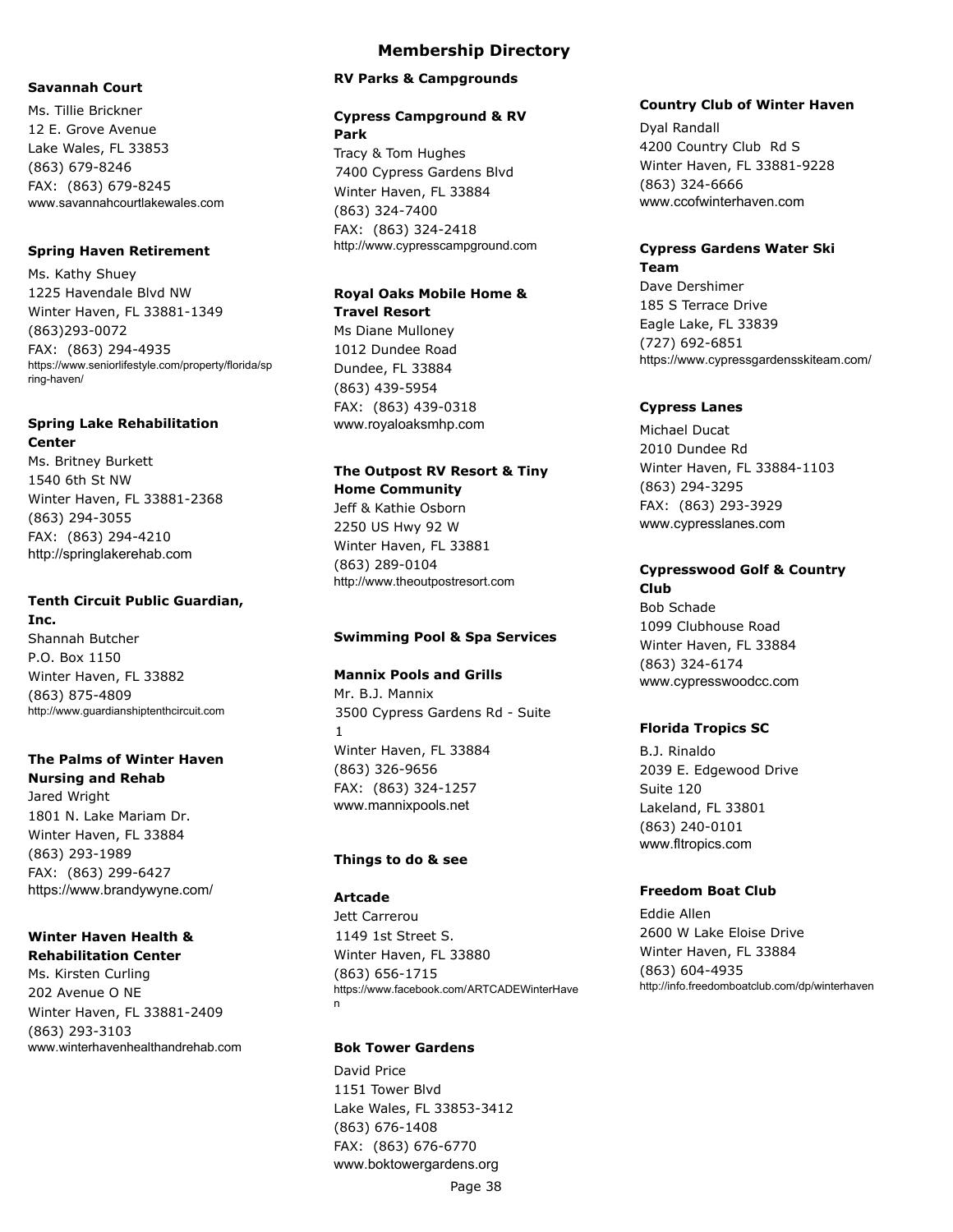#### **Jack Brown's Seaplane Base**

Ben and Alison Shipps 2704 Hwy 92 West Winter Haven, FL 33881 (863) 956-2243 FAX: (863) 956-3242 www.brownsseaplane.com

#### **Lakeland Magic**

Mr. Hans Steinbrenner 701 W. Lime Street Lakeland, FL 33815 (863) 825-3258 www.lakelandmagic.com

#### **LEGOLAND Florida Resort**

Rex Jackson One Legoland Way Winter Haven, FL 33884-2100 (877) 350-5346 https://www.legoland.com/florida/

## **Marine Supply Boat Rentals**

**and Sales** Mr. Richard Emry 717 6th St SW Winter Haven, FL 33880-3328 (863) 293-1156 FAX: (863) 294-3632 www.marinesupplyboats.com

### **Paddleboard Winter Haven**

Kami Rickert 711 Reflections Drive Winter Haven, FL 33884 (863) 845-5307 www.paddleboardwinterhaven.com

#### **Polk Museum of Art**

Pal Powell 800 E Palmetto St Lakeland, FL 33801 (863) 688-7743 FAX: (863) 688-2611 www.polkmuseumofart.org

### **Ridge Art Association, Inc.**

Ms Christy Hemenway 210 Cypress Gardens Blvd Winter Haven, FL 33880 (863) 291-5661 www.ridgeart.org

# **Membership Directory**

#### **The Historic Ritz Theatre**

Alyssa Garber 263 West Central Avenue Winter Haven, FL 33880 (863) 937-1414 https://ritzwinterhaven.com/

#### **The Living Water Cruises**

Mr Rue Denton 302 Overlook Drive Winter Haven, FL 33884 (877) 257-1529 https://www.livingwatercruises.com/

### **Theatre Winter Haven**

Mr Dan Chesnicka 210 Cypress Gardens Blvd Winter Haven, FL 33880 (863) 294-7469 www.theatrewinterhaven.com

#### **Willowbrook Golf Course**

Mr. David Hicks 4200 State Road 544 Winter Haven, FL 33881 (863) 291-5899 FAX: (863) 291-5897 https://www.willowbrook-golf.com/

### **Winter Haven Food Tours, LLC**

Amada Anderson

Auburndale, FL 33823 (863) 288-0038 www.winterhavenfoodtours.com

### **Transporation**

### **Citrus Connection**

Tom Phillips 1212 George Jenkins Blvd. Lakeland, FL 33815-1312 (863) 688-7433 FAX: (863) 683-4132 www.ridecitrus.com

## **College Hunks Hauling Junk**

**and Moving - Coming Soon!** Ryan Dennis 100 Pine Island Dr. Winter Haven, FL 33881 (863)999-5535

#### **Elite Transportation with Janci**

Janci Hurt

Winter Haven, FL 33880 (863) 585-5898

#### **FleetForce Truck Driving School**

Laura Engelhardt 4950 Recker Hwy - Building 9 Winter Haven, FL 33880 (863) 294-1112 https://fleetforcetruckdrivingschool.com/

#### **JET Materials LLC**

Mr. Chris Till 3545 Lake Alfred Road Winter Haven, FL 33881 (863) 299-2262 FAX: (863) 294-1007 http://www.jetmaterialsllc.com

### **Organized Haven**

Nicole Ramer 2372 Old Combee Rd. - Unit #103 Lakeland, FL 33805 (863) 268-4041 http://www.organizedhaven.com

### **Quality Petroleum Corporation**

Shane Weeks 765 W Main Street Bartow, FL 33830 (863) 533-3163 FAX: (863) 533-0764 https://qpetro.com/

### **Two Men and a Truck**

Mr. Jonathan Crain 3220 Atlantic Ave. Lakeland, FL 33803 (863) 646-6683 FAX: (863) 646-8959 www.twomen.com

### **Walmart Distribution Center**

Mr Ken Smith 5600 SR 544 Winter Haven, FL 33881 (863) 298-1004 FAX: (863) 298-1070 www.walmart.com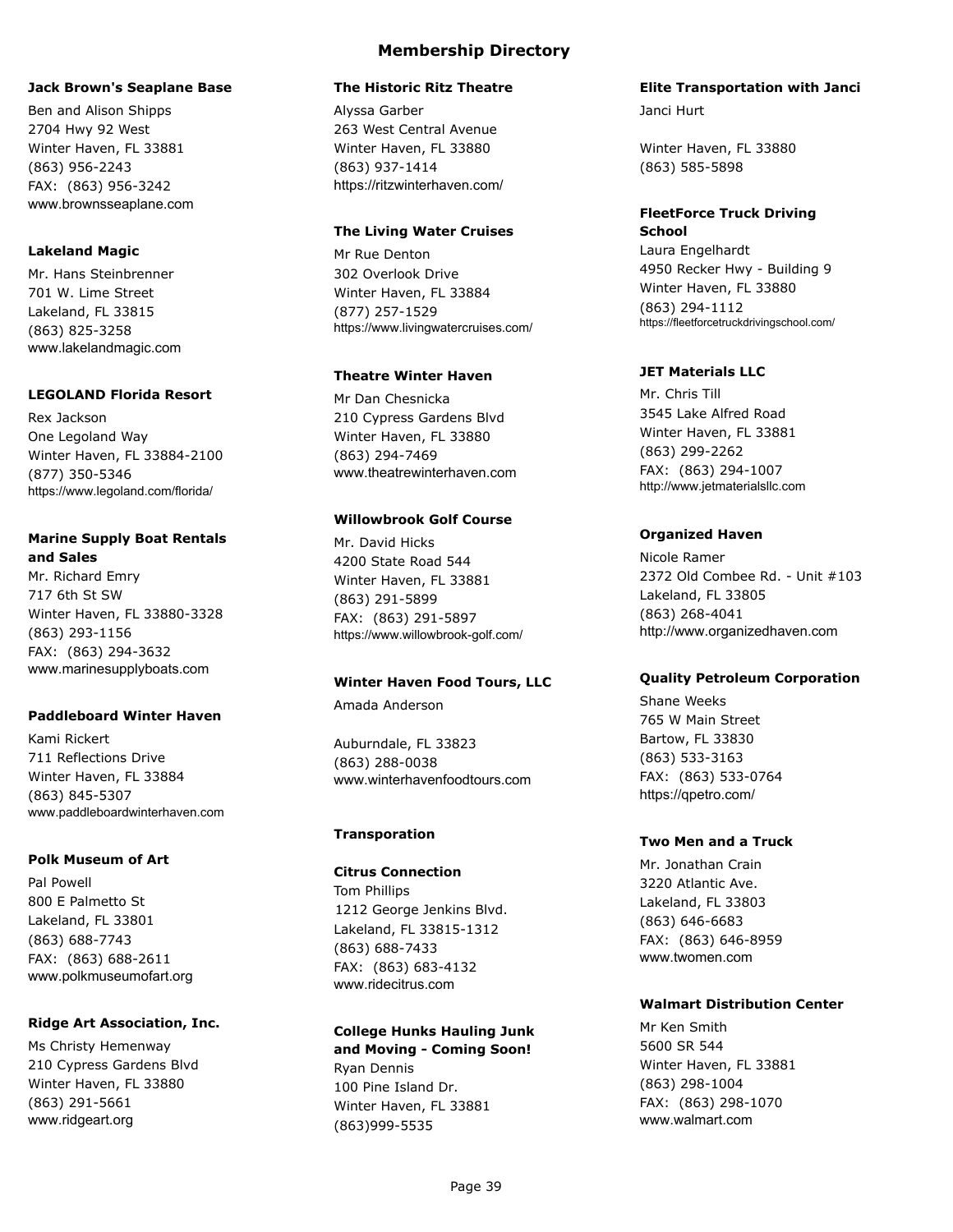#### **Travel Agencies**

#### **Cruise Planners / All Points Beyond Travel**

Linda Hilson 210 Cloverdale Rd Winter Haven, FL 33884 (863) 326-1000 www.allpointsbeyondtravel.com

### **Travel and Cruise World**

Mr Scott E Moore 1610 Dundee Road Winter Haven, FL 33884 (863) 295-9017 FAX: (407) 650-3023 http://www.travelandcruiseworld.com

### **Veterinarians**

#### **Orchid Springs Animal Hospital**

Mitsie Vargas, D.V.M. 615 Overlook Drive Winter Haven, FL 33884 (863) 324-6964 FAX: (863) 326-6377 www.osahvets.com

### **Veterinary Healthcare**

**Associates, Inc.** Loren Nations, D.V.M. 3025 Dundee Rd. Winter Haven, FL 33884 (863) 324-3340 FAX: (863) 325-8658 www.vhavets.com

#### **Warehousing & Storage**

#### **A+ Storage Winter Haven**

Julio Otero 2700 Eloise Loop Road Winter Haven, FL 33884 (863) 324-0255 https://aplustorage.com/winter-haven-florida-3388 4

#### **Barton Commercial Park, LLC**

Dolores Barton 1815 Thornhill Rd Auburndale, FL 33823 (863) 967-8375 FAX: (863) 967-9712 http://www.gobartonstorage.com

### **Membership Directory**

#### **Century Truck Parking**

Samantha Maddox 7730 Lucerne Park Rd Winter Haven, FL 33881 (863) 777-5316 https://centurytruckparking.com/

### **Eastwood Self Storage**

Scott & Kim Short 4207 Hammond Drive Winter Haven, FL 33881 (863) 325-9783 FAX: (863) 324-3648 www.eastwoodselfstorage.com

#### **Lakeside Self Storage**

Ms April Radermacher 720 Avenue K SW Winter Haven, FL 33880 (863) 299-2504 FAX: (863) 299-2504 http://www.lakesideselfstorage.biz

#### **Saddle Creek Corporation**

Meg Thornton 3010 Saddle Creek Rd Lakeland, FL 33801 (863) 665-0966 FAX: (863) 668-8717 www.saddlecrk.com

### **StoreRight Self Storage**

**(Recker Hwy)** Ms. Cricket Shirley 1991 Recker Hwy Winter Haven, FL 33880 (863) 298-0305 FAX: (863) 298-6797 www.storeright.com

### **The Extra Closet**

Mr. Alan Ulch 231 5th St SW Winter Haven, FL 33880-3219 (863) 293-0507 www.theextraclosetselfstorage.com

#### **Website Design/ Development/ Marketing**

#### **CNP Agency**

Alex Nikdel 72 4th St NW Winter Haven, FL 33881-4650 (863) 299-9980 FAX: (863) 297-9061 www.cnpagency.com

#### **Ligon Marketing**

Ms Cora Ligon 4404 S Florida Avenue - Suite 11 Lakeland, FL 33813 (863) 838-5475 https://ligonmarketing.com/

### **Wholesalers**

#### **Bentley Brothers, Inc**

Bo Bentley 2600 Overlook Dr Winter Haven, FL 33884-0924 (863) 324-2100 FAX: (863) 324-2762 www.overlookharvesting.com

#### **Bernie Little Distributors, Inc**

Mr Mike Blume 4105 Main Avenue Eaton Park, FL 33840-9999 (863) 665-3615 FAX: (863) 665-8213 www.bernielittledistributors.com

### **Dundee Citrus Growers Association**

Ms Jennifer Schaal 111 1st Street N Dundee, FL 33838 (863) 439-1574 FAX: (863) 439-1535 www.dun-d.com

### **Food Partners**

Webb Tanner 340 W Central Ave Ste 200 Winter Haven, FL 33880 (863) 298-8771 FAX: (863) 298-6762 www.foodpartners.net